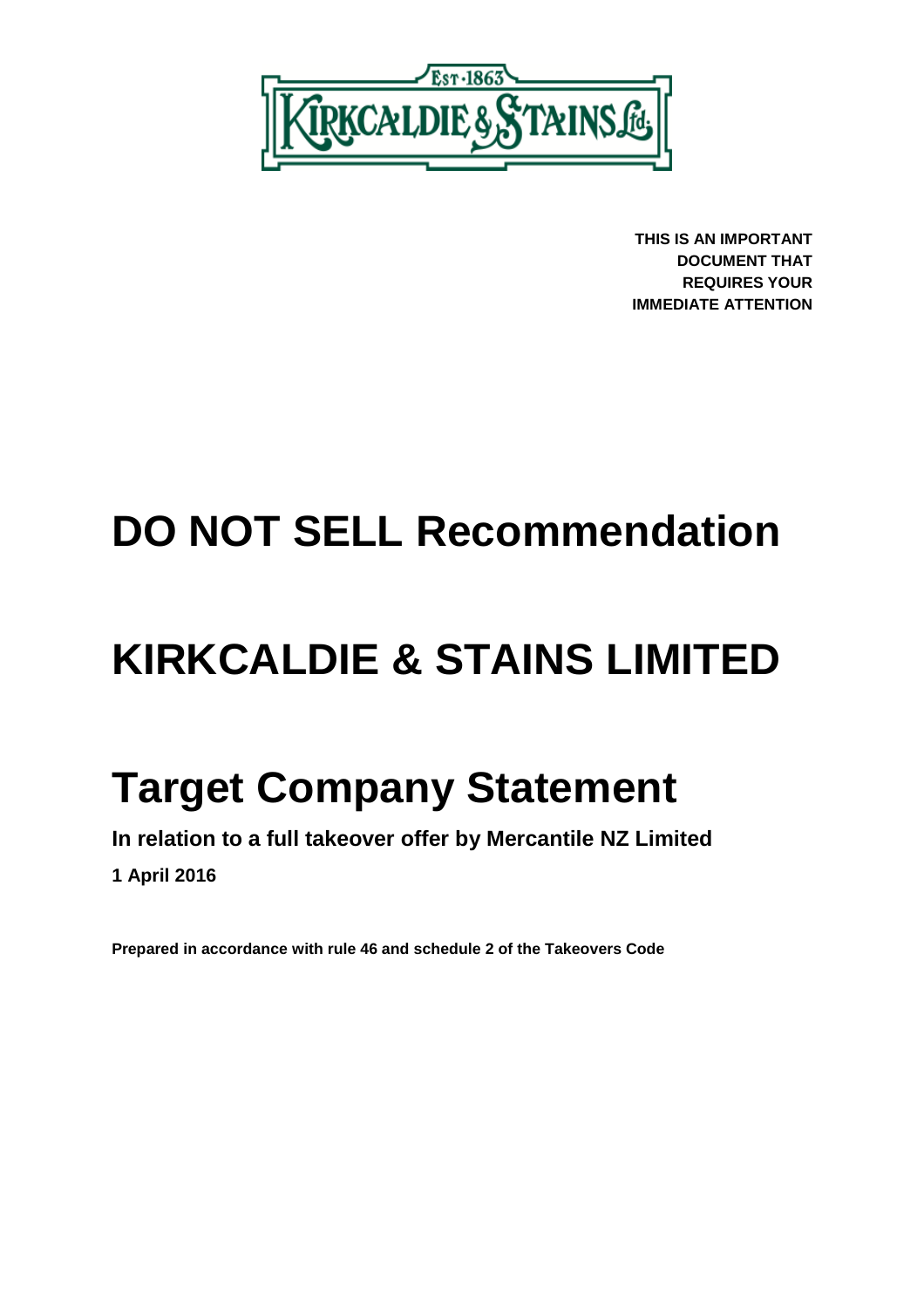# **Contents**

| 1  |                                                                                              |
|----|----------------------------------------------------------------------------------------------|
| 2  |                                                                                              |
| 3  |                                                                                              |
| 4  |                                                                                              |
| 5  |                                                                                              |
| 6  |                                                                                              |
| 7  |                                                                                              |
| 8  |                                                                                              |
| 9  |                                                                                              |
| 10 |                                                                                              |
| 11 |                                                                                              |
| 12 |                                                                                              |
| 13 | Interests of Directors and Senior Officers in contracts of Mercantile or related company7    |
|    | 13A Interests of substantial security holders in material contracts of Mercantile or related |
| 14 |                                                                                              |
| 15 |                                                                                              |
| 16 |                                                                                              |
| 17 |                                                                                              |
| 18 |                                                                                              |
| 19 |                                                                                              |
|    |                                                                                              |
| 21 |                                                                                              |
| 22 |                                                                                              |
| 23 |                                                                                              |
| 24 |                                                                                              |
| 25 |                                                                                              |
| 26 |                                                                                              |
| 27 |                                                                                              |
|    | Schedule 1                                                                                   |
|    | Independent Advisier's Report                                                                |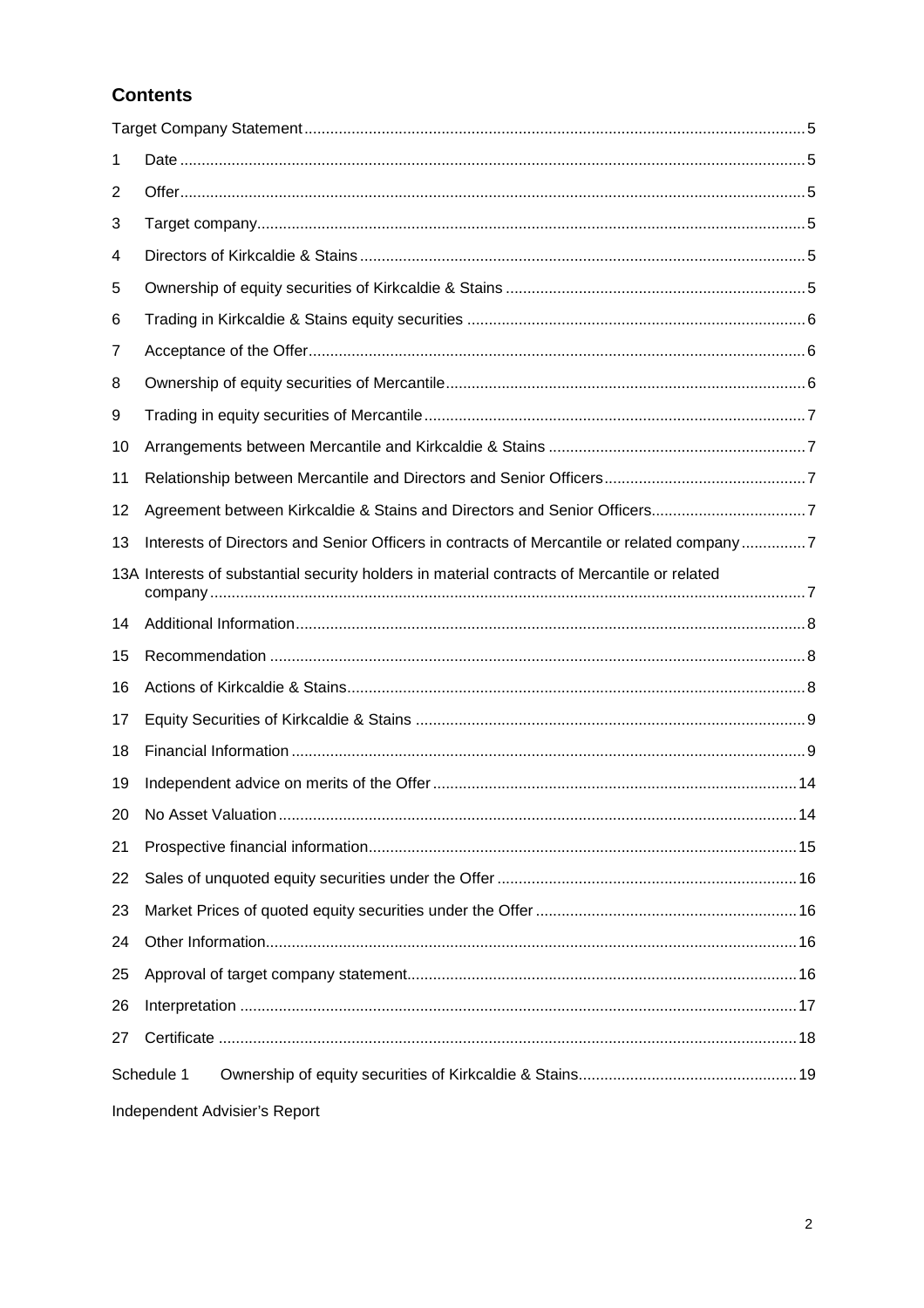# **Letter to shareholders (from the Directors)**

1 April 2016

Dear shareholders

**The Directors of Kirkcaldie & Stains unanimously recommend that you DO NOT SELL your shares in the Company to Mercantile NZ Limited and that you should REJECT Mercantile's Offer.**

On 15 March 2016, Mercantile NZ Limited ('Mercantile') made a conditional full takeover offer ('Offer') to purchase all of the fully paid ordinary shares in Kirkcaldie & Stains Limited ('Kirkcaldie & Stains' or 'the Company').

We recommend that you do not sell your shares to Mercantile and you should reject Mercantile's Offer.

The reasons for this recommendation are set out in this Target Company Statement (see in particular the discussion at section 18) but, in short, we believe that shareholders (in the absence of the special circumstances of any particular shareholder) will receive greater value by waiting for a distribution of the assets of the Company as a consequence of it being wound up.

We have calculated a High and Low Scenario which we believe to be realistically achievable in a winding up. These will enable you to consider the alternative to accepting the Mercantile Offer.

The High Scenario contemplates a distribution to shareholders of \$3.49 per share in a shareholder approved winding up of the Company and the Low Scenario a distribution of \$2.99 per share<sup>1</sup>. The basis and assumptions on which these scenarios have been prepared is discussed in detail in section 18.

Mercantile has offered **NZD\$2.75 per share, payable in cash** (subject to potential adjustments as detailed at clause 6 in the Offer).

The Mercantile Offer is accordingly 24 cents per share less than the Board's assessed Low Scenario and 74 cents less than the High Scenario.

The main factor which will determine whether the High or Low Scenario eventuates is whether the announced transaction in connection with the Petone lease is confirmed. If it is confirmed, we are confident of achieving the High Scenario. We hope to be able to advise you of this within the coming week, and an announcement will be made to NZX just as soon as the position becomes clear.

While the Mercantile Offer provides a known fixed sum, and while there are some other uncertainties associated with both the High and Low Scenarios, and there will be some delay in moving to a winding up and making a distribution, we do not believe those uncertainties, or the delay, are such that the Mercantile Offer can be considered attractive.

We discuss these issues in more detail in this document.

To review the Offer and to discharge Kirkcaldie & Stains' obligations under the New Zealand Takeovers Code, each of the Directors gave consideration to whether they were independent of the

<sup>1</sup> Note: The Board's High and Low Scenarios have not applied a discount for the time value of money, whereas the Independent Adviser's Report uses a post-tax discount rate of 5%. Shareholders should consider their own circumstances and alternative investments to adjust for the time value of money.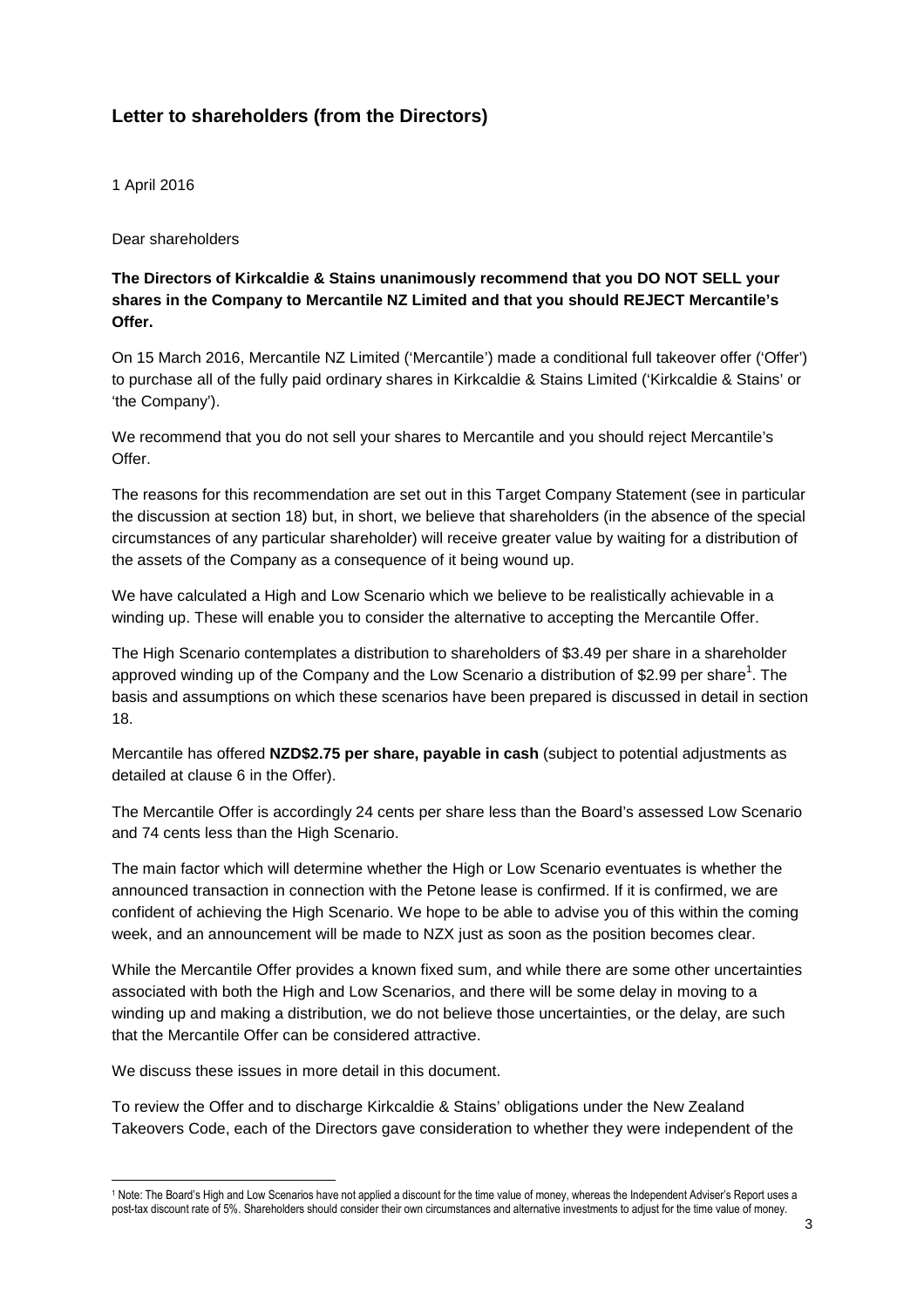Offer and concluded that all of them were independent of the Offer and could therefore all assess the Offer. The Directors then appointed Northington Partners as the Independent Adviser.

The Independent Adviser has also concluded that the Mercantile Offer is not fully priced (see clause 2.2.1 of the Independent Adviser's Report).

The Independent Adviser has also made a high and low assessment of value. Their high assessment is \$3.44 and their low assessment is \$3.26. The Board has reservations about the low assessment, but can see that if the current Petone lease deal does not proceed, but an alternative transaction occurs (albeit at a later date), then a figure above the Board's Low Scenario will eventuate.

We encourage you to read the Target Company Statement and Independent Adviser's Report (see in particular sections 2.3 and 2.7) that accompany this letter and to seek your own professional advice so as to be able to consider the Offer in the context of your own circumstances.

The Offer is due to close on 13 May 2016. The independent Directors will keep shareholders informed of any new information or changes in circumstances relevant to the Offer that arise before the Offer closes. The best place to access the latest such information is NZX's website www.nzx.com and search on the Company using its name or code 'KRK'.

For further information please contact Orsola Del Sante-Bland at Orsola.DelSante-Bland@kirkcaldies.co.nz.

Yours sincerely

Clari

Falcon Clouston Chairman *On behalf of all the Directors*

# **SUMMARISED TABLES**

| <b>Board's High Scenario</b> | <b>Board's Low Scenario</b> | <b>Mercantile's Offer</b> |
|------------------------------|-----------------------------|---------------------------|
| \$3.49                       | \$2.99                      | \$2.75                    |
| 74 cents higher than the     | 24 cents higher than the    |                           |
| Mercantile Offer             | Mercantile Offer            |                           |

| Independent<br><b>Adviser's High</b><br><b>Scenario</b> | <b>Independent Adviser's</b><br><b>Low Scenario</b> | Independent<br><b>Adviser's Midpoint</b> | <b>Mercantile's Offer</b> |
|---------------------------------------------------------|-----------------------------------------------------|------------------------------------------|---------------------------|
| \$3.44                                                  | \$3.26                                              | \$3.35                                   | \$2.75                    |
| 69 cents higher than                                    | 51 cents higher than the                            | 60 cents higher than                     |                           |
| the Mercantile Offer                                    | Mercantile Offer                                    | the Mercantile Offer                     |                           |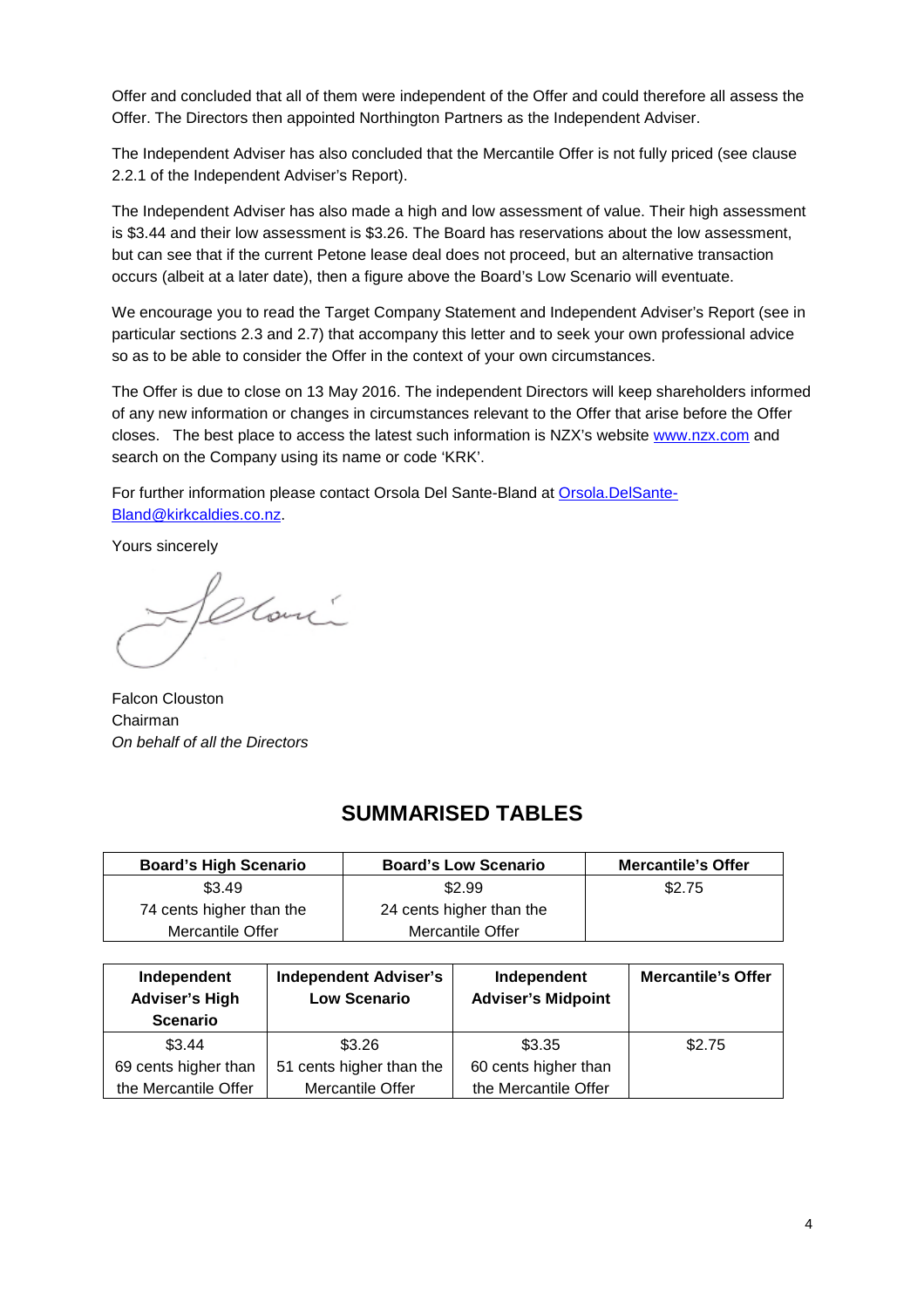# **Target Company Statement**

*(prepared pursuant to rule 46 and schedule 2 of the Takeovers Code Approval Order 2000)*

# **1 Date**

1.1 This Target Company Statement ('Statement') is dated 1 April 2016.

# **2 Offer**

- 2.1 This Statement relates to a full takeover offer ('Offer') by Mercantile NZ Limited ('Mercantile') to purchase all of the fully paid ordinary shares ('Shares') of Kirkcaldie & Stains Limited ('Kirkcaldie & Stains' or 'the Company').
- 2.2 Mercantile has offered NZD\$2.75 per share, payable in cash.
- 2.3 The Offer closes at 7.00pm (NZ time) on 13 May 2016.
- 2.4 The terms of the Offer are set out in the offer document dated 15 March 2016 ('Offer Document'), which was despatched to shareholders on 18 March 2016.

# **3 Target company**

3.1 The name of the target company is Kirkcaldie & Stains Limited (in this document either 'Kirkcaldie & Stains' or 'the Company').

### **4 Directors of Kirkcaldie & Stains**

- 4.1 The Directors of Kirkcaldie & Stains are:
	- a Falcon Clouston;
	- b Michael Gerard Curtis; and
	- c Kerry Leigh Prendergast.

### **5 Ownership of equity securities of Kirkcaldie & Stains**

- 5.1 None of the Directors or senior officers<sup>2</sup> of Kirkcaldie & Stains ('Director' or 'Senior Officer' respectively) hold equity securities in Kirkcaldie & Stains.
- 5.2 An associate of Director Michael Gerard Curtis, LQ Investments Limited holds 398,000 shares in Kirkcaldie & Stains, being 19.48% of the total shares on issue.
- 5.3 Schedule 1 sets out:
	- a bthe number, designation, and percentage of the equity securities<sup>3</sup> of any class of Kirkcaldie & Stains held or controlled by LQ Investments Limited as the only associate of a Director or Senior Officer of Kirkcaldie & Stains that holds equity securities in Kirkcaldie & Stains; and
	- b the number, designation, and percentage of the equity securities of any class of Kirkcaldie & Stains held or controlled by any other persons who hold or control 5% or

<sup>2</sup> For the purposes of the Takeovers Code and this Statement, the senior officer of Kirkcaldie & Stains is Orsola Del Sante-Bland (Acting CEO and Company Secretary).

<sup>3</sup> For the purposes of the Takeovers Code and this Statement, the equity securities of Kirkcaldie & Stains are the Shares.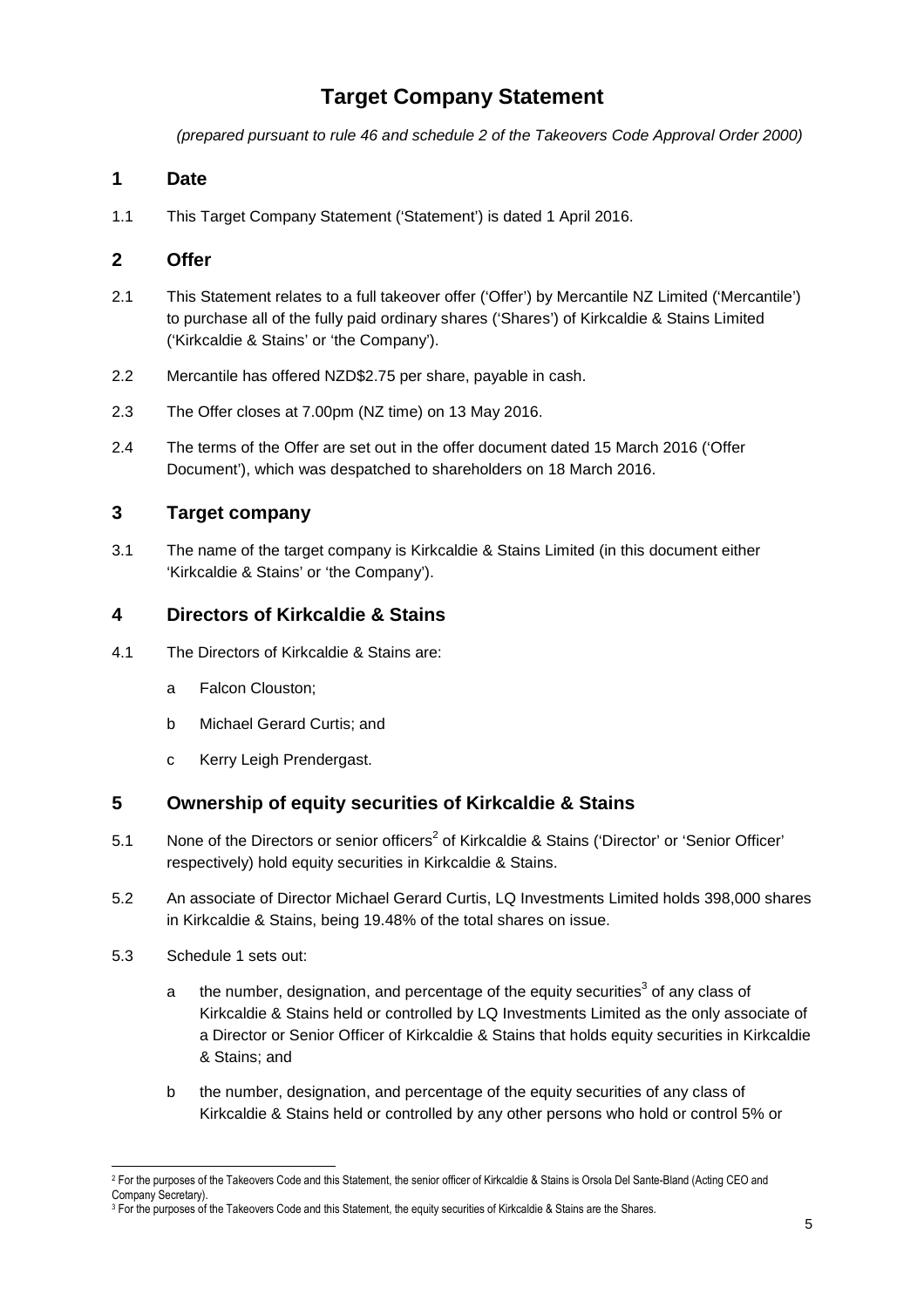more of any class of equity securities of Kirkcaldie & Stains, to the knowledge of Kirkcaldie & Stains.

- 5.4 Other than as set out in paragraphs 5.1, 5.2 and Schedule 1, to the knowledge of Kirkcaldie & Stains, no other person holds or controls 5% or more of any class of equity security of Kirkcaldie & Stains.
- 5.5 Other than as set out in paragraph 5.1, 5.2 and Schedule 1, no Director or Senior Officer, and no associate of any Director or Senior Officer, holds or controls any equity securities of Kirkcaldie & Stains.
- 5.6 There have been no equity securities of Kirkcaldie & Stains that have, during the two year period ending on 1 April 2016 (the date of this Statement), been issued to the Directors or Senior Officers or their associates. The Board notes that LQ Investments Limited's shareholding has not changed since 15 March 2006.
- 5.7 No Directors and Senior Officers or their associates have, during the two year period ending on 1 April 2016 (the date of this Statement), obtained a beneficial interest under any employee share scheme or other remuneration arrangement.

# **6 Trading in Kirkcaldie & Stains equity securities**

6.1 No person referred to in paragraphs 5.1 and 5.2 has, during the six month period before 29 March 2016, acquired or disposed of any equity securities of Kirkcaldie & Stains. No such person has a relevant interest in any derivative relating to the ordinary shares of the Company, nor in that six month period traded in any such derivative.

# **7 Acceptance of the Offer**

- 7.1 If either LQ Investments Limited or H & G Limited does not accept the Offer, but Mercantile receives acceptances for more than 50% of all the ordinary shares, and Mercantile waives the condition at paragraph 4(a) of the Offer that it receives acceptances for 90% of the voting rights, Mercantile could not in that event move to compulsorily acquire the outstanding shares as it will not be the holder of 90% or more of the voting rights in the Company.
- 7.2 Shareholders are also referred to section 2.3 of the Independent Adviser's Report which discusses their view of the implications of Mercantile receiving acceptances for more than 50% but less than 90% of the voting rights in the Company.
- 7.3 The Board has received a communication which indicates that LQ Investments Limited, the only associate of a Director or Senior Officer (that associate being Mike Curtis), does not intend to accept the Offer (in its present form) in respect of all of the equity securities in Kirkcaldie & Stains held or controlled by LQ Investments Limited as set out in Schedule 1. The Directors are unaware of the intentions of any other shareholder.

# **8 Ownership of equity securities of Mercantile**

- 8.1 Mercantile Investment Company Limited (an Australian company) holds all 100 shares in Mercantile.
- 8.2 Neither Kirkcaldie & Stains, nor any Director or Senior Officer, nor any of their associates, hold or control any equity securities in Mercantile.
- 8.3 Mercantile Investment Company Limited is currently the beneficial owner of 203,137 shares in Kirkcaldie & Stains, being 9.94% of the total shares on issue in Kirkcaldie & Stains.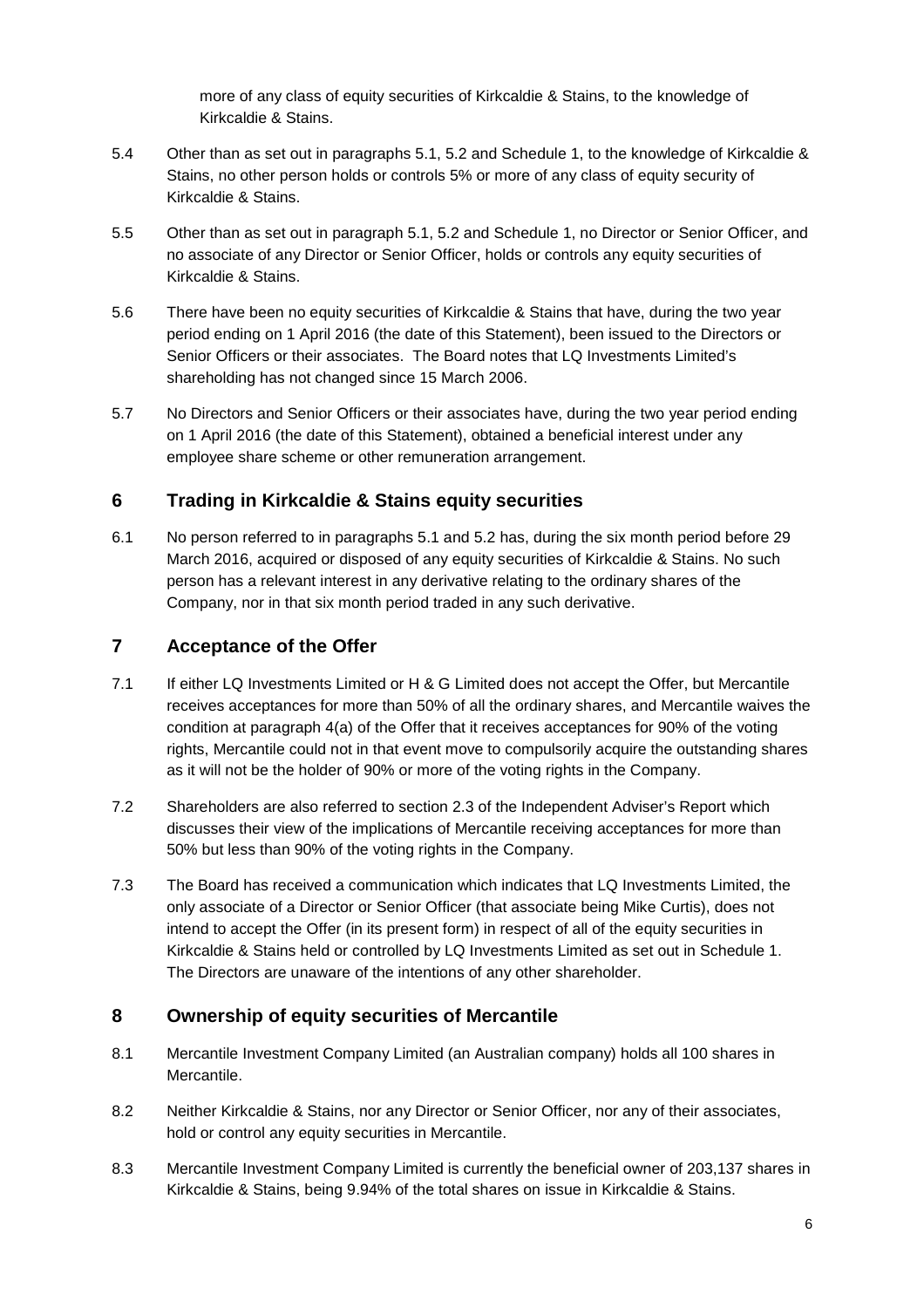# **9 Trading in equity securities of Mercantile**

9.1 None of Kirkcaldie & Stains, or any Director or Senior Officer, or any of their associates, has acquired or disposed of any equity securities of Mercantile during the six month period before 29 March 2016.

# **10 Arrangements between Mercantile and Kirkcaldie & Stains**

10.1 There are no agreements or arrangements (whether legally enforceable or not) made, or proposed to be made, between Mercantile (or any associates of Mercantile) and Kirkcaldie & Stains (or any related company of Kirkcaldie & Stains) in connection with, in anticipation of, or in response to, the Offer.

# **11 Relationship between Mercantile and Directors and Senior Officers**

- 11.1 There are no agreements or arrangements (whether legally enforceable or not) which have been made, or are proposed to be made, between Mercantile (or any associates of Mercantile) and any of the Directors or Senior Officers or any directors or senior officers of any related company of Kirkcaldie & Stains (including any payment or other benefit proposed to be made or given by way of compensation for loss of office, or as to their remaining in or retiring from office) in connection with, in anticipation of, or in response to, the Offer.
- 11.2 None of the Directors or Senior Officers are directors or senior officers of Mercantile or any related company of Mercantile.

# **12 Agreement between Kirkcaldie & Stains and Directors and Senior Officers**

- 12.1 There are no agreements or arrangements (whether legally enforceable or not) that have been made, or are proposed to be made, between Kirkcaldie & Stains (or any related company of Kirkcaldie & Stains) and:
	- a any Directors or Senior Officers (or their associates); or
	- b any directors or senior officers (or their associates) of any related company of Kirkcaldie & Stains,

under which a payment or other benefit may be made or given by way of compensation for loss of office, or as to their remaining in or retiring from office in connection with, in anticipation of, or in response to, the Offer.

# **13 Interests of Directors and Senior Officers in contracts of Mercantile or related company**

13.1 No Director or Senior Officer nor their respective associates, has any interest in any contract to which Mercantile (or any related company of Mercantile) is a party.

# **13A Interests of substantial security holders in material contracts of Mercantile or related company**

13A.1 No person who, to the knowledge of the Directors and Senior Officers, holds or controls 5% or more of any class of equity securities of Kirkcaldie & Stains, has to the knowledge of the Board any interest in any material contract to which Mercantile (or any related company of Mercantile) is a party.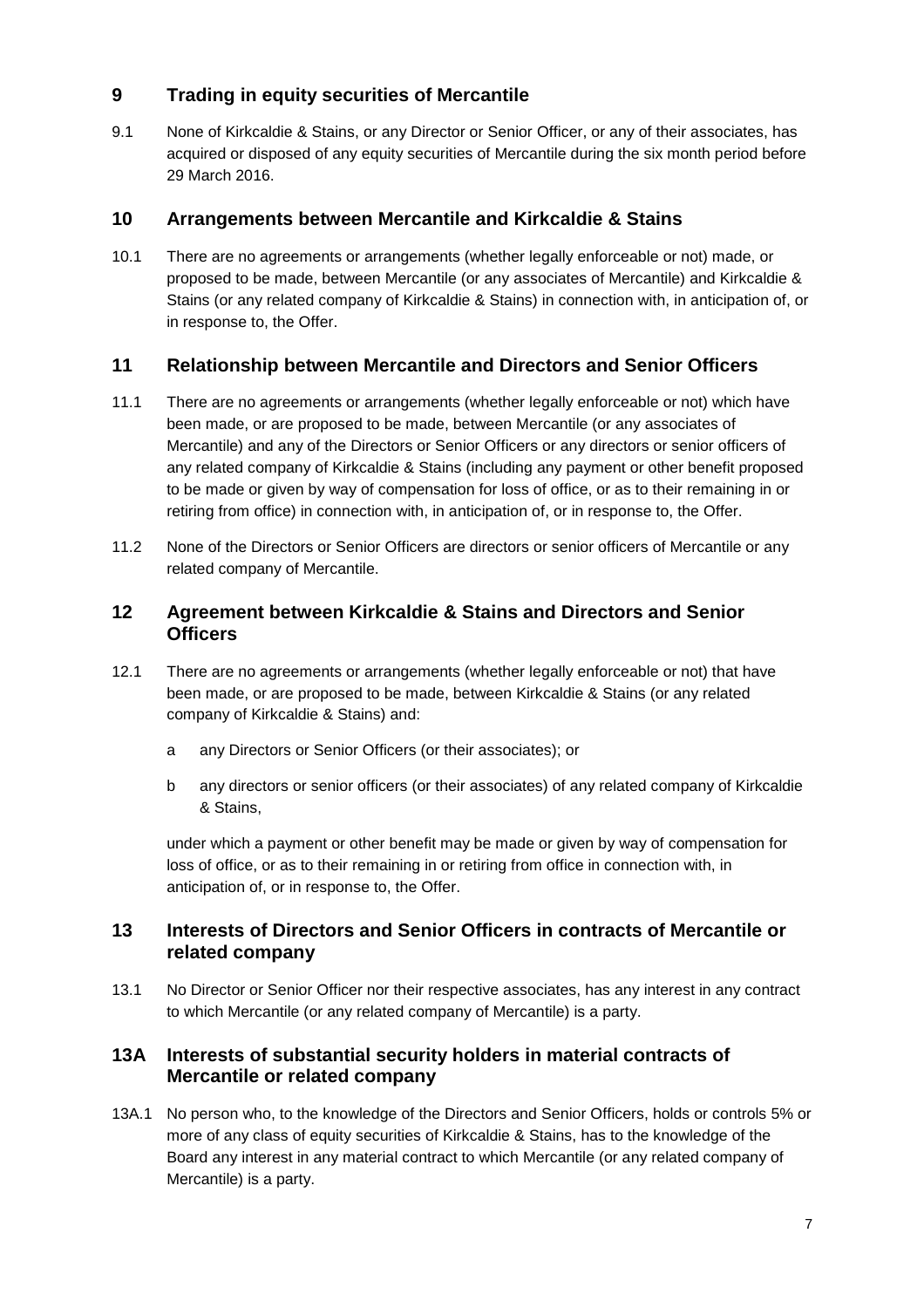# **14 Additional Information**

- 14.1 In the opinion of the Directors, no additional information is required to be added to the Offer Document to make the information in the Offer Document correct or not misleading.
- 14.2 The Directors note however that the statement in the letter from Mercantile's Chairman appearing on page 1 of the Offer that *'There are three leases outstanding'* is not technically correct. There are in fact four possible lease exposures, as a residual liability remains under the Store lease notwithstanding its assignment to David Jones. The Directors do not consider this possible liability as one which would likely eventuate, nor one which would hinder a winding up of the Company. This matter, along with the other leases, is discussed in more detail below at section 18. Shareholders are urged to read this section carefully.

# **15 Recommendation**

- 15.1 The Directors of Kirkcaldie & Stains (Falcon Clouston, Michael Gerard Curtis, and Kerry Leigh Prendergast) **unanimously recommend that security holders reject the Offer from Mercantile in the absence of a superior proposal.**
- 15.2 The principal reasons for making this recommendation include:
	- a The Mercantile Offer of \$2.75 per share contrasts with our High Scenario of \$3.49 per share and our Low Scenario of \$2.99 per share;
	- b The Mercantile Offer is accordingly 24 cents less than the Low Scenario and 74 cents less than the High Scenario;
	- c We accept that there are some uncertainties associated with the timing and achievement of the High and Low Scenarios, and there will be some delay in moving to a winding up and making a distribution, but we do not believe those uncertainties, or the delay, are such that the Mercantile Offer can be considered attractive;
	- d The Directors' views are supported by the views of the Independent Adviser.
- 15.3 Shareholders are urged to read section 18 of this Target Company Statement carefully.
- 15.4 None of the Directors are associates of Mercantile, and therefore none of the Directors have a conflict of interest in respect of the Offer which requires them to abstain from making any recommendation as to whether to accept or reject the Offer.

# **16 Actions of Kirkcaldie & Stains**

- 16.1 Kirkcaldie & Stains entered into an agreement with the Independent Adviser, dated 1 March 2016, as a consequence of, in response to, and in connection with, the Offer, under which the Independent Adviser was appointed as the independent adviser for the purposes of preparing an independent adviser's report for the purposes of complying with rule 21 of the Takeovers Code.
- 16.2 Other than as set out in paragraph 16.1, there are no material agreements or arrangements (whether legally enforceable or not) of Kirkcaldie & Stains (or any related company of Kirkcaldie & Stains) entered into as a consequence of, in response to, or in connection with, the Offer.
- 16.3 There are no negotiations underway as a consequence of, in response to, or in connection with, the Offer that relate to or could result in: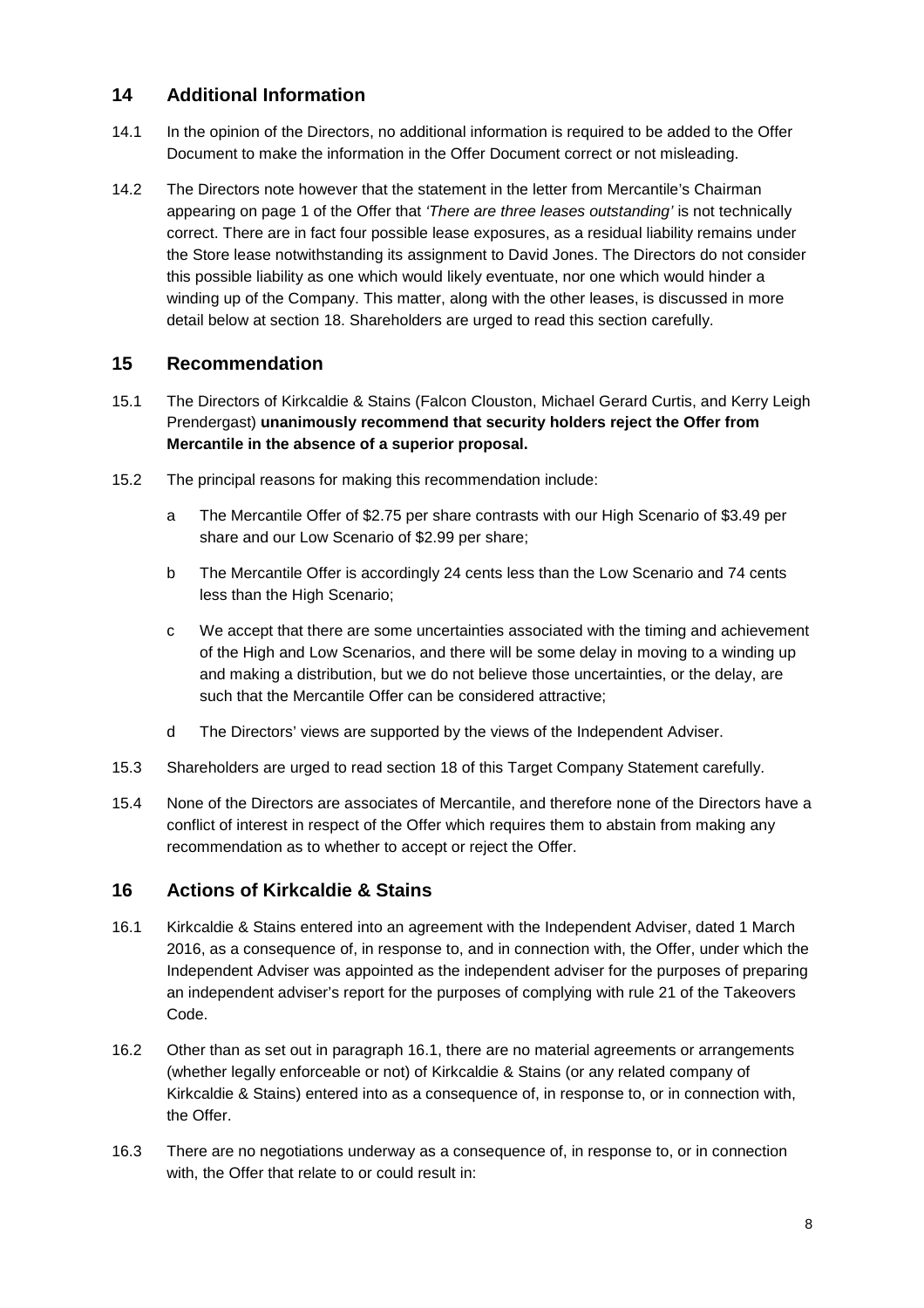- a an extraordinary transaction, such as a merger, amalgamation, or reorganisation, involving Kirkcaldie & Stains (or any related company of Kirkcaldie & Stains);
- b the acquisition or disposition of material assets by Kirkcaldie & Stains (or any related company of Kirkcaldie & Stains);
- c an acquisition of equity securities by, or of, Kirkcaldie & Stains (or any related company of Kirkcaldie & Stains); or
- d any material change in the equity securities on issue, or policy relating to distributions, of Kirkcaldie & Stains.
- 16.4 The High and Low Scenarios assume that no such actions occur prior to a winding up of the Company (see paragraph 21.2 for a list of the other assumptions on which these Scenarios are based).

# **17 Equity Securities of Kirkcaldie & Stains**

- 17.1 Kirkcaldie & Stains only has one class of equity securities on issue, being 2,042,942 Ordinary Shares. These are all fully paid ordinary shares. Subject to the constitution of Kirkcaldie & Stains and the NZSX Listing Rules, the Ordinary Shares confer on the holders of the Ordinary Shares the right to:
	- a one vote on a poll at a meeting of Kirkcaldie & Stains on any resolution, including any resolution to:
		- i appoint or remove a director or auditor;
		- ii alter Kirkcaldie & Stains' constitution;
		- iii approve a major transaction;
		- iv approve an amalgamation of Kirkcaldie & Stains under the Companies Act 1993;
		- v put Kirkcaldie & Stains into liquidation;
	- b the right to an equal share in dividends authorised by the board of Kirkcaldie & Stains; and
	- c the right to an equal share in the distribution of the surplus assets of Kirkcaldie & Stains.

### **18 Financial Information**

### 18.1 **Shareholders are urged to read this section carefully. It contains important information relevant to your consideration of Mercantile's Offer and your alternatives.**

18.2 Every person to whom the Offer is made is entitled to obtain from Kirkcaldie & Stains a copy of Kirkcaldie & Stains' most recent annual report (being the annual report for the period ended 30 August 2015 (the 'Annual Report') by making a written request to the address set out below. The half yearly report (being the half yearly report for the period ended 28 February 2016) (the 'Half Yearly Report') will be available on the website referred to below in the week commencing 4 April 2016 and you will likewise be entitled to obtain a copy of this report by making a written request to:

Kirkcaldie & Stains Limited 19 Regent Street Petone, Lower Hutt 5012 New Zealand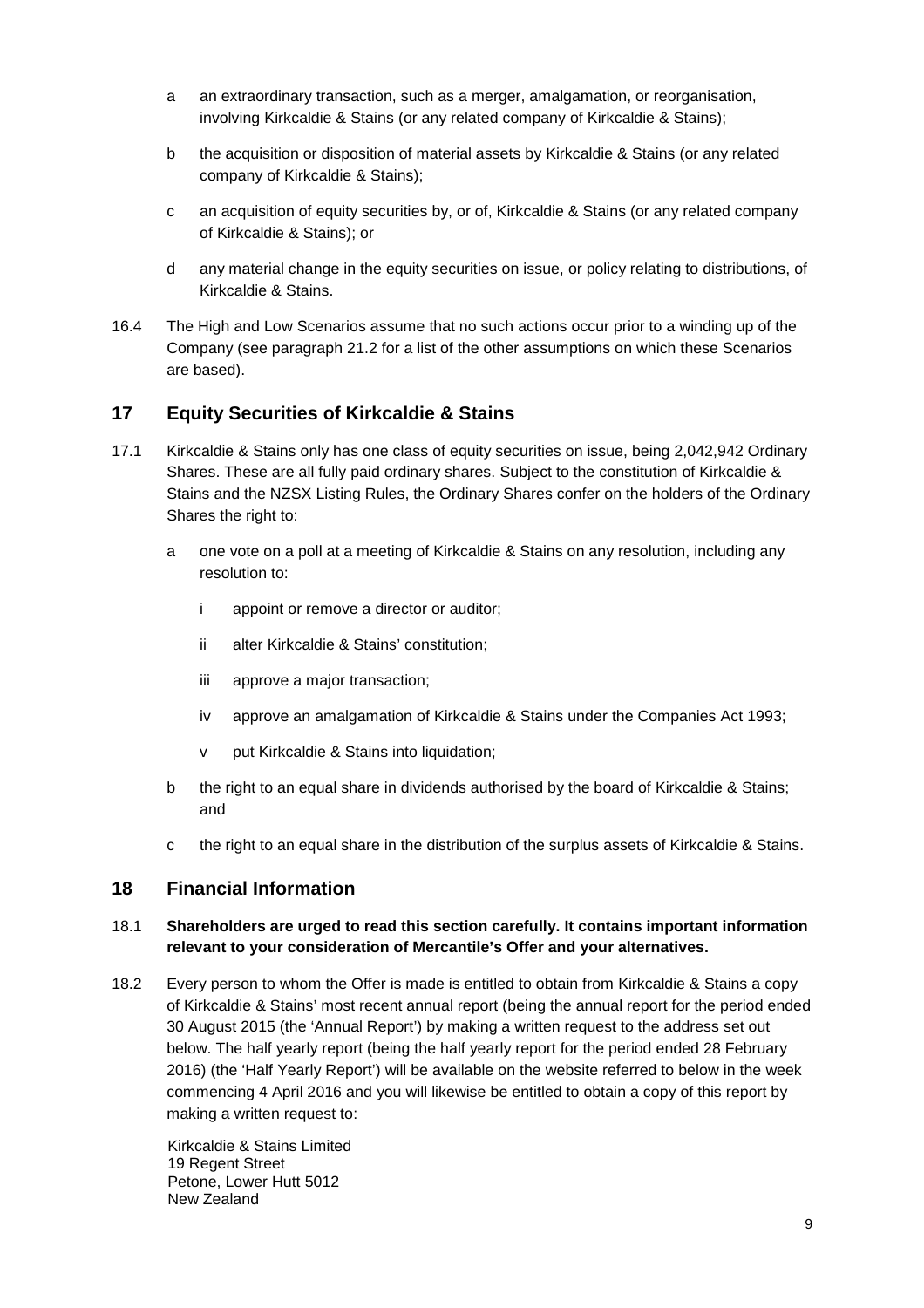or to: Orsola.DelSante-Bland@kirkcaldies.co.nz

A copy of the Annual Report is also available on the NZX website: https://www.nzx.com/companies/KRK/announcements/273988

- 18.3 Since the 2015 Annual Report, Kirkcaldie & Stains has sold or otherwise disposed of most of its assets with a number of receivables outstanding. In particular:
	- a Kirkcaldie & Stains discontinued its retail operations on 16 January 2016. It now has no other business and the Board does not intend to commence any business or enter into any new commitment.
	- b Kirkcaldie & Stains settled its sale and purchase agreement with David Jones Pty Limited ('David Jones') on 1 February 2016 and the Store lease was assigned to David Jones.
	- c Kirkcaldie & Stains made the Share Cancellation under which the Company cancelled four out of every five ordinary shares and made a total distribution of \$19,353,376 (\$2.3602 per share cancelled) to all shareholders on 29 February 2016.
	- d As at 29 March 2016 the Company held cash or cash equivalents of \$6,172,000.
	- e In addition to the above, \$2 million in cash is being held by Kensington Swan in escrow on interest bearing deposit until 1 February 2017 in case of any claim made against Kirkcaldie & Stains under the sale and purchase agreement. The Board has not been notified by David Jones of any claim and is not aware of any circumstances which would result in such a claim being likely.
	- f The remaining cash of the Company is likewise being held on interest bearing terms subject to the need to make provision for payments under the lease commitments discussed below and other sundry creditors.
	- g The Company has few available imputation credits and all its available subscribed capital has been returned to shareholders as a consequence of the distribution in February 2016.
	- h This means that the Company cannot presently make any further material distributions of its cash to shareholders in a tax effective manner. This could only occur in the course of a winding up of the Company (see further below at paragraph 18.18).
	- i Shareholders should accordingly presently assume that there will be no distributions to shareholders from the Company except on the winding up of the Company. This may, but is not presently considered likely, to occur before 1 February 2017.
	- j The Board's present intention is to move promptly to a formal winding up following 1 February 2017 and seek an early distribution of the bulk of the remaining cash of the Company.
- 18.4 At the same time as the Company has been realising its assets into cash or cash equivalents, the Company's material liabilities have been reduced to those arising from its outstanding lease commitments. It is these liabilities which could reasonably be expected to be material to the making of a decision by shareholders to accept or reject the Offer.
- 18.5 The Company has lease liabilities (direct or contingent) arising from four outstanding lease commitments:
	- a The 'Store lease' for the main store premises assigned to David Jones Pty Limited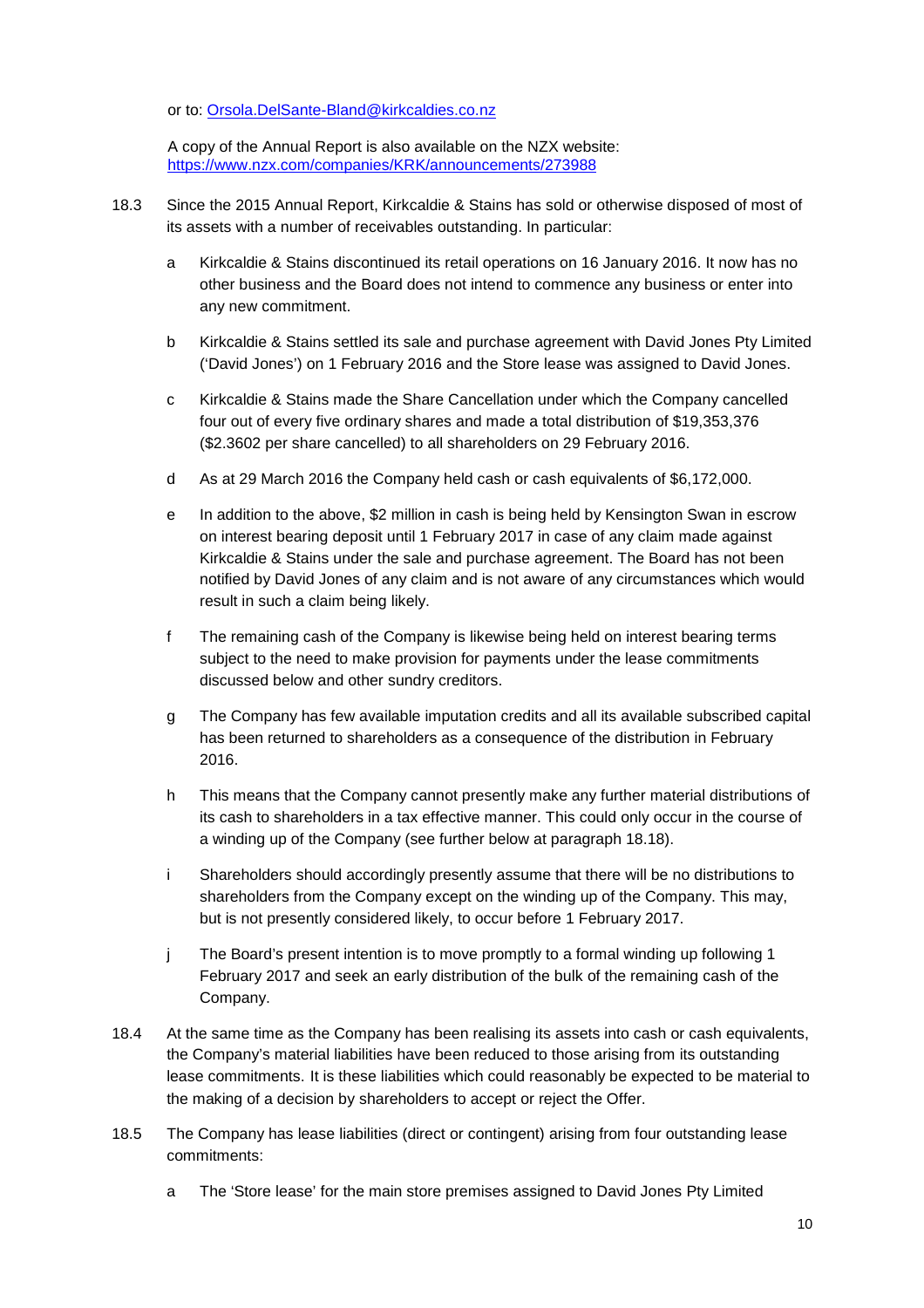- b The 'Petone lease' for the Company's former warehouse and administrative office space
- c The 'Thorndon Quay lease' for the Company's former home furnishings outlet
- d The 'Pantry lease' which was part of the main store premises but in fact located in an adjacent building and subject to a separate sublease from the owner of the ground floor of Central House, which was not assigned to David Jones

Each lease requires a comment.

18.6 **The Store lease**: As shareholders are aware the Company has assigned the Store lease to David Jones under the David Jones Agreement. When a lessee assigns its interest in a lease, the lessee remains liable for the ongoing performance of the obligations of the assignee under the lease in the event that the assignee does not perform those obligations. In this case Kirkcaldie & Stains could be liable to the lessor (Jones Cooper Partners Limited) in the event that David Jones failed to perform its obligations under the Store lease at any stage in the future during the current term of the lease. The Directors consider the likelihood of such an occurrence as low, and also note that even in that event, the Company would have contractual rights against David Jones to recover any loss suffered. The Company has no reason to doubt the financial strength of David Jones and its ability to meet its obligations under the Store lease and the David Jones Agreement.

More importantly, Robt. Jones Holdings Limited has written to the Company and confirmed that neither it nor Jones Cooper Partners Limited (the lessor of the Store lease) 'will oppose the voluntary liquidation of Kirkcaldie & Stains.'

Robt. Jones Holdings Limited in the same letter noted that: 'Should Kirkcaldie & Stains Limited continue as an entity (including under a different name or ownership) the contingent liability…in the event of David Jones default shall remain'.

On the basis of this communication from Robt. Jones Holdings Limited the Directors do not believe shareholders need make any allowance for a possible liability in respect of the Store lease maturing into an actual liability in the event the Company is wound up within the timeframes expected (i.e. during the course of 2017).

18.7 **The Petone lease**: In the Board's view the Petone lease represents the Company's most significant ongoing liability, and how this lease is dealt with will largely determine the achievement of the High or Low Scenarios.

This lease expires on 30 April 2023. If left to run to its expiry date the total rent and outgoings are assessed to be approximately \$1,446,000.

Kirkcaldie & Stains has, however, entered into a conditional Deed of Surrender of Lease of the Petone lease. Under this deed Kirkcaldie & Stains will pay the landlord a surrender payment of \$400,000 and a real estate agent's commission of \$50,000 plus GST and be released from the lease. The date on which this will occur has been extended from the original date of 1 April 2016 to 4 April 2016. In order for the deed to become unconditional the landlord's agreement to sell the Petone premises must go unconditional. The date for satisfaction of this condition has been extended from 29 March 2016 to 1 April 2016. Kirkcaldie & Stains is not able to influence the satisfaction of this condition.

This Target Company Statement has been prepared and finalised before this transaction has gone unconditional. As soon as the position is clarified the Board will advise NZX and shareholders. The Board's High Scenario has been prepared on the basis that this transaction proceeds and its Low Scenario on the basis that it does not.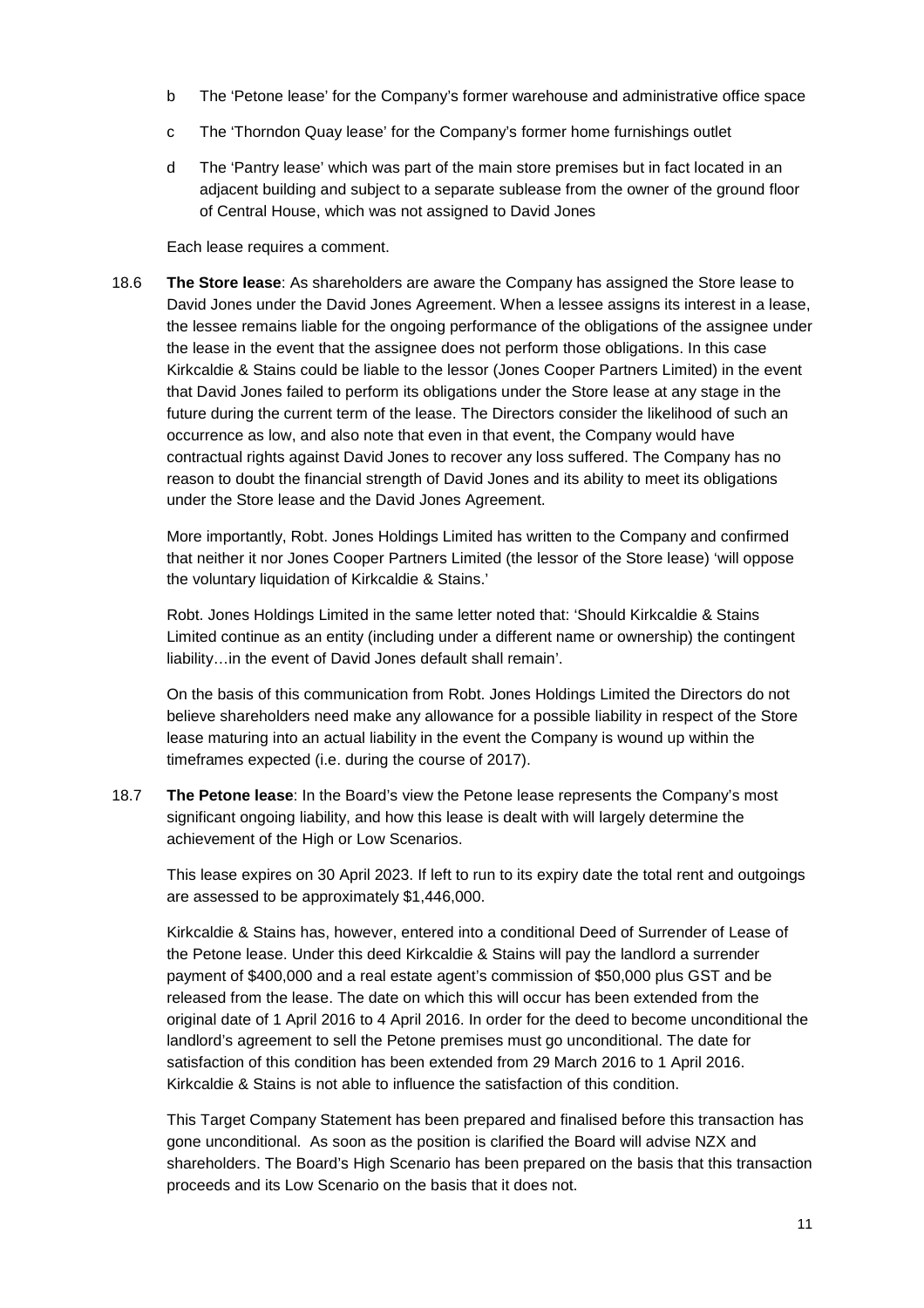If this transaction does not proceed, the Board will nevertheless seek to conclude an alternative transaction to mitigate the residual obligations under the Petone lease. Any alternative transaction will impact the Low Scenario positively.

18.8 **The Thorndon Quay lease**: This lease expires on 31 May 2017. If left to run to its expiry date the total rent and outgoings are assessed to be approximately \$175,000.

There is presently no proposed transaction under which the Company will be relieved of its obligations in respect of this lease, but options continue to be explored with the landlord and a range of parties. The Board is optimistic that the full liability of this lease will be reduced, but cannot be certain. The Board has accordingly assumed in both its High and Low Scenarios that this lease runs its full term and that the Company continues to pay the contracted rent over this period.

A more favourable outcome will impact both the High Scenario and the Low Scenario positively.

18.9 **The Pantry lease**: This lease expires on 22 December 2017. If left to run to its expiry date the total rent and outgoings are assessed to be approximately \$210,000.

The premises of the Pantry lease are immediately adjacent to the premises of the Store lease. At the date of completion under the David Jones Agreement there was a void between the two premises and customers walked between the two spaces, with most unaware that they were in a different building held under separate leases with different landlords.

Under the David Jones Agreement, David Jones did not take an assignment of the Pantry lease, but agreed to reinstate the wall between the two premises within one month of completion. This would enable the Company to then assign those premises or otherwise deal with the premises in a manner similar to that proposed for the Thorndon Quay and Petone leases.

David Jones has failed to reinstate the wall as required by the David Jones Agreement as at the date of this Target Company Statement. Discussions are continuing with both David Jones and the Company's landlord under this lease.

The Board is optimistic that the full liability of this lease will be reduced, but cannot be certain. The Board has accordingly assumed in both its High and Low Scenarios that this lease runs its full term and that the Company continues to pay the contracted rent over this period.

A more favourable outcome will impact both the High Scenario and the Low Scenario positively.

### 18.10 Assuming:

- a no claim is made prior to 1 February 2017 under the David Jones Agreement;
- b the Company's lease commitments have been resolved (see above); and
- c no other proposal is put before shareholders or other event occurring which would involve the Company continuing,

the Board expects that shortly following 1 February 2017 it would move to promptly appoint liquidators to the Company in order that they conduct a solvent wind up the Company and make an early distribution of surplus cash to shareholders.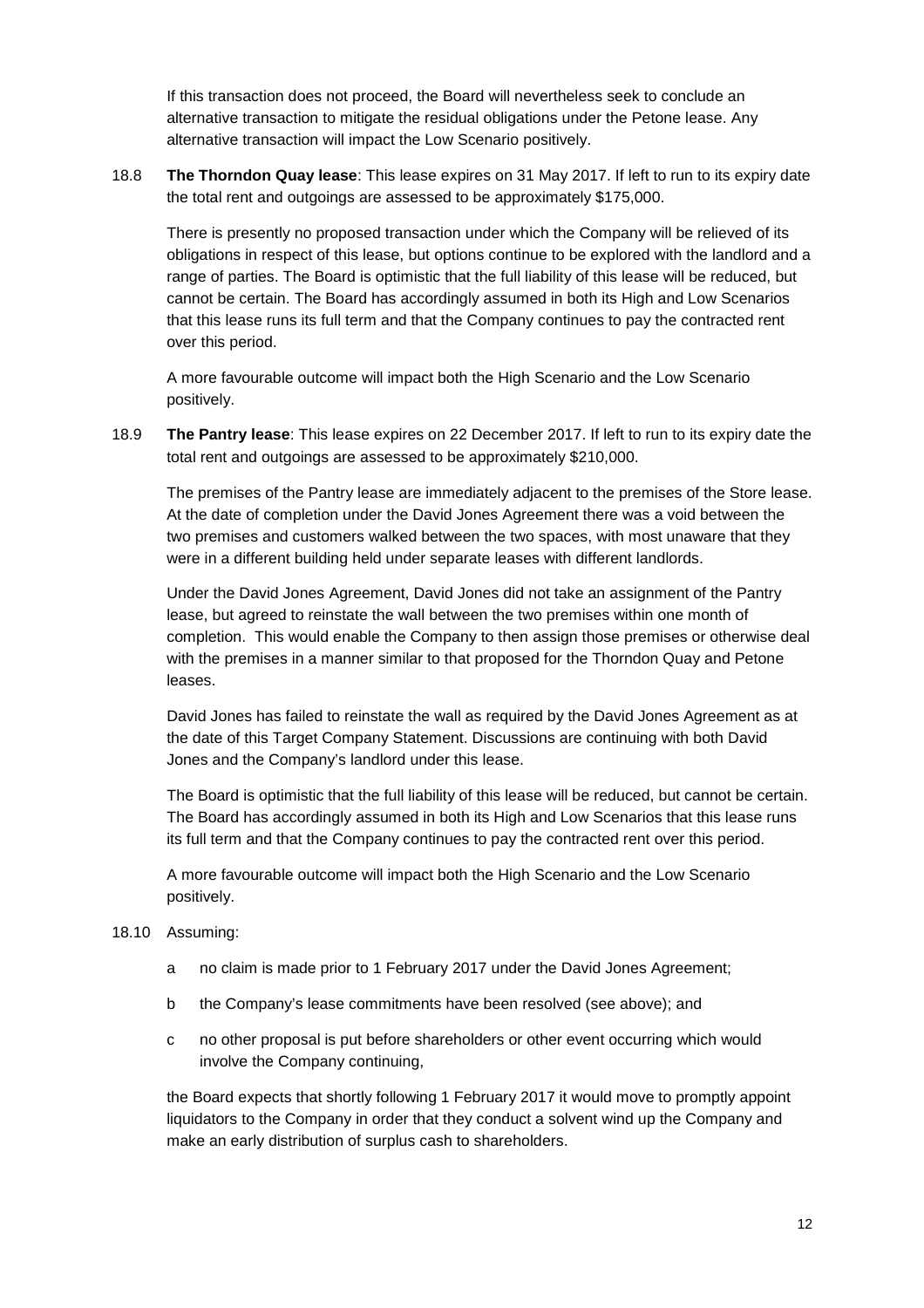- 18.11 A special resolution of shareholders would be required to facilitate the winding up of the Company, that is to say a resolution passed by 75% of those entitled to vote and voting on the issue.
- 18.12 In this respect shareholders' attention is drawn to the statement appearing at paragraph 11.3 of Schedule A on page 23 of the Mercantile Offer that:

'Mercantile intends to support the continuation of the winding up process, alongside the efficient investment and utilisation of K&S' cash assets. Ultimately, Mercantile may seek a return of capital to shareholders, if an efficient and appropriate structure for such a return can be developed'

18.13 Mercantile has also stated at paragraph 11.4 of the Mercantile Offer that:

'Other than as set out in paragraphs 11.1 to 11.3 above, Mercantile does not currently intend to make any material changes in the business activities, material assets, or capital structure [of the Company] ……'

- 18.14 Mercantile has reserved the right to make changes to this stated intention (see paragraph 11.4) but as at the last practicable date before date of this Target Company Statement (being 29 March 2016) the Board has not received any indication from Mercantile that it intends to make any such changes to its stated intention.
- 18.15 From these statements it appears to the Board that Mercantile does not intend to use the Company as a vehicle for the undertaking of a new venture (which is often the case for listed shell companies).
- 18.16 The Board accordingly assumes that whether the Offer succeeds or fails Mercantile supports a winding up of the Company and the Board's present intention to make distribution of its cash to shareholders as soon as possible in 2017 as part of a winding up of Kirkcaldie & Stains.
- 18.17 Because there is no available subscribed capital and the Company has few imputation credits (see above at paragraphs 18.3f and 18.3g), at this stage the Board believes the most efficient means to return the Company's surplus cash to shareholders is in the course of a solvent winding up of the Company.
- 18.18 In this respect the Board has received advice from PricewaterhouseCoopers confirming the Company's opinion that the sale of the Harbour City Centre generated a capital gain of \$7,475,000 which would be classified as an 'available capital distribution' (and not a dividend) in a winding up. Accordingly any such distribution would be tax-free to shareholders with the exception of non-resident corporate shareholders (capital gains distributed to non-resident corporate shareholders are subject to non-resident withholding tax). This level of capital profit means that the Board's estimate of both the High Scenario and the Low Scenario referred to below could be distributed in a winding up without any liability to retain any withholding tax (except for non-resident corporate shareholders) and that for shareholders who are not nonresident corporate shareholders and hold their shares on 'capital account' this distribution would be received free of any tax liability in their hands.
- 18.19 Based on the above, the Board is able to make an estimate of the amount of cash likely to be available to shareholders for distribution in a shareholder approved winding up of the Company commencing in the first half of calendar year 2017, and to compare those estimates against the price offered for your shares by Mercantile. The Board has produced two estimates – the first assuming that the Petone lease transaction proceeds as described in paragraph 18.7 above (the 'High Scenario') and the second assuming it does not (the 'Low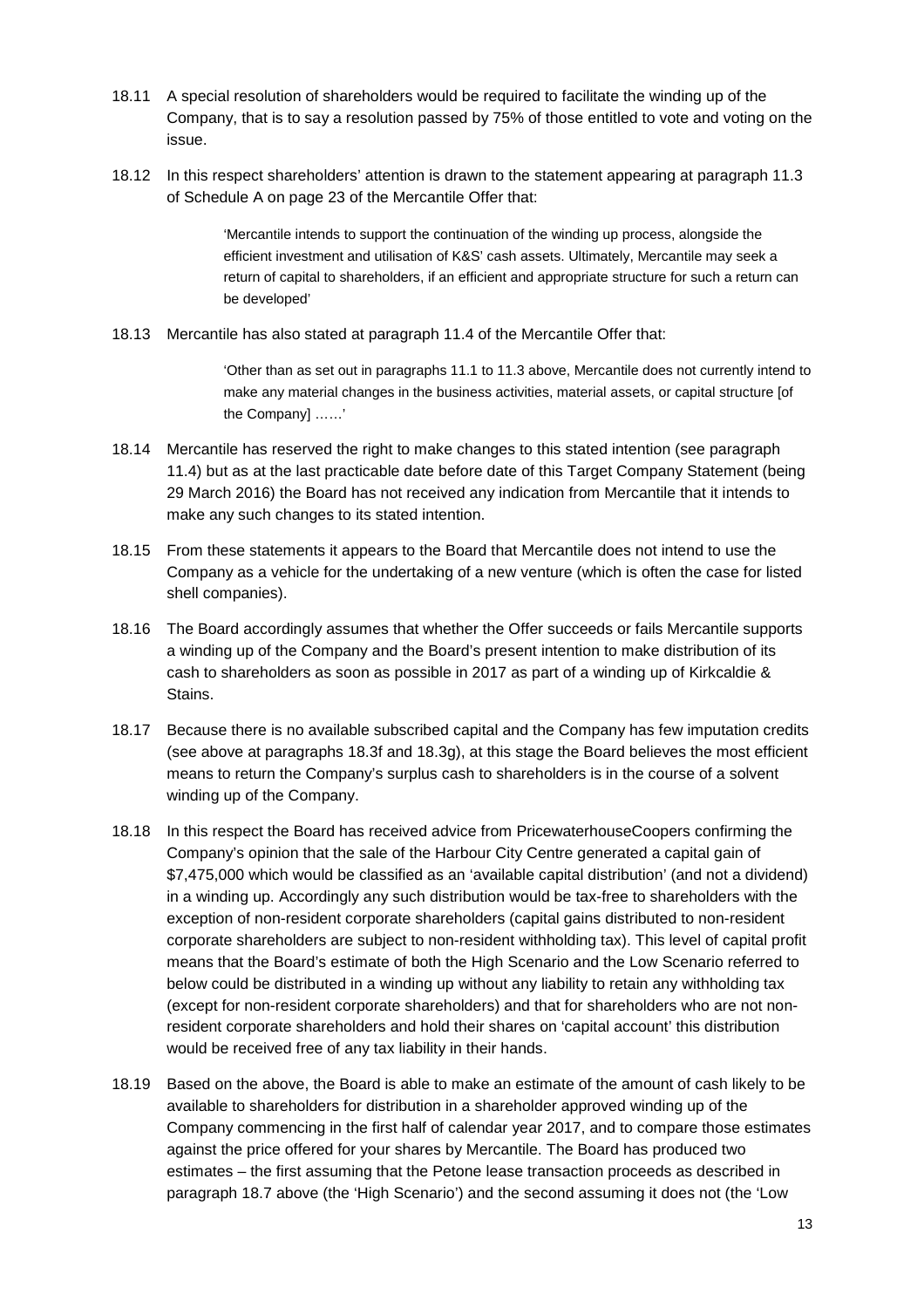Scenario'). Each scenario assumes that no transaction will be entered into which relieves the Company of any ongoing liability for rent and outgoings in respect of the Thorndon Quay lease and the Pantry lease.

- 18.20 The Board's previously announced estimates of the range of NTA per share of \$3.18 and \$3.67 have each assumed that at some stage in the following 12 months transactions will be entered into in respect of the three outstanding leases. The Board remains optimistic that this will be the case.
- 18.21 The High Scenario contemplates the Company having approximately \$7,130,000 in cash and on hand at 1 February 2017. The Low Scenario contemplates approximately \$6,108,000.
- 18.22 When applied on a per share basis the High Scenario, the Low Scenario and the price offered by Mercantile can be compared as set out in the table below.

| <b>Board's High Scenario</b>                 | <b>Board's Low Scenario</b>                  | <b>Mercantile's Offer</b> |
|----------------------------------------------|----------------------------------------------|---------------------------|
| \$3.49                                       | \$2.99                                       | \$2.75                    |
| 74 cents higher than the<br>Mercantile Offer | 24 cents higher than the<br>Mercantile Offer |                           |

- 18.23 The assumptions on which these Scenarios are based are set out in paragraph 21.2 below.
- 18.24 In making their recommendation not to sell, the Board has carefully considered the differential between the Mercantile Offer and the High and Low Scenarios, the assumptions underlying the Scenarios and the likelihood of those assumptions not being correct.
- 18.25 Other than as set out at 18.3 above, elsewhere in this Statement or contained in the Independent Adviser's Report:
	- a there have been no known material changes in the financial or trading position or prospects of Kirkcaldie & Stains since the 2015 Annual Report except for a better than expected realisation of the Company's retail stock; and
	- b there is no further information about the assets, liabilities, profitability and financial affairs of Kirkcaldie & Stains that could reasonably be expected to be material to the making of a decision by offerees to accept or reject the Offer.

### **19 Independent advice on merits of the Offer**

- 19.1 Northington Partners was appointed the independent adviser to provide a report on the merits of the Offer as required by rule 21 of the Takeovers Code.
- 19.2 A copy of the Independent Adviser's Report is **attached** to this Statement.
- 19.3 The Independent Adviser's Report concludes that the Mercantile Offer is not fully priced (see section 2.2.1 of that report) and the Independent Adviser has an assessed value range of \$3.26 (low) to \$3.44 (high).

### **20 No Asset Valuation**

20.1 Neither this Target Company Statement nor the Independent Adviser's Report refers to the valuation of any asset by a valuer.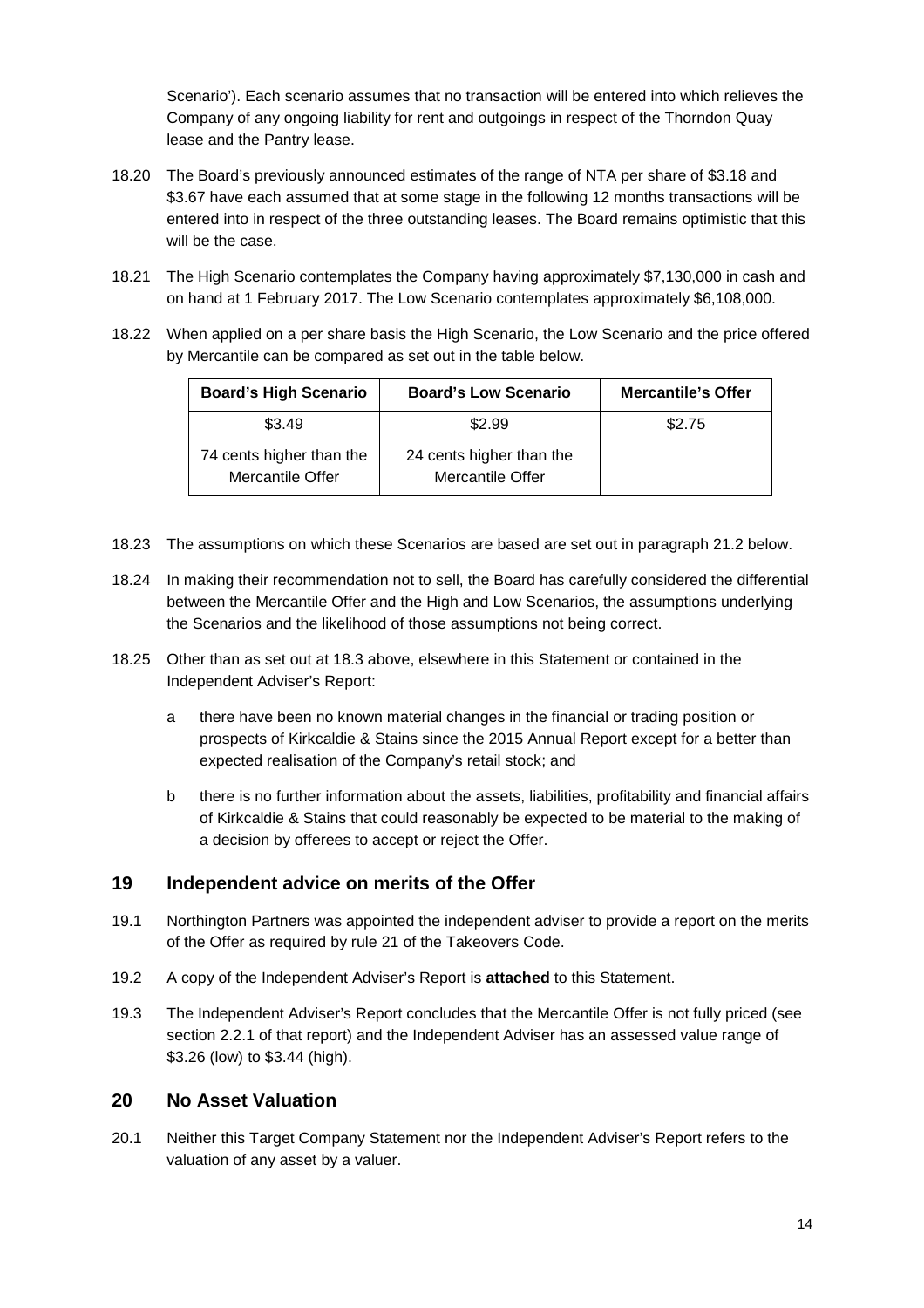# **21 Prospective financial information**

- 21.1 This Target Company Statement contains prospective financial information in relation to the High Scenario and the Low Scenario of cash available for distribution to shareholders in a shareholder approved winding up of the Company in the first half of calendar year 2017.
- 21.2 Both the High Scenario and the Low Scenario have been calculated using the following material assumptions:
	- a the Company will continue to pay rent on the Thorndon Quay and Pantry leases until the expiry of their terms;
	- b no claim arises under the David Jones Agreement;
	- c David Jones fulfils its obligation under the David Jones Agreement in respect of the wall reinstatement under the Pantry lease;
	- d no other adverse claim is made, or proceeding brought, against the Company;
	- e the Mercantile Offer is not successful and Mercantile meets all the Company's costs associated with the Offer as required by the Takeovers Code;
	- f shareholders will support the winding up of the Company at the earliest opportunity following 1 February 2017 by the requisite majority;
	- g the Company has correctly calculated the capital gain on the sale of the Harbour City Centre;
	- h the Company's income tax obligations have otherwise been correctly calculated, and the Inland Revenue Department raises no objection to either those calculations or the treatment of the capital gain on the sale of the Harbour City Centre;
	- i the costs of a winding up do not exceed \$100,000 (including professional fees, liquidators' fees, NZX fees and meeting costs);
	- j the Company commences no other business activity, makes no distribution to any shareholder(s), issues no new securities, and does not buy back or cancel any of its own securities;
	- k no event described in paragraph 16.3 occurs; and
	- l no event beyond the control of the Company occurs which would adversely affect either the Company's assets or its ability to make a distribution to shareholders in the course of a winding up.
- 21.3 The Board has no reason to believe that any of the above assumptions is not a fair and reasonable assumption to make based on the information available to them at the date of this document. While the Board has made the assumption at paragraph 21.2a above that the Company will continue to pay rent on the Thorndon Quay and Pantry leases until the expiry of their terms, the Board is optimistic that a transaction would be concluded in respect of these premises which would result in the Company being relieved of its rent obligations in respect of these leases at some stage in the next 12 months and that in that event there would be a positive impact on both the High and Low Scenarios.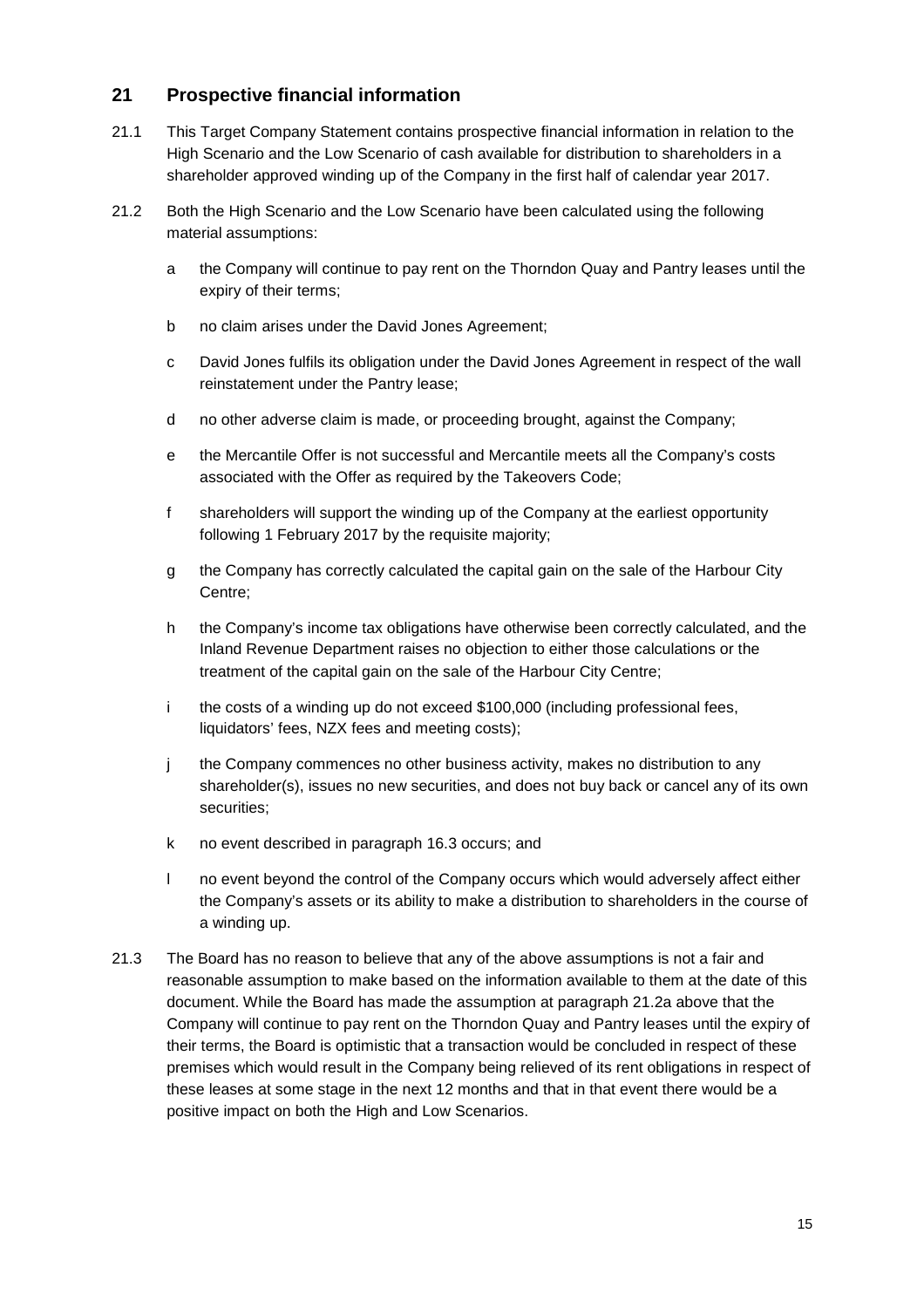# **22 Sales of unquoted equity securities under the Offer**

22.1 The Ordinary Shares are quoted on the NZSX. Accordingly the Takeovers Code does not require any disclosure to be made in respect of clause 22 of Schedule 2 of the Code (which applies only to unquoted securities).

### **23 Market Prices of quoted equity securities under the Offer**

- 23.1 The closing price on the NZSX of Kirkcaldie & Stains' Ordinary Shares:
	- a on 29 March 2016 (being the latest practicable working day before the date on which this Statement is sent) was NZD\$3.11 on the NZSX; and
	- b on 25 February 2016 (being the last day on which the NZX was open for business before the date on which Kirkcaldie & Stains received Mercantile's takeover notice) was NZD\$2.20 per Ordinary Share on the NZSX.
- 23.2 The highest and lowest closing market prices on the NZSX of Kirkcaldie & Stains' Ordinary Shares (and the relevant dates) during the six months before 26 February 2016 (being the date on which Kirkcaldie & Stains received Mercantile's takeover notice), were as follows:
	- a highest closing market price was NZD\$2.25 per Ordinary Share (on 16-29 October 2015 and 18-28 January 2016); and
	- b lowest closing market price was NZD\$2.20 per Ordinary Share (on 27-31 August 2015, 5-15 October 2015, 30 November 2015-15 January 2016, 1-4 February 2016, 19-25 February 2016).
- 23.3 During the periods referred to in this section 23, Kirkcaldie & Stains did not issue any equity securities or make any changes in any equity securities on issue or make any distributions which could have affected the market prices of Kirkcaldie & Stains' Ordinary Shares referred to above except in respect of the Share Cancellation detailed at paragraph 18.3c.
- 23.4 On 26 February 2016, (the date of Kirkcaldie & Stains' receipt of the draft Offer) Kirkcaldie & Stains' share price rose to \$2.87. The price has continued to rise to \$3.00 per share on 1 March 2016 and to \$3.11 per share on 29 March 2016 (being the last practicable working day before the date on which this statement is sent).
- 23.5 There is no other information about the market price of the equity security that would reasonably be expected to be material to the making of a decision by the offerees to accept or reject the Offer. Shareholders are referred back to the discussion in section 18 above.

### **24 Other Information**

24.1 Subject to the information set out elsewhere in this Statement (see in particular section 18) the Directors do not consider there is any other information that could reasonably be expected to be material to the making of a decision by the offerees to accept or reject the Offer.

# **25 Approval of target company statement**

25.1 This Statement has been approved by the Directors of Kirkcaldie & Stains.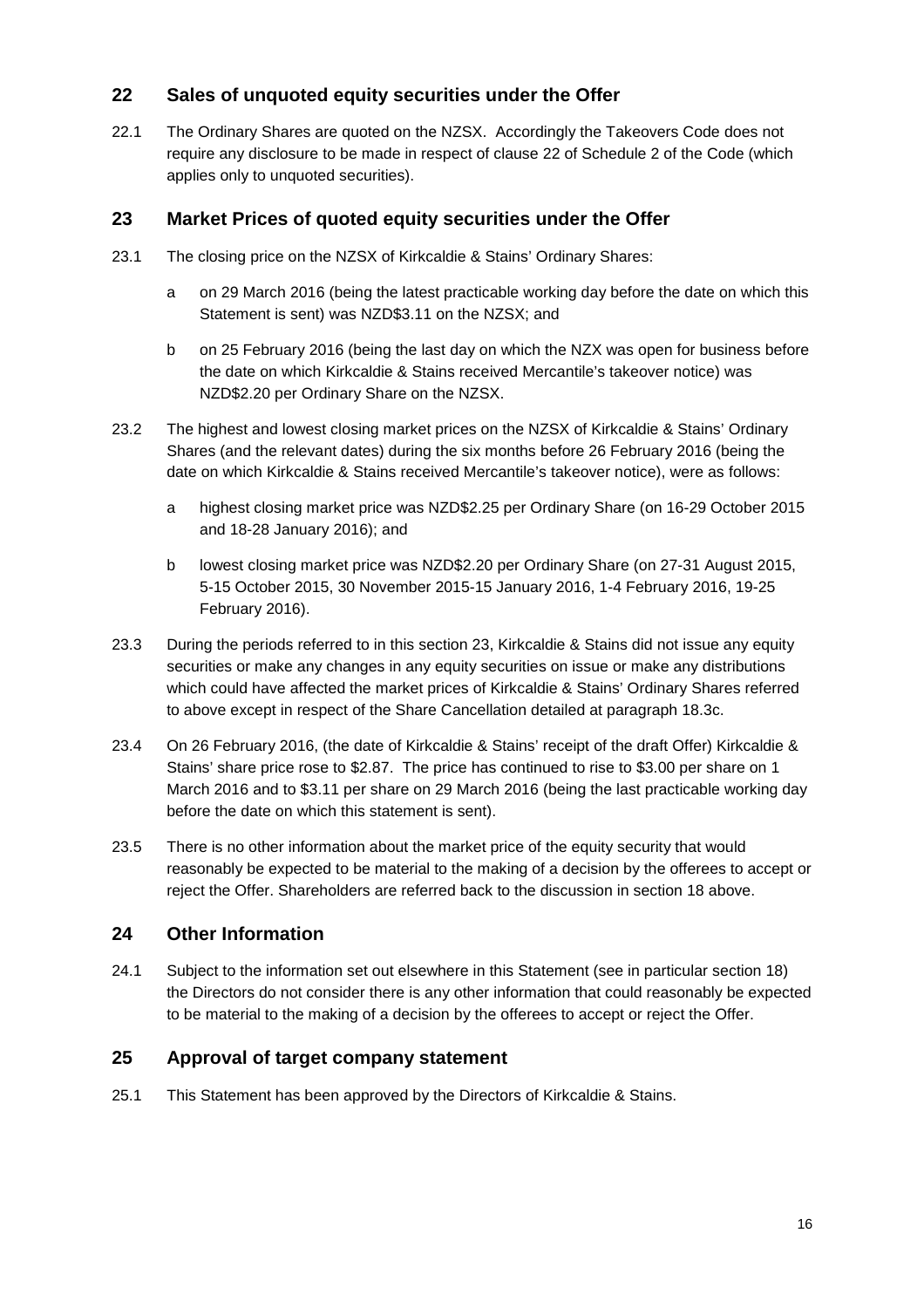### **26 Interpretation**

26.1 Words and expressions defined in the Takeovers Act or the Takeovers Code and not otherwise defined in this Statement have the same meaning when used in this Statement.

In this Statement:

'**Board**' means the board of Directors of Kirkcaldie & Stains;

'**David Jones Agreement**' means the agreement for sale and purchase of assets between David Jones Pty Limited as purchaser and Kirkcaldie & Stains Limited as vendor dated 4 June 2015;

'**Director**' means a director of Kirkcaldie & Stains;

'**High Scenario**' has the meaning in paragraph 18.19;

'**Independent Adviser**' means Northington Partners;

'**Independent Adviser's Report**' means the report referred to in paragraph 19.1;

'**Low Scenario**' has the meaning in paragraph 18.19;

'**NZD\$**' means New Zealand dollars;

'**NZX**' means NZX Limited;

'**NZSX**' means the New Zealand Stock Exchange;

'**NZSX Listing Rules**' means the listing rules of the NZX;

'**Offer**' means the full takeover offer dated 15 March 2016 by Mercantile to purchase all the securities of Kirkcaldie & Stains;

'**Offer Document**' means the offer document dated 15 March 2016 despatched to security holders of Kirkcaldie & Stains by Mercantile on 18 March 2016;

'**Offer Period**' means the period commencing on 15 March 2016 and ending at 7.00pm (NZ time) on 13 May 2016;

'**Offer Price**' means the consideration offered for the equity securities of Kirkcaldie & Stains outlined in paragraph 2.2;

'**Ordinary Shares**' means the ordinary shares of Kirkcaldie & Stains;

'**Pantry lease**' means the lease of the premises at 26 Brandon Street, Wellington from the landlord Nicholas Guy Miller, Ronald Thornton Muir and Michael Jacobson (as trustees of the Nick Miller Family Trust) to Kirkcaldie & Stains;

'**Petone lease**' means the lease of the premises at 19 Regent Street from the now-current landlord Regent Rhubarb Limited to Kirkcaldie & Stains dated 6 August 2013;

'**Senior Officer**' means a senior officer of Kirkcaldie & Stains;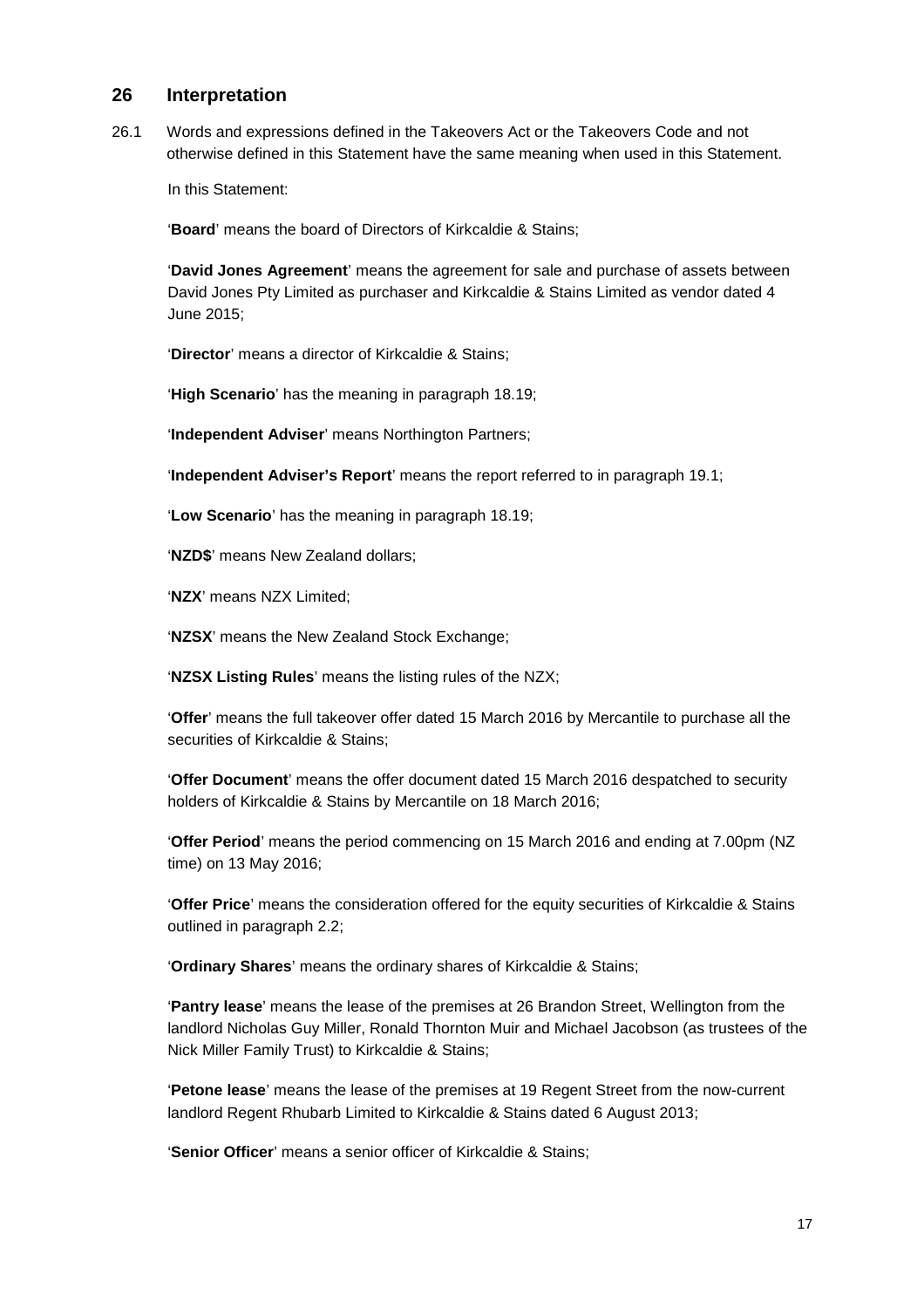'**Share Cancellation**' means the cancellation by Kirkcaldie & Stains of four-fifths of all of its ordinary shares on issue which completed on 29 February 2016;

'**Store lease**' means the lease of the premises at 165-177 Lambton Quay from the landlord Jones Cooper Partners Limited to Kirkcaldie & Stains Limited which was assigned to David Jones under the David Jones Agreement;

'**Takeovers Act**' means the Takeovers Act 1993;

'**Takeovers Code**' means the Takeovers Code approved by the Takeovers Code Approval Order 2000; and

'**Thorndon Quay lease**' means the lease of the premises at 262 Thorndon Quay from the landlord Paulemas Properties Limited to Kirkcaldie & Stains dated 24 February 2015.

Where any information required by schedule 2 of the Takeovers Code is not applicable, no statement is made regarding that information.

# **27 Certificate**

27.1 To the best of our knowledge and belief, after making proper enquiry, the information contained in or accompanying this Statement is, in all material respects, true and correct and not misleading, whether by omission of any information or otherwise, and includes all the information required to be disclosed by Kirkcaldie & Stains under the Takeovers Code.

### **Signed by:**

Orsola Del Sante-Bland Acting Chief Executive Officer and the person fulfilling the role of Chief Financial **Officer** 

Home

Director Director Director Director Palcon Clouston Nerry Pr

udergas

Kerry Prendergast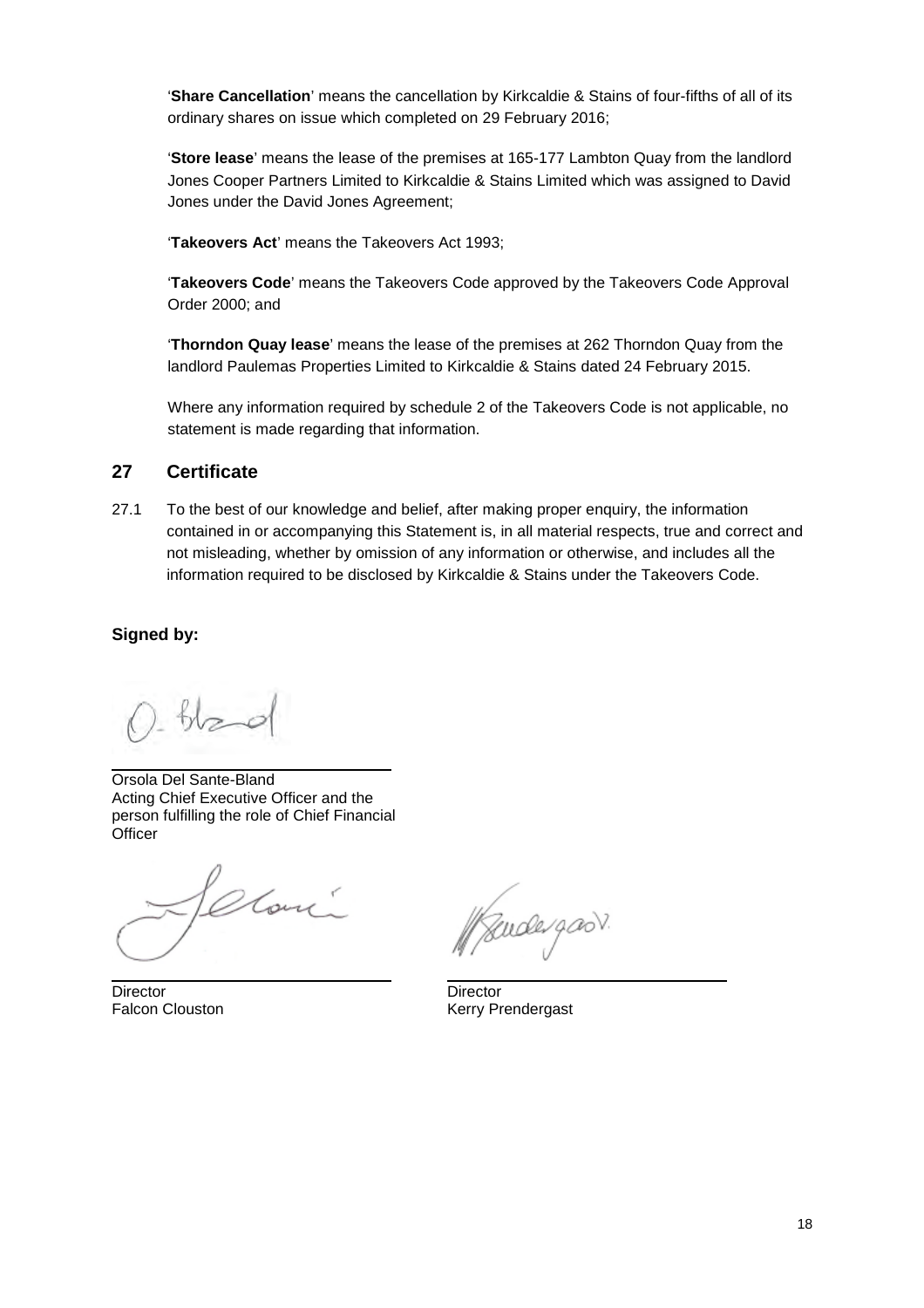# **Schedule 1 Ownership of equity securities of Kirkcaldie & Stains (paragraph 5.1)**

| <b>Name</b>                                                      | Holder ('H')<br>or Controller<br>('C') | Number of<br>equity<br>securities held<br>or controlled | <b>Designation of</b><br>equity security | Percentage of<br>total number of<br>equity<br><b>securities</b><br>in class |
|------------------------------------------------------------------|----------------------------------------|---------------------------------------------------------|------------------------------------------|-----------------------------------------------------------------------------|
| Directors - none                                                 |                                        |                                                         |                                          |                                                                             |
| <b>Senior Officer - none</b>                                     |                                        |                                                         |                                          |                                                                             |
| <b>Associates</b>                                                |                                        |                                                         |                                          |                                                                             |
| <b>LO Investments Limited</b>                                    | H                                      | 398,000                                                 | <b>Ordinary Shares</b>                   | 19.48%                                                                      |
| Other persons holding or<br>controlling 5% or more of a<br>class |                                        |                                                         |                                          |                                                                             |
| H & G Limited                                                    | H                                      | 400,673                                                 | <b>Ordinary Shares</b>                   | 19.61%                                                                      |
| Mercantile Investment Company<br>Limited                         | H & C                                  | 203,137                                                 | <b>Ordinary Shares</b>                   | 9.94%                                                                       |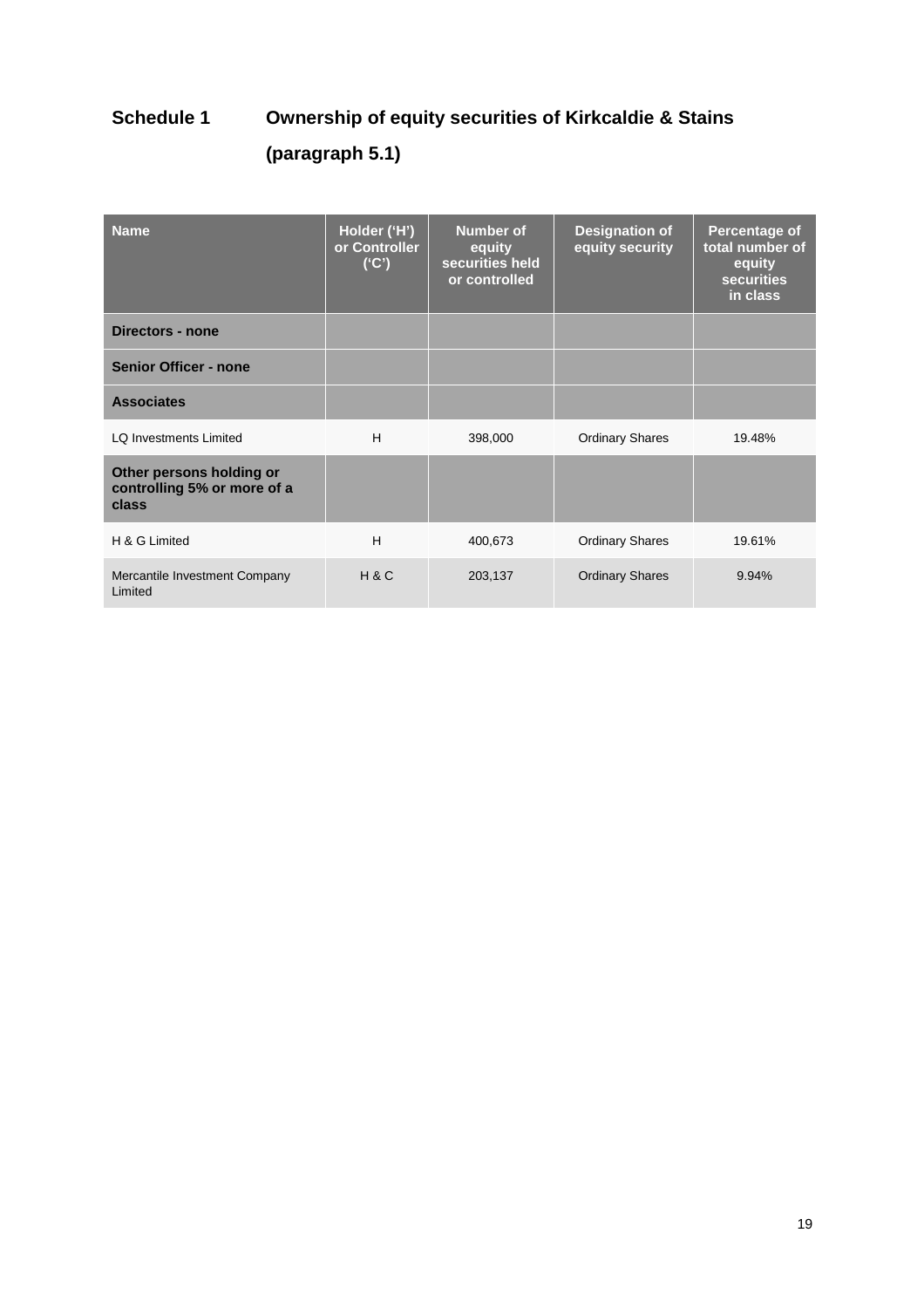# **DIRECTORY**

### **Registered Office**

19 Regent Street Petone Lower Hutt 5012 New Zealand

# **Postal Address**

PO Box 1494 Wellington 6140

### **Independent Adviser**

Northington Partners Level 14, 52 Swanson Street PO Box 105-384 Auckland 1143

### **Share Registrar**

Link Market Services Limited 21 Queen Street Auckland Central Auckland 1010 New Zealand

### **Solicitors**

Kensington Swan Level 9, 89 The Terrace P O Box 10-246 Wellington 6143 New Zealand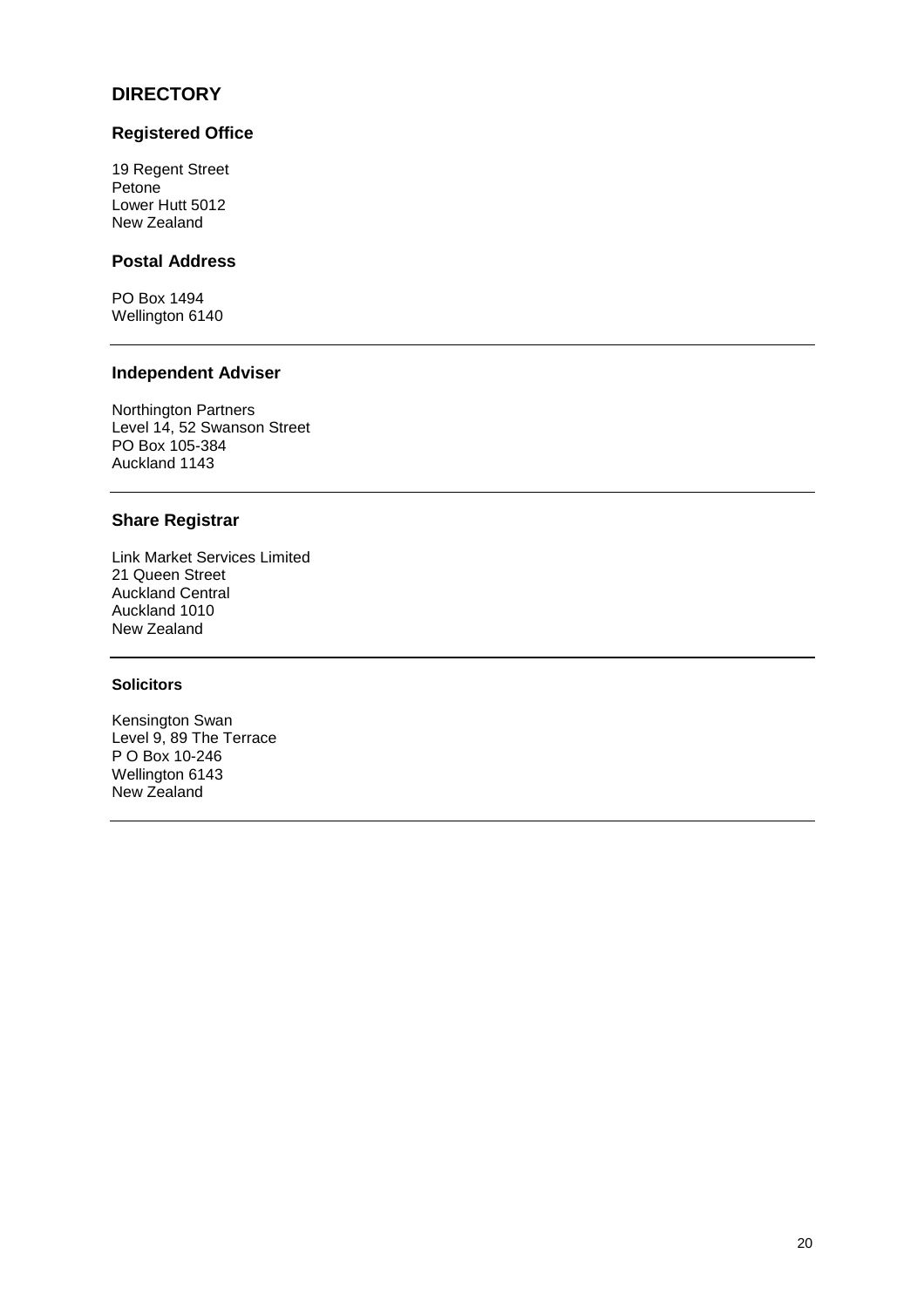



#### **Statement of Independence**

Northington Partners Limited confirms that it:

- Has no conflict of interest that could affect its ability to provide an unbiased report; and
- Has no direct or indirect pecuniary or other interest in the proposed transaction considered in this report, including any success or contingency fee or remuneration, other than to receive the cash fee for providing this report.

Northington Partners Limited has satisfied the Takeovers Panel, on the basis of the material provided to the Panel, that it is independent under the Takeovers Code for the purposes of preparing this report.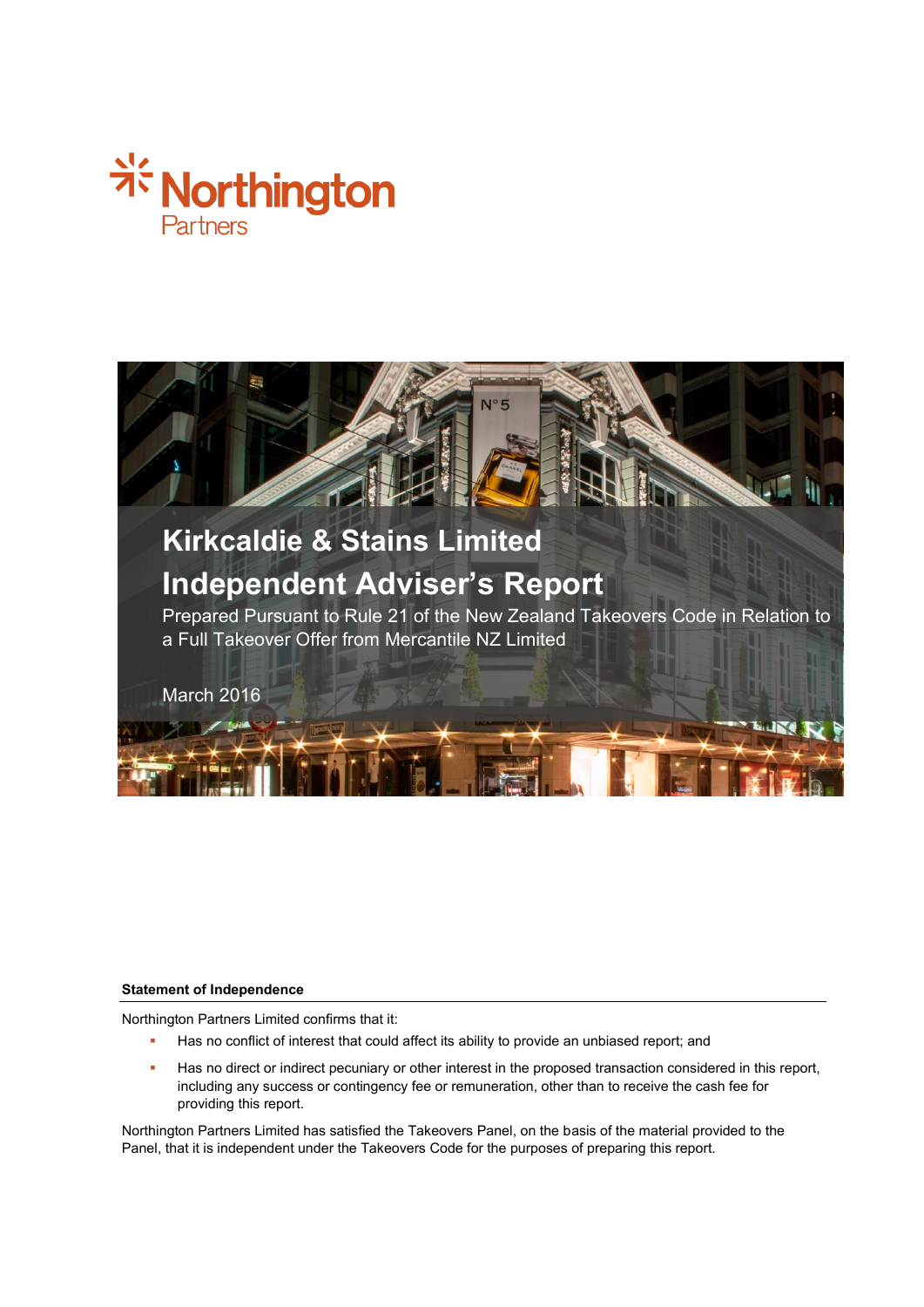# **Table of Contents**

|     | <b>Abbreviations and Definitions</b>                         | 3  |
|-----|--------------------------------------------------------------|----|
| 1.0 | <b>Background</b>                                            | 4  |
| 1.1 | Introduction                                                 | 4  |
| 1.2 | <b>Key Conditions</b>                                        | 4  |
| 1.3 | Regulatory Requirements and Scope of this Report             | 4  |
| 2.0 | Assessment of the Merits of the Offer                        | 5  |
| 2.1 | <b>KRK's Current Position</b>                                | 5  |
| 2.2 | Value of Mercantile's Offer                                  | 5  |
| 2.3 | Possible Impacts on KRK's Control Position                   | 6  |
| 2.4 | Factors that May Affect the Outcome of the Offer             | 8  |
| 2.5 | Likelihood of Alternative Offers                             | 8  |
| 2.6 | Prospects for KRK Under Mercantile Control                   | 9  |
| 2.7 | Summary of Our Assessment                                    | 9  |
| 2.8 | Acceptance or Rejection of the Offer                         | 10 |
| 3.0 | <b>Valuation of Kirkcaldie &amp; Stains</b>                  | 11 |
| 3.1 | <b>Valuation Framework</b>                                   | 11 |
| 3.2 | <b>Valuation Conclusion</b>                                  | 12 |
|     | Appendix 1: Regulatory Requirements and Scope of this Report | 14 |
|     | <b>Appendix 2: Share Price and Liquidity Analysis</b>        | 15 |
|     | <b>Appendix 3: Company Shareholder Details</b>               | 17 |
|     | Appendix 4: Sources of Information Used in this Report       | 18 |
|     | <b>Appendix 5: Declarations, Qualifications and Consents</b> | 19 |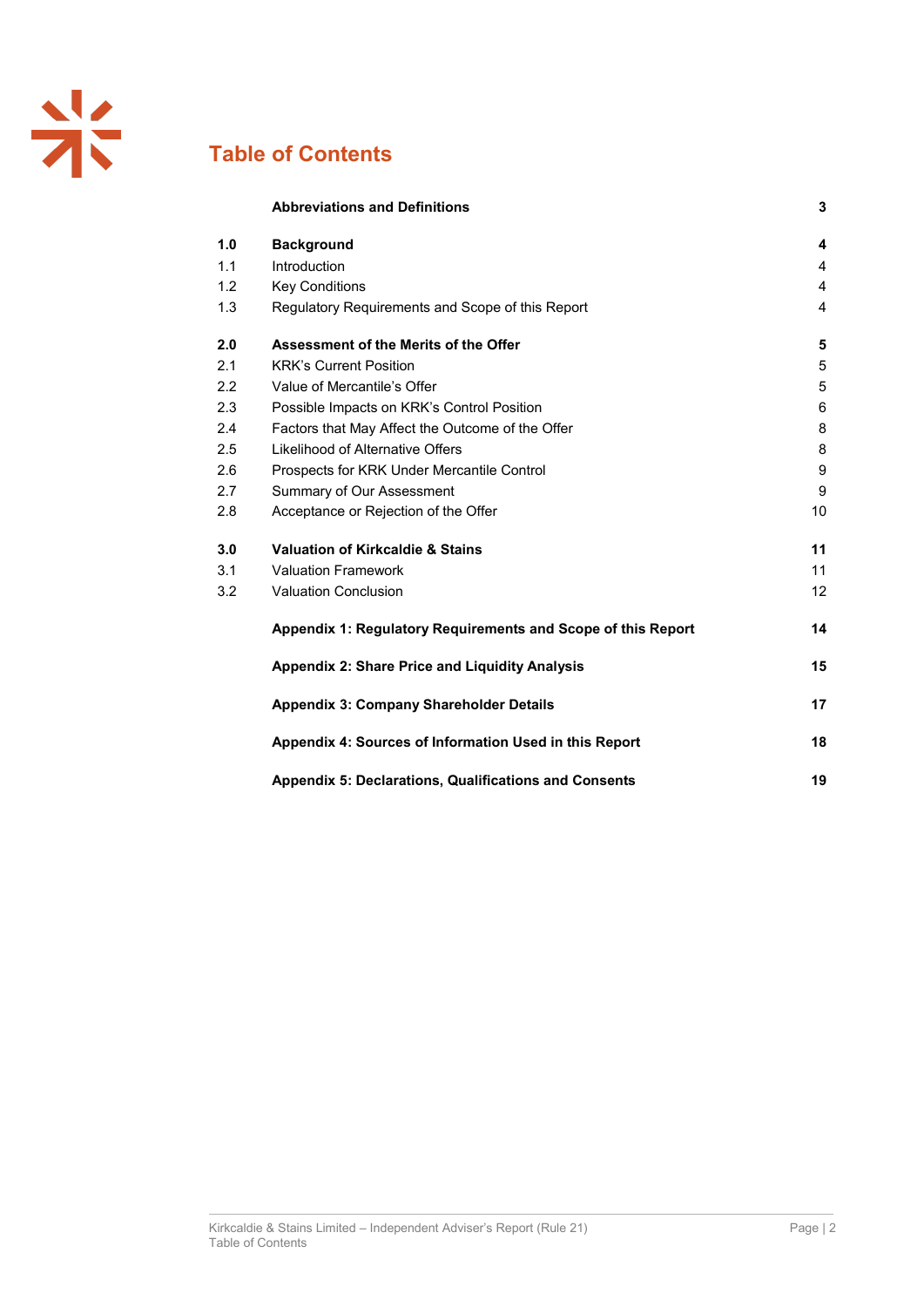

# **Abbreviations and Definitions**

| Code                        | The Takeovers Code                                                                                        |
|-----------------------------|-----------------------------------------------------------------------------------------------------------|
| David Jones                 | David Jones Pty Limited                                                                                   |
| FY                          | <b>Financial Year</b>                                                                                     |
| <b>KRK or Company</b>       | Kirkcaldie & Stains Limited                                                                               |
| Mercantile                  | Mercantile NZ Limited                                                                                     |
| Northington<br>Partners     | Northington Partners Limited                                                                              |
| NZ\$                        | New Zealand dollars                                                                                       |
| <b>NZX</b>                  | <b>NZX Limited</b>                                                                                        |
| Offer                       | The offer from Mercantile dated 15 March 2016 for all of the equity securities on issue<br>in KRK         |
| <b>Offer Price</b>          | NZ\$2.75 in cash for each KRK share                                                                       |
| <b>Residual Liabilities</b> | Residual liabilities of KRK following the cessation of the Company's retail operations in<br>January 2016 |
| <b>VWAP</b>                 | Volume weighted average price                                                                             |
| <b>Takeover Notice</b>      | The notice from Mercantile on 26 February 2016 setting out Mercantile's intention to<br>make the Offer    |
|                             |                                                                                                           |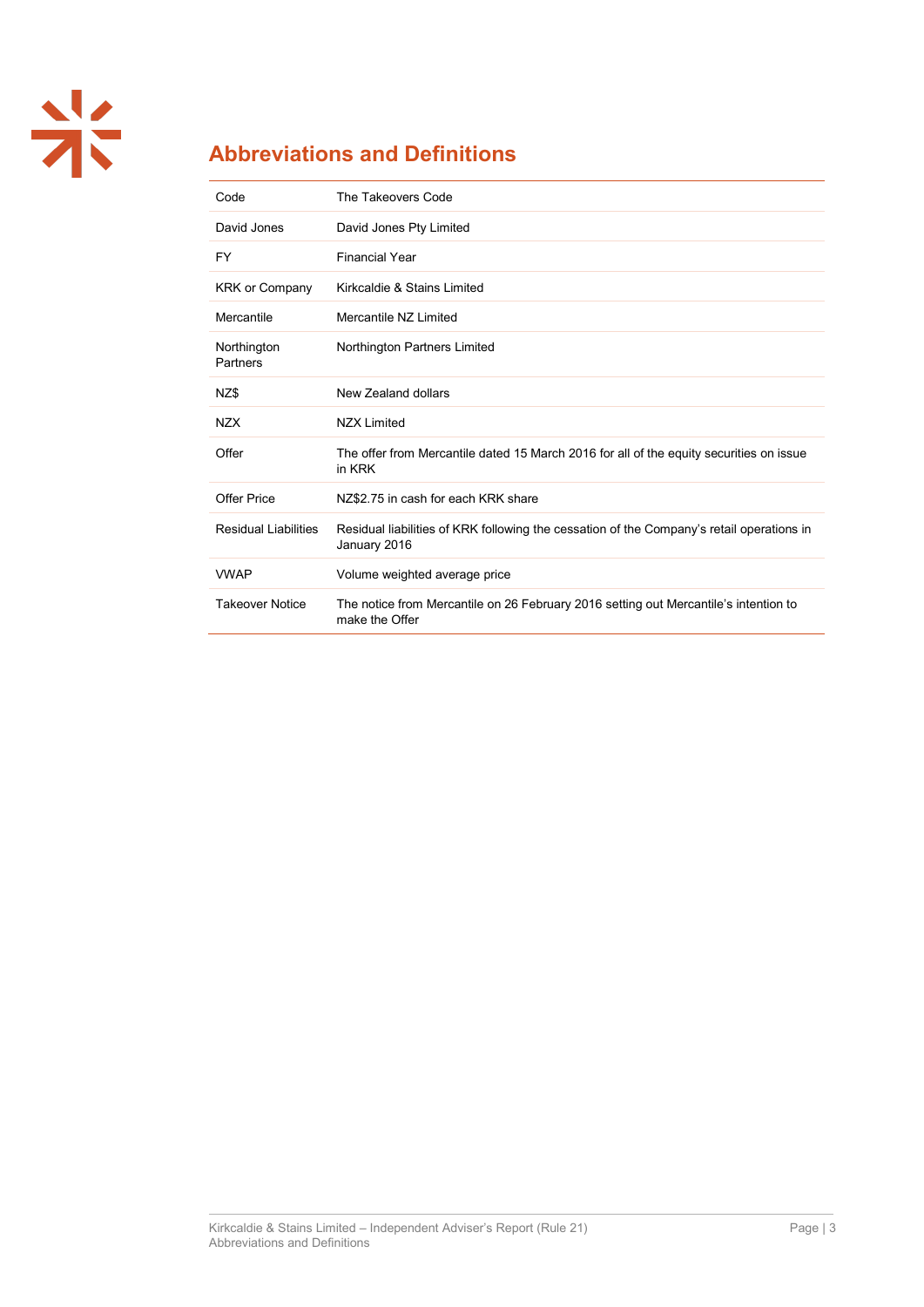# **1.0 Background**

### 1.1. Introduction

Kirkcaldie & Stains Limited ("**KRK**" or "**Company**") is a shell company with cash assets and a number of residual liabilities following the exit from its retail business operations earlier this year. The Company's shares are quoted on the NZX Main Board, being the main board equity securities market operated by NZX Limited ("**NZX**").

Mercantile NZ Limited ("**Mercantile**") is a wholly-owned subsidiary of Mercantile Investment Company Limited, an investment company dual listed on the ASX and NZX. An entity associated with Sir Ron Brierley is the largest shareholder in Mercantile Investment Company Limited.

On 26 February 2016, Mercantile sent KRK a notice ("**Takeover Notice**") setting out its intention to make a takeover offer for all the shares in KRK it does not already own ("**Offer**"). The Offer is at a cash price of \$2.75 per KRK share ("**Offer Price**").

The Offer from Mercantile was formally made on 15 March 2016, with an original closing date for acceptances of 15 April 2016. Following a notice of variation from Mercantile dated 29 March 2016, the Offer will now remain open for acceptance until 13 May 2016 (unless that date is further extended by Mercantile or the Takeovers Panel in accordance with the provisions of the Takeovers Code ("**Code**")).

# 1.2. Key Conditions

The Offer is subject to a number of conditions, the full details of which are set out in Offer documents that have been sent to KRK shareholders. A summary of the key conditions is as follows:

- Mercantile achieving acceptances that will allow it to hold or control 90% or more of the total voting rights in KRK. Mercantile has the discretion to waive this condition in accordance with the Code.
- In the event that Mercantile waives the 90% acceptance condition noted above, Mercantile achieving acceptances that will allow it to hold or control 50% or more of the total voting rights in KRK.

The other Offer conditions (which are standard in a takeover offer of this type) are solely for the benefit of Mercantile and are designed to protect Mercantile from substantial changes to matters such as KRK's financial, commercial or legal position while the Offer is open for acceptance.

### 1.3. Regulatory Requirements and Scope of this Report

KRK is a "Code Company" for the purposes of the Code. Mercantile's Offer and the Company's response to the Offer must therefore comply with the provisions set out in the Code.

Rule 21 of the Code requires the directors of KRK to obtain a report from an independent adviser on the merits of the Offer. The Company's directors requested Northington Partners Limited ("**Northington Partners**") to prepare the Rule 21 report, and our appointment was subsequently approved by the Takeovers Panel. Further details on the regulatory requirements and scope of this report are set out in Appendix 1.

This report will accompany the Target Company Statement to be sent to all KRK shareholders and sets out our opinion on the merits of Mercantile's Offer. This report should not be used for any other purpose and should be read in conjunction with the declarations, qualifications and consents set out in Appendix 5.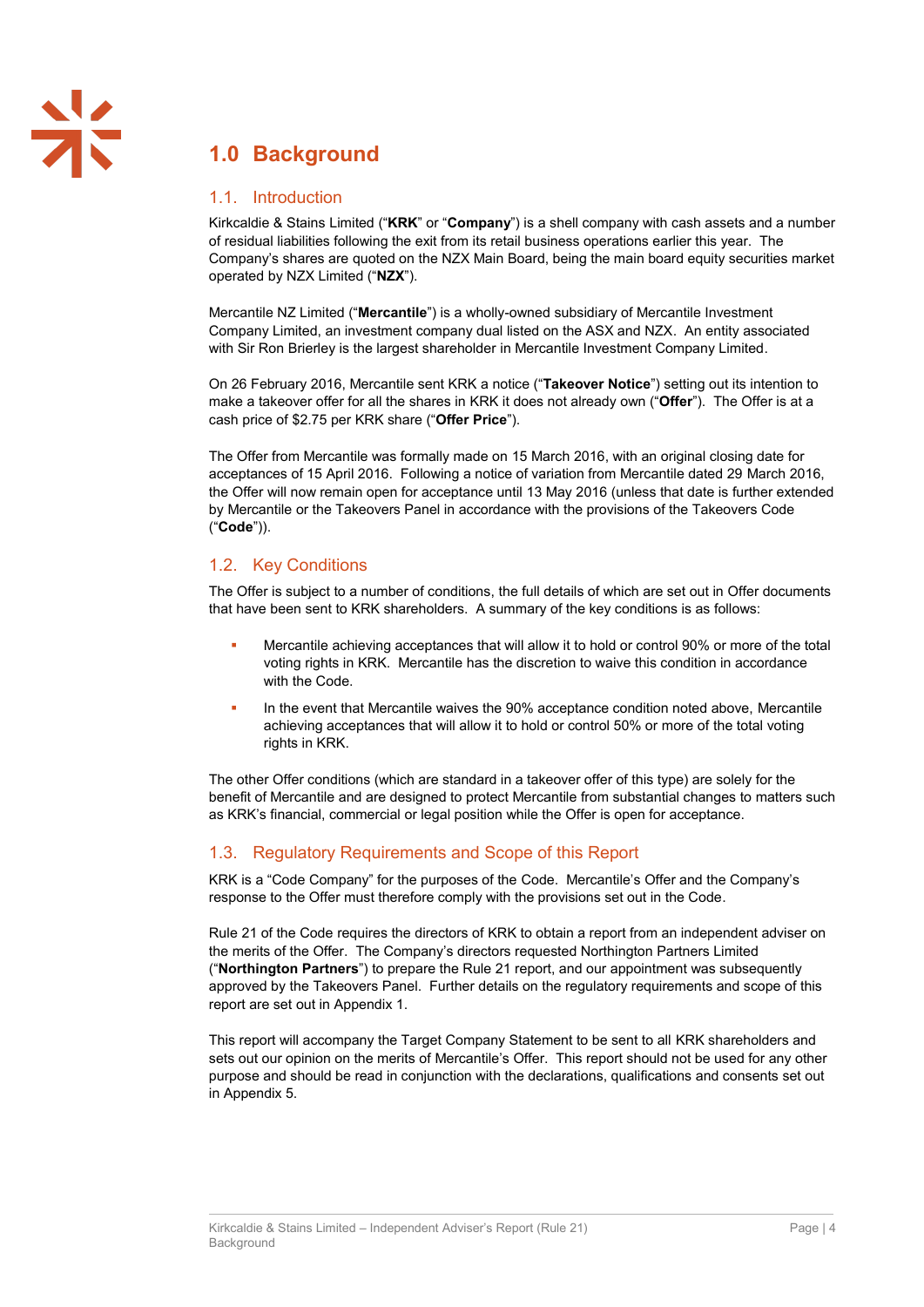# **2.0 Assessment of the Merits of the Offer**

### 2.1. KRK's Current Position

During the last 18 months, KRK embarked on a number of transformative transactions:

- On 7 October 2014, the Harbour City Centre building was sold (netting the Company approximately \$17.1 million after repaying bank debt);
- On 1 February 2016, the lease for the Lambton Quay premises was assigned to David Jones Pty Limited ("**David Jones**"), together with the sale to David Jones of the name "Kirkcaldie & Stains"; and
- On 29 February 2016, the Company completed a court approved distribution of \$19.353 million to the Company's shareholders (which involved the cancellation of four out of every five shares on issue in the Company).

Following the transactions noted above and the cessation of the Company's retail operations, KRK is essentially a listed shell company with cash assets and a number of residual liabilities that relate mainly to existing or past lease obligations ("**Residual Liabilities**"). A description of the key Residual Liabilities is set out in Section [3.1.](#page-30-0)

The Company is currently negotiating with its landlords in respect of its remaining leases with a view to disposing of its obligations (e.g. via a surrender payment or the assignment of the relevant lease to another tenant). As detailed further in Section [3.1,](#page-30-0) KRK is expected to incur various costs associated with extinguishing its Residual Liabilities. The precise quantum of these costs and the timeframe for concluding the various negotiations remains uncertain.

Once all of KRK's Residual Liabilities have been definitively quantified and/or extinguished, the Company will be left with residual cash assets. KRK's current intention is for the residual cash to be distributed to shareholders via a liquidation of the Company. At this stage, the Company's best estimate is that the liquidation process will be completed in the first half of calendar year 2017.

### 2.2. Value of Mercantile's Offer

#### 2.2.1. Assessed Value Range

Our valuation range is determined primarily on the basis of a liquidation scenario. Full details of our valuation approach and conclusions are set out in Section 3.0. In our opinion, the full underlying value of KRK's shares is in a range between \$3.26 and \$3.44 per share, with a mid-point value of \$3.35 per share. Our valuation is based on 100% of the equity in KRK and therefore includes a premium for control.



<span id="page-24-0"></span>

*Sources: Northington Partners' analysis, KRK*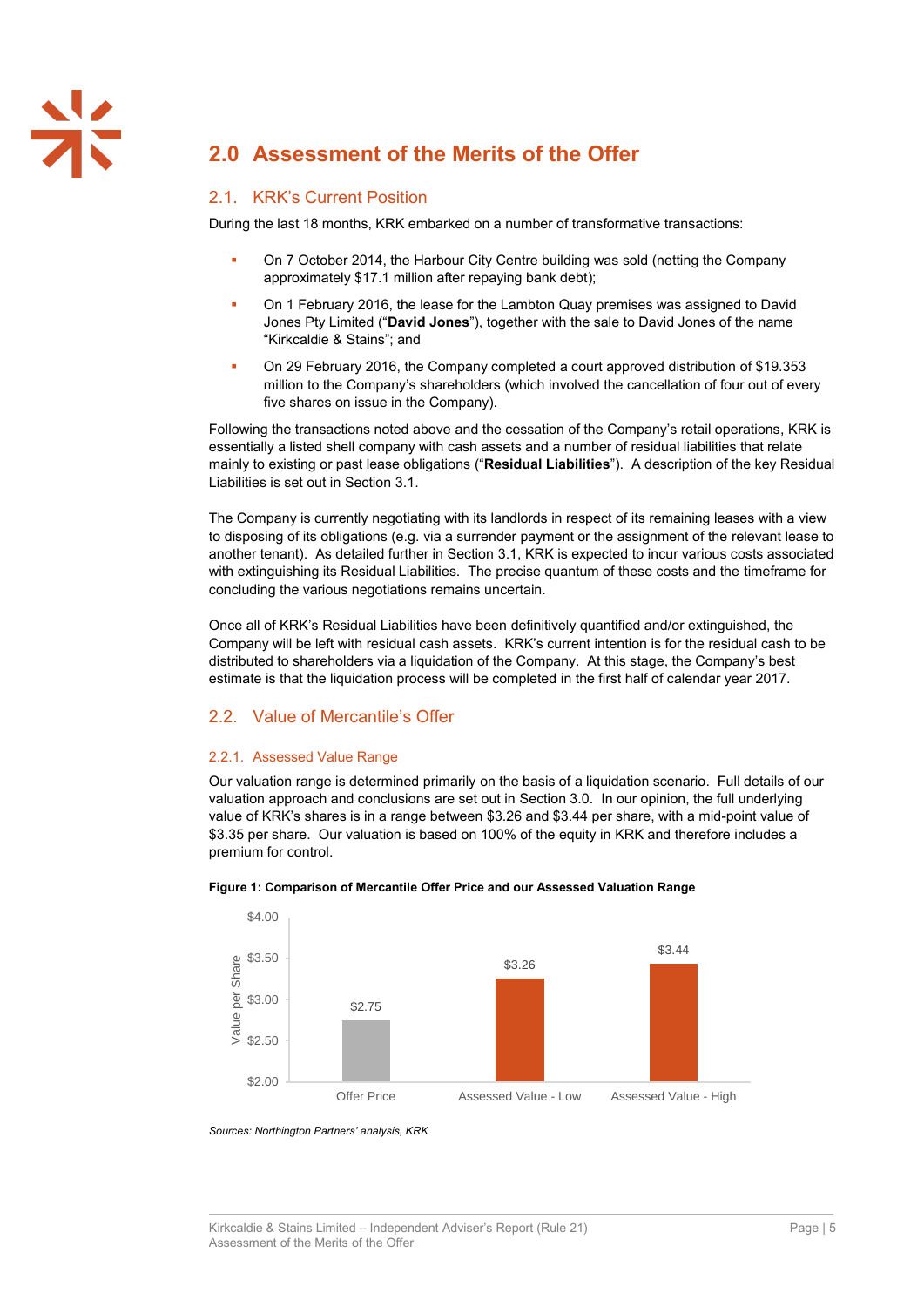[Figure 1](#page-24-0) compares Mercantile's Offer Price with our assessment of the full underlying value of KRK's shares. The Offer Price of \$2.75 is approximately 16% lower than the low end of our value range (\$3.26 per share) and we therefore conclude that Mercantile's Offer is not fully priced.

#### 2.2.2. Offer Price Relative to Recent Share Price Performance

The Offer Price represents:

- A 25% premium to the closing price of \$2.20 per KRK share as reported on 25 February 2016, being the last trading day before Mercantile's Takeover Notice was filed with the NZX on 26 February 2016.
- A 25% premium to the volume weighted average price ("**VWAP**") of \$2.20 per share for the month to 25 February 2016, and a 24% premium to the three month VWAP to 25 February 2016 of \$2.21 per share.

We note that the Offer premium is broadly consistent with the offer premiums evidenced in other recent takeover offers. However, we believe the significance of the comparison is relatively limited in this case given KRK is in the process of preparing for an orderly liquidation of the Company and the business should not be viewed as a going concern.

We also note that KRK's shares are extremely illiquid, and the observed transaction prices for KRK's shares are unlikely to consistently represent an accurate representation of the market's view on underlying value. Further details on KRK's share price movements over the last 9 months and the liquidity of the Company's shares are set out in Appendix 2.

### 2.3. Possible Impacts on KRK's Control Position

### 2.3.1. Majority Control Between 50.0% and 75.0%

If all the conditions of the Offer are satisfied or waived by Mercantile and the Offer is declared unconditional, Mercantile will hold or control a minimum of 50.0% of the shares in KRK. Pursuant to the terms of the Offer, it is not possible for Mercantile to increase its current shareholding to a level less than 50% of the shares outstanding. If Mercantile did not receive acceptances to the Offer that allowed it to hold or control 50.0% or more of the total voting rights in KRK, then the Offer would lapse and any person who had accepted the Offer would be released from the obligation to sell their shares.

If Mercantile ends up with a shareholding level in the Company greater than 50.0% but less than 75.0%, then:

- Pending any decision (if ultimately made) to liquidate the Company, KRK will continue to be listed on the NZX with Mercantile as a majority shareholder controlling more than half of the shares on issue.
- Provided Mercantile is permitted to vote, Mercantile will have effective day-to-day control of the Company by being able to pass ordinary resolutions unilaterally. Ordinary resolutions require support from more than 50.0% of the shareholders entitled to vote and voting on the resolution.
- Provided Mercantile is permitted to vote, Mercantile will be in a position to veto special resolutions of the Company (which require support from at least 75.0% of shareholders entitled to vote and voting on the relevant matter).
- Mercantile will have the ability to appoint a majority of directors to the board of KRK. Mercantile has indicated in its Offer that it intends to seek Board representation in the event it does not attain sufficient acceptances to enable it to invoke the compulsory acquisition provisions of the Code (see Sectio[n 2.3.3](#page-27-0) below).
- Although the liquidity of KRK's shares has historically been low, liquidity would likely reduce even further, particularly if Mercantile was to end up with a shareholding level closer to the 75.0% end of the range.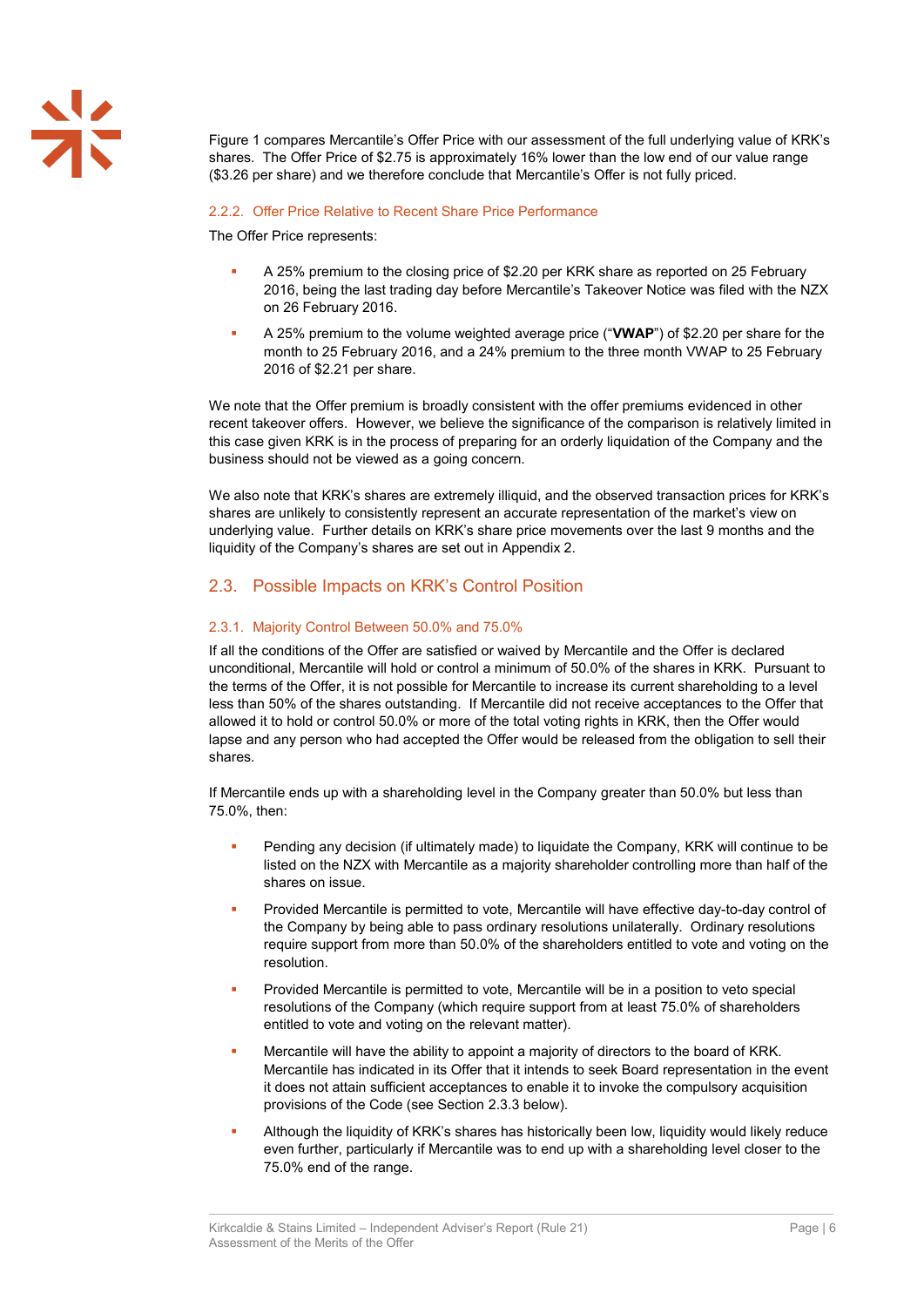Pending any decision (if ultimately made) to liquidate the Company, Mercantile will be permitted to "creep" towards a 90% shareholding in KRK over time by buying up to a further 5% of the shares on issue each year, commencing 12 months after the Offer closes.

Special resolutions typically relate to what can be thought of as "major transactions" for the subject company, and include proposals such as changes to the company constitution and acquisitions or divestments with transaction values that exceed certain thresholds. Of particular relevance to KRK given its current intentions, a special resolution is required to liquidate the Company.

Under KRK's current shareholding structure, no single shareholder is in a position to unilaterally determine if a special resolution is passed or not, although we note that the top two shareholders control 19.61% and 19.48%, respectively (see Appendix 3 for details of the top 10 shareholders). With a combined 39.09% shareholding, if the top two shareholders were to act in concert they could vote against and veto a special resolution.

In terms of passing special resolutions, the extent to which Mercantile would require support from other shareholders will depend on the size of its ultimate shareholding and the make-up of those shareholders who elect to accept the Offer.

For a scenario where Mercantile ends up with a shareholding level closer to the 50.0% end of the range:

- If both the current two largest shareholders accept the Offer in respect of their entire shareholding, then Mercantile would require relatively widespread support from a range of other shareholders (who decided not to accept the Offer) to pass special resolutions.
- If only one of the current two largest shareholders accepts the Offer in respect of its entire shareholding (with the other large shareholder electing not to accept the Offer in respect of any of its shares), in practice it would likely become difficult for Mercantile to pass a special resolution without the support of the other remaining large shareholder. That is, that other large shareholder would only require the support of around 5.5% of the Company's shareholding base to vote with it against a special resolution in order for the special resolution to be defeated.

The closer Mercantile's shareholding is to 75.0%, the lower the level of support that will be required from other shareholders in order to pass special resolutions.

### 2.3.2. Majority Control Between 75.0% and 90.0%

If all the conditions of the Offer are satisfied or waived by Mercantile (so that the Offer is declared unconditional) and Mercantile ends up with a shareholding level in the Company greater than 75.0% but less than 90.0%, then:

- Pending any decision (if ultimately made) to liquidate the Company, KRK will continue to be listed on the NZX Main Board, with Mercantile as a majority shareholder controlling more than 75.0% of the shares on issue but less than 90.0%.
- Mercantile will have effective control over the day-to-day operations of KRK.
- Provided Mercantile is permitted to vote, Mercantile would control the outcome of any ordinary resolutions and special resolutions put to shareholders.
- Mercantile will have the ability to appoint a majority of directors to the board of KRK.
- The liquidity of KRK's shares would reduce significantly. The closer Mercantile gets to a 90.0% shareholding, the lower the liquidity of KRK shares will be.
- Pending any decision (if ultimately made) to liquidate the Company, Mercantile will be permitted to "creep" towards a 90% shareholding in KRK over time by buying up to a further 5% of the shares on issue each year, commencing 12 months after the Offer closes.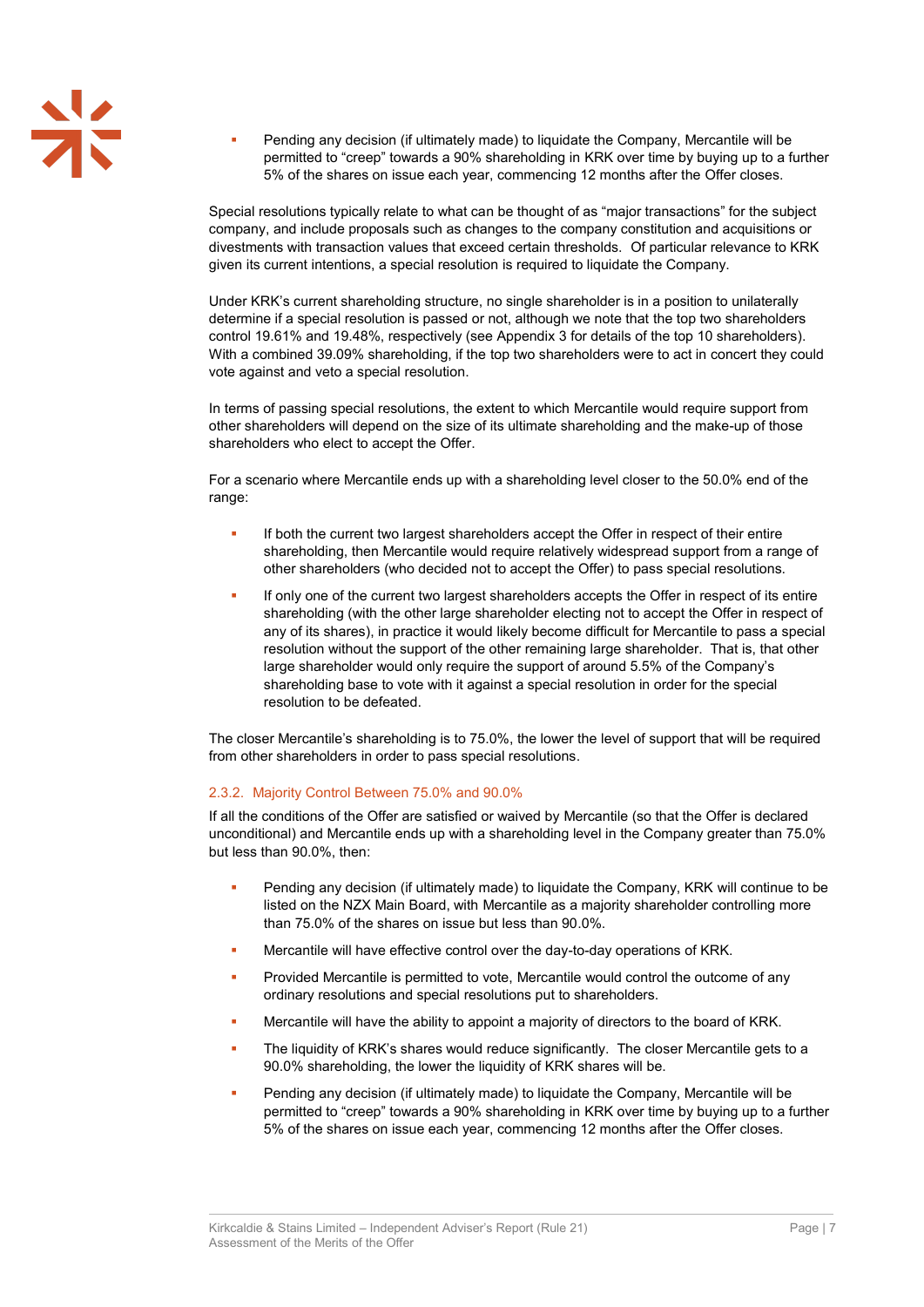### <span id="page-27-0"></span>2.3.3. 90.0% Compulsory Acquisition Threshold

The Offer from Mercantile is for all the shares in KRK. If the 90.0% threshold is reached, Mercantile will be entitled to effect the compulsory acquisition provisions of the Code to acquire the remaining shares it was not able to acquire under the Offer. Mercantile has indicated in its Offer that it intends to exercise this right if the compulsory acquisition threshold is reached. In this circumstance, the Company's shareholders who did not sell their shares into the Offer can require Mercantile to acquire them at the Offer Price.

After the compulsory acquisition procedure is completed, KRK would be wholly owned by Mercantile and would delist from the NZX Main Board.

### 2.4. Factors that May Affect the Outcome of the Offer

The likely level of acceptances of the Offer is difficult to predict. However, we make the following observations:

- The ability of Mercantile to reach the 90% compulsory acquisition threshold (which is a condition of the Offer, albeit one that Mercantile can elect to waive) will depend on the attitude of the Company's largest shareholders. If either one of the current two largest shareholders (both of whom hold more than 19% of KRK's shares) rejects the Offer, then it will not be possible for Mercantile to attain a 90% shareholding.
- If both of the current two largest shareholders reject the Offer in respect of their entire shareholding, then the maximum shareholding level Mercantile would be able to attain would be 60.91% if all other shareholders accepted the Offer.
- If both of the current two largest shareholders reject the Offer in respect of their entire shareholding and other shareholders representing more than 10.91% also reject the Offer, then the Offer will lapse. This would be on the basis that the minimum acceptance condition (which requires Mercantile to hold or control 50.0% or more of the voting rights in KRK) would not have been satisfied. Outside of the top two shareholders, we note that other shareholders comprising the top 10 shareholders of the Company (excluding Mercantile) hold between them more than 10.91% of KRK's issued shares. Accordingly, if the top two shareholders and a number of the Company's other large shareholders were to reject the Offer, then the Offer would lapse.

Mercantile has limited ability to vary the Offer in response to low acceptance levels. While it could elect to increase the Offer Price above \$2.75 per share while the Offer remains open, the increased price would be available to all KRK shareholders whether or not those shareholders had already accepted the Offer. In our view, an increase in the Offer Price is possible but unlikely.

The Offer will close on 13 May 2016, unless the Offer is extended in accordance with the rules of the Code. The "maximum period" for which the Offer could remain open if extended by virtue of a variation of the Offer terms under Rule 24A of the Code is 90 days. This means Mercantile could not extend the Offer beyond 12 June 2016 if acceptances before that date are lower than targeted.

### 2.5. Likelihood of Alternative Offers

The most likely time for an alternative offer to emerge is while the Offer remains open. Another possibility is for an alternative offer to emerge if the Mercantile Offer lapsed (e.g. if minimum acceptance conditions were not satisfied). However, in our view, the likelihood of an alternative offer emerging is low. Key reasons for this opinion are as follows:

 For an alternative offer to be more attractive than the Mercantile Offer, the value offered to KRK shareholders would have to be higher than the Offer's \$2.75 Offer Price. Indeed, we believe an alternative offer would have to offer a price at least equal to the bottom end of our value range for the Company (which represents our assessment of the present value of the proceeds from a liquidation of the Company under a downside scenario). If the alternative offer was not at or close to this level, then there would seem little incentive for KRK shareholders to accept the alternative offer as they could simply wait to collect the proceeds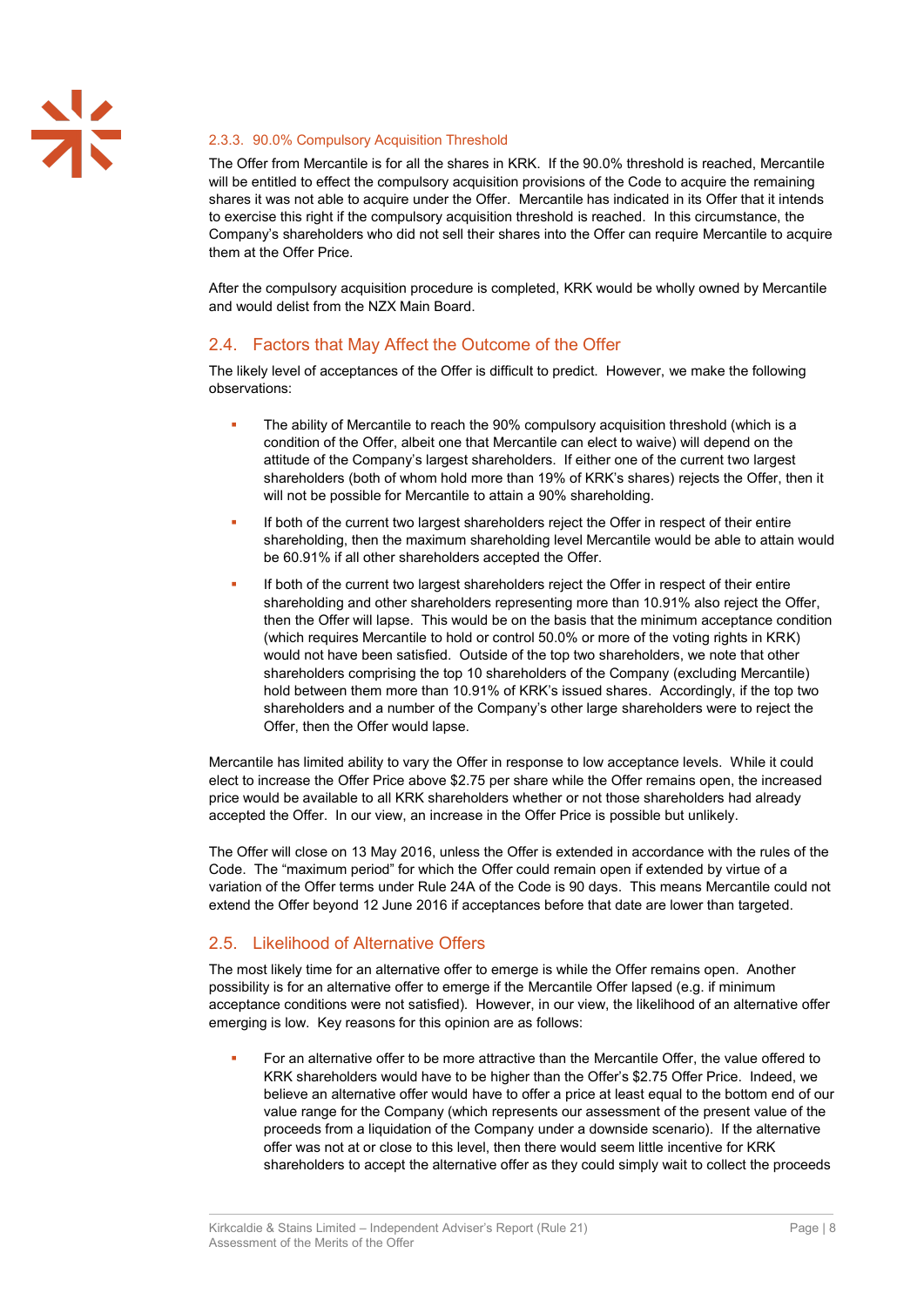from the planned liquidation. Although it is possible that an alternative offer could be made for value at or slightly above the low end of our value range, the attractiveness of making an offer at this level would likely only exist for an offeror who wished to utilise KRK as a means of achieving a "back-door" listing on the NZX.

 If Mercantile declares the Offer unconditional, Mercantile will hold or control a minimum of 50.0% of the shares in KRK as a result of terms of the Offer (and the rules of the Code). Any alternative partial or full takeover offer after the point where the Offer was declared unconditional would require the support of KRK shareholders, particularly Mercantile. For Mercantile to sell into such an alternative offer would constitute a significant about-turn given it has clearly signalled through the Offer that it wishes to acquire 100% of the shares in KRK.

### 2.6. Prospects for KRK Under Mercantile Control

If the Offer is declared unconditional, Mercantile will hold or control a minimum of 50.0% of the shares in KRK. In the event that Mercantile does not reach the compulsory acquisition threshold of 90.0%, then KRK will remain listed on the NZX. In this circumstance, we expect (as indicated in Mercantile's Offer):

- Mercantile will seek representation on KRK's Board of Directors and will participate in decisions relating to the Company's future;
- **Mercantile will continue to support the planned liquidation process for the Company once all** of KRK's Residual Liabilities have been definitively quantified and/or extinguished; and
- Mercantile will not make material changes to KRK's business activity, assets or capital structure.

Accordingly, unless Mercantile was to change its mind from what it has indicated in the Offer, the prospects for KRK under Mercantile's control would be the same as they are currently.

### 2.7. Summary of Our Assessment

In our view, the key factors that KRK shareholders should consider are as follows:

- We believe that the Offer Price is considerably lower than the value shareholders are likely to receive from an orderly liquidation of the Company, even after allowance for the anticipated delay before the net liquidation proceeds will be distributed. We have assessed a current value range of \$3.26 to \$3.44 per share, representing a 19% – 25% premium over the \$2.75 Offer Price.
- The Company is confident that the costs of the liquidation process will not exceed the totals incorporated into our assessment (including our allowance for contingent costs). We therefore suggest that the likelihood of a final payment below the bottom end of our estimated range is low.
- Based on information provided in the Offer documents, Mercantile hopes to receive acceptances for over 90% of KRK's shares on issue, at which point it will enforce the compulsory acquisition provisions of the Code, delist the shares from the NZX and pursue an orderly liquidation process. As such, we presume that the main motivation for the Offer is to generate a margin between the Offer Price paid to accepting shareholders and the net proceeds that will be available after the liquidation is completed by Mercantile.
- We suggest that apart from those shareholders that have an immediate need for cash, the Offer has limited merit. Even for those shareholders who have a strong desire to convert their shares into cash before the completion of the liquidation process (currently expected in the first half of calendar year 2017), it may be possible to sell the shares on market at a price higher than the Offer Price.
- For those shareholders looking to maximise value from their KRK shares, we suggest the best course of action is to reject the Offer and wait for the distribution of the residual net proceeds when the anticipated liquidation process is completed by the Company.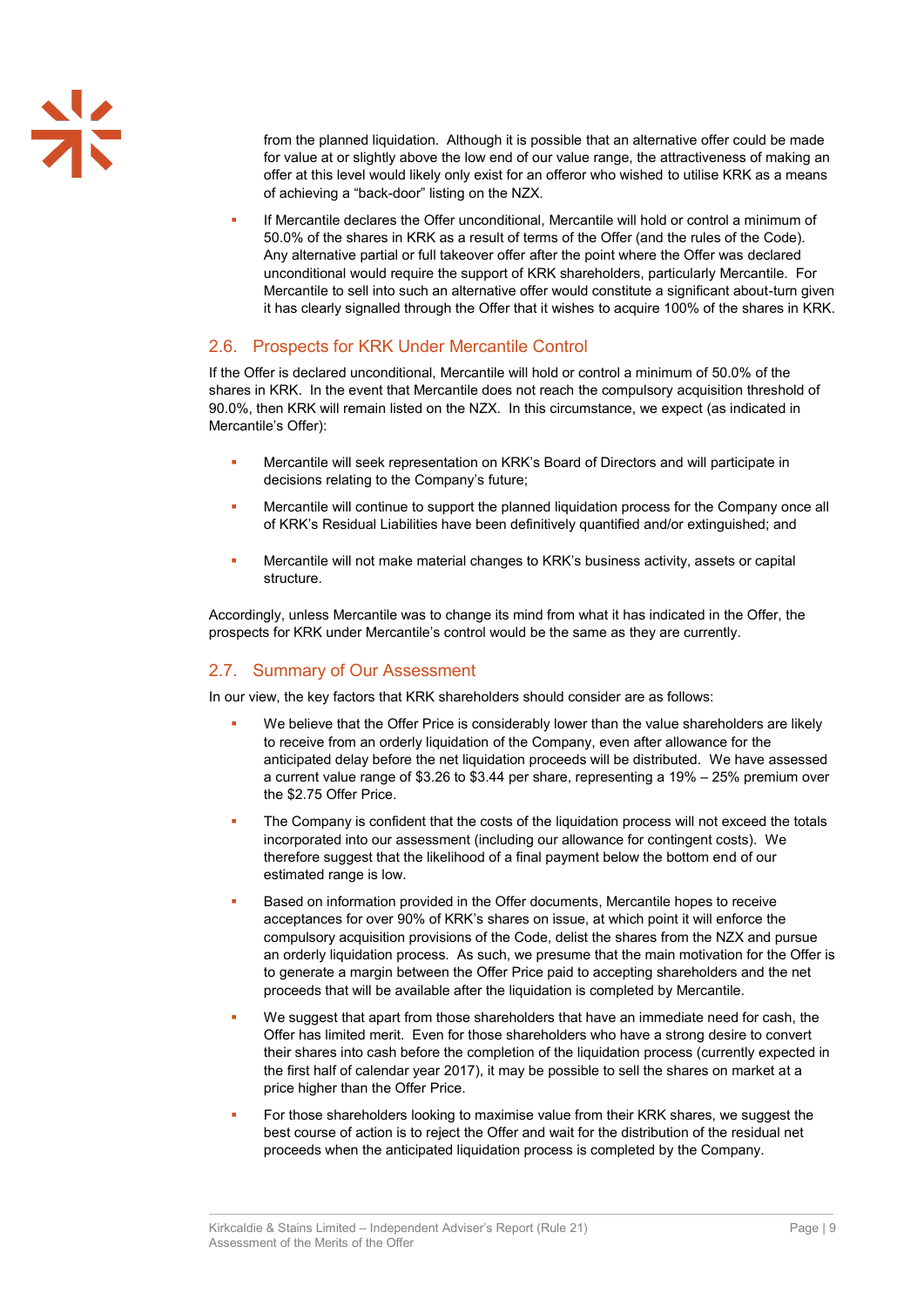

# 2.8. Acceptance or Rejection of the Offer

This report represents one source of information that KRK shareholders may wish to consider when forming their own view on whether to accept or reject the Offer. It is not possible to contemplate all shareholders' personal circumstances or investment objectives and our assessment is therefore general in nature. The appropriate course of action for each shareholder is dependent on their own unique situation. If appropriate, shareholders should consult their own professional adviser(s).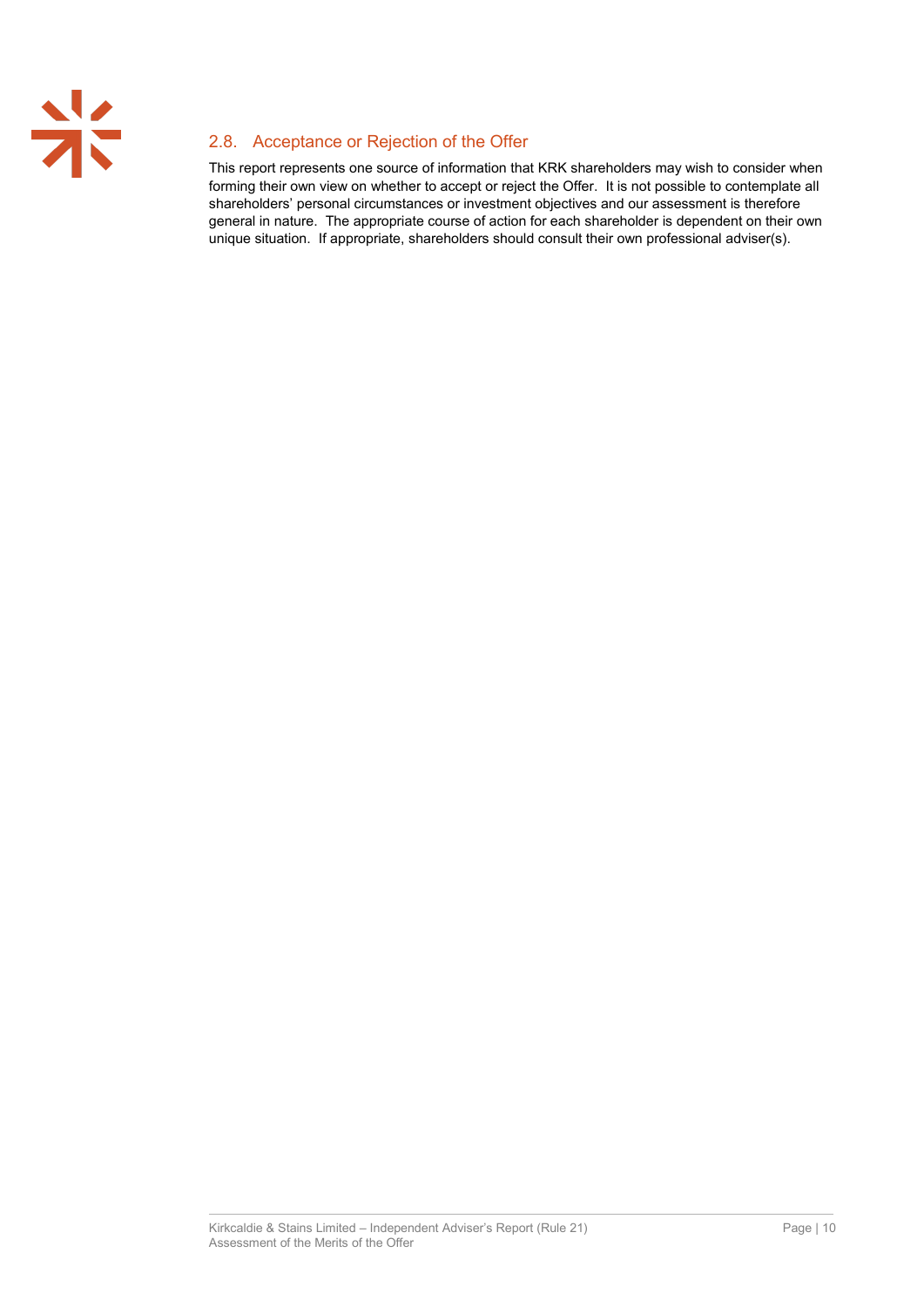# **3.0 Valuation of Kirkcaldie & Stains**

### <span id="page-30-0"></span>3.1. Valuation Framework

Following the transaction with David Jones and the sale of the Harbour City Centre building, KRK has become a non-operating company which has very few remaining assets other than the residual cash which has yet to be distributed to shareholders. The Company is no longer a going concern and we believe that the best way to maximise value is to pursue a liquidation process and return the net proceeds to shareholders. Our valuation framework is therefore based on a liquidation scenario.

A liquidation process effectively involves the collection of cash owed to the Company, the sale of any residual assets and the payment of all outstanding liabilities (including amounts owed to suppliers, employees, lessors and the IRD). KRK also needs to meet any contingent obligations that it may have in relation to the transaction with David Jones.

[Table 1](#page-30-1) sets out the key assets and liabilities of the Company, along with some commentary on the likely value outcomes and the timeframe needed to conclude the process. This information is primarily sourced from projections prepared by KRK.

| <b>Asset / Liability</b>    | Commentary                                                                                                                                                                                                                                                                                                                                                                                                                  |
|-----------------------------|-----------------------------------------------------------------------------------------------------------------------------------------------------------------------------------------------------------------------------------------------------------------------------------------------------------------------------------------------------------------------------------------------------------------------------|
| <b>Assets</b>               |                                                                                                                                                                                                                                                                                                                                                                                                                             |
| Cash Balance                | The Company held a balance of approximately \$6.1m after the<br>capital return to shareholders on 29 February 2016.                                                                                                                                                                                                                                                                                                         |
| Cash held in Escrow Account | Pursuant to the David Jones transaction, KRK also deposited \$2.0m<br>in an escrow account to cover potential warranty claims by David<br>Jones. The warranty period expires on 1 February 2017, with<br>allowance for a review after the completion of the David Jones fit-out<br>works (expected in July 2016). KRK believes that the probability of a<br>claim is low, and therefore expects to recover the full \$2.0m. |
| Receivables                 | Valued at just over \$500,000 at the end of February 2016. The<br>Company expects full collection over the next three months.                                                                                                                                                                                                                                                                                               |
| <b>Tax Refund</b>           | The company expects to receive total tax refunds of approximately<br>\$500,000, with three payments anticipated before March 2017.                                                                                                                                                                                                                                                                                          |
| <b>Liabilities</b>          |                                                                                                                                                                                                                                                                                                                                                                                                                             |
| Creditors                   | As at 29 February, a total of approximately \$500,000 was owed to a<br>range of suppliers. Full payment will be made over the next few<br>months.                                                                                                                                                                                                                                                                           |
| <b>Operating Costs</b>      | The Company will incur a number of ongoing operating costs during<br>the wind-down period. These include staff costs, insurance, lease<br>costs (see below), professional services and Board costs. Costs are<br>expected to reduce significantly by August 2016, at which point most<br>of the key tasks will be completed.                                                                                                |
| <b>Property Costs</b>       | The Company has three remaining leases in place, with outstanding<br>terms ranging between 15 months and seven years. KRK is<br>attempting to negotiate early exits for each lease.                                                                                                                                                                                                                                         |
|                             | Petone: Annual lease cost of approximately \$204,000, with<br>expiry scheduled for April 2023. KRK is working on a lease<br>surrender as at 4 April 2016 for a net total payment of<br>\$450,000 and the Company is very confident that<br>agreement will be reached.                                                                                                                                                       |

#### <span id="page-30-1"></span>**Table 1: Summary of KRK's Key Assets and Liabilities**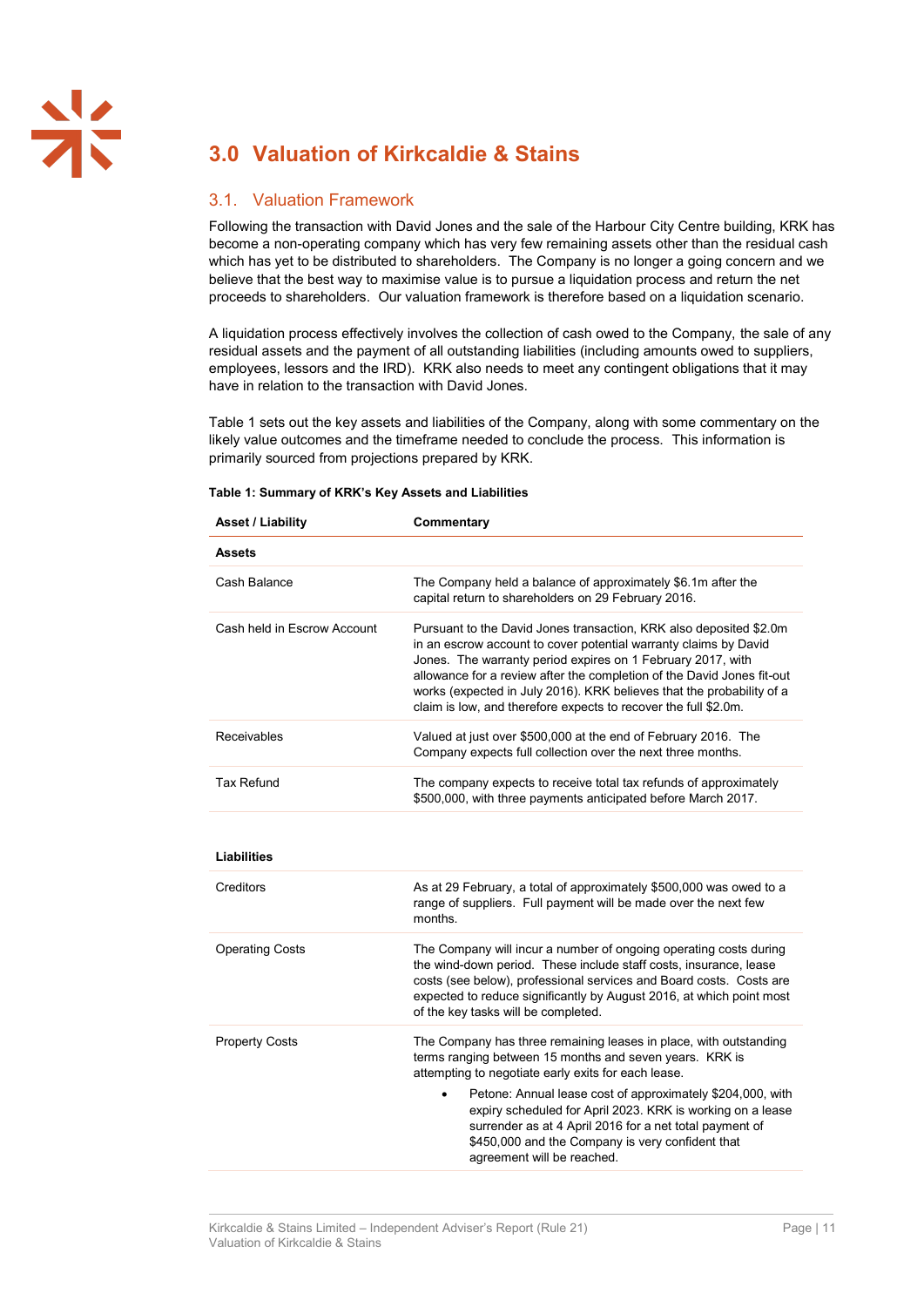| <b>メ</b> |                          | Thorndon Quay: Annual lease cost of \$150,000, with expiry<br>$\bullet$<br>scheduled for May 2017. KRK is exploring options to<br>secure an early lease termination to reduce the exit costs.<br>Brandon Street: Annual lease cost of \$120,000, with expiry<br>٠<br>scheduled for December 2017. KRK expects to negotiate a<br>surrender of this lease soon in return for a relatively low<br>fee. |
|----------|--------------------------|-----------------------------------------------------------------------------------------------------------------------------------------------------------------------------------------------------------------------------------------------------------------------------------------------------------------------------------------------------------------------------------------------------|
|          |                          | We note that KRK also has a contingent liability in relation to the<br>assignment of the main store lease to David Jones. If David Jones<br>does not perform its obligations under the lease, the lessor can<br>potentially seek redress from KRK.                                                                                                                                                  |
|          |                          | However, the Company believes that there is little likelihood of any<br>liability being realised. The lessor has also confirmed in writing that if<br>the Company pursues an orderly liquidation process, it will be<br>released from any remaining obligations in relation to the lease<br>assignment.                                                                                             |
|          | <b>Liquidation Costs</b> | Liquidation costs mostly relate to professional fees and will be<br>dependent on the amount of time and effort needed to complete the<br>process. The Company has made an allowance of \$100,000 to                                                                                                                                                                                                 |

*Source: KRK Management, Northington Partners' analysis*

### 3.2. Valuation Conclusion

Our valuation is based on a projection of the residual cash that will be available for distribution to shareholders at the completion of the liquidation process, and assumes the following:

complete the process.

- **Timeframe**: KRK expects that the process will be completed in the first half of calendar year 2017. This reflects that the escrow period for the David Jones transaction terminates on 1 February 2017, and allows sufficient time for the collection of all other outstanding payments. As there is no tax-efficient way to distribute any of the remaining cash in the intervening period, we assume only one payment is made on the completion of the liquidation process. We conservatively assume a payment date of 1 June 2017.
- **Taxation**: KRK expects that it can distribute approximately \$7.5m of residual cash as a tax free capital gain. Based on our modelling of the likely amount of cash that will be available for distribution, we assume that shareholders (other than non-resident corporate shareholders) will not have any tax liability associated with the liquidation payment<sup>1</sup>. Our valuation assessment therefore makes no allowance for tax.
- **Discount Rate**: The projected cash payment in June 2017 has been discounted back to 20 May 2016, the approximate payment date under the Offer (reflecting the extension to the closing date for the Offer). This discounting process takes account of the difference in payment dates between the liquidation scenario and acceptance of the Offer. We have applied a post-tax discount rate of 5.0%, which we believe represents a conservative estimate of the risk profile of the projected cash flows under a liquidation scenario.

Table 2 summarises our valuation assessment, based on the forecast level of cash available for distribution at the completion of the liquidation process and after an allowance for the assumed delay before the payment can be made. Our contingency estimates relate primarily to uncertainties over the cost of lease surrenders, tax liabilities and the level of operating costs that will be incurred before the liquidation is completed.

 $\overline{a}$ 

<sup>&</sup>lt;sup>1</sup> Distributions to non-resident corporate shareholders may be subject to non-resident withholding tax.

Kirkcaldie & Stains Limited – Independent Adviser's Report (Rule 21) Page | 12 Valuation of Kirkcaldie & Stains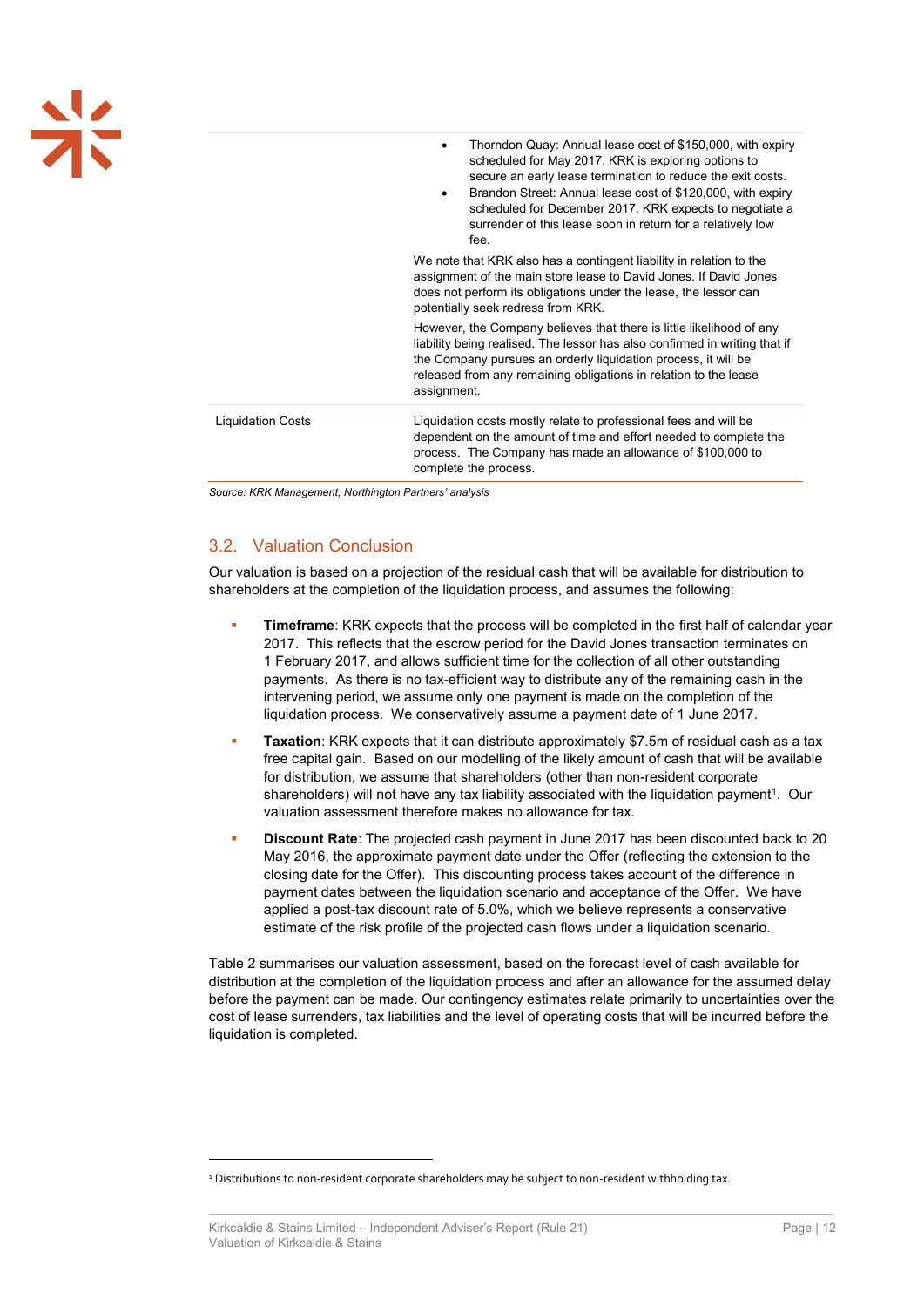

#### **Table 2: Valuation Summary**

|                                                   | Low           | High    |
|---------------------------------------------------|---------------|---------|
| Projected Cash Balance on 1 June 2017 (000s)      | \$7,595       | \$7,595 |
| <i>less Allowance for Contingent Costs (000s)</i> | $($ \$600 $)$ | (\$200) |
| Value Available for Distribution (000s)           | \$6,995       | \$7,395 |
| Number of Shares on Issue (000s)                  | 2.043         | 2,043   |
| <b>Distribution per Share</b>                     | \$3.42        | \$3.62  |
|                                                   |               |         |
| Discount Factor (Approx. 12 months at 5.0%)       | 0.9509        | 0.9509  |
| <b>Current Value per Share</b>                    | \$3.26        | \$3.44  |

*Source: Northington Partners' analysis*

We conclude that the current value of the KRK shares is between \$3.26 and \$3.44, with a mid-point of \$3.35 per share.



#### **Figure 2: Summary of Assessed KRK Value per Share**

*Sources: Northington Partners' analysis, KRK*

We note that the low end of the assessed share price range assumes a total contingency of \$0.60m (or approximately \$0.29 per share). While it is difficult to be too prescriptive as to the final outcome, we believe that this contingency allowance is relatively conservative and that the risk of further downside is limited. We also note that the actual realised costs during the liquidation process would need to reach approximately \$1.68m before the net proceeds from the liquidation process matched the Offer price of \$2.75 (including an allowance for the time delay). Based on information provided by the Company, we suggest that there is a low probability of actual costs approaching this level.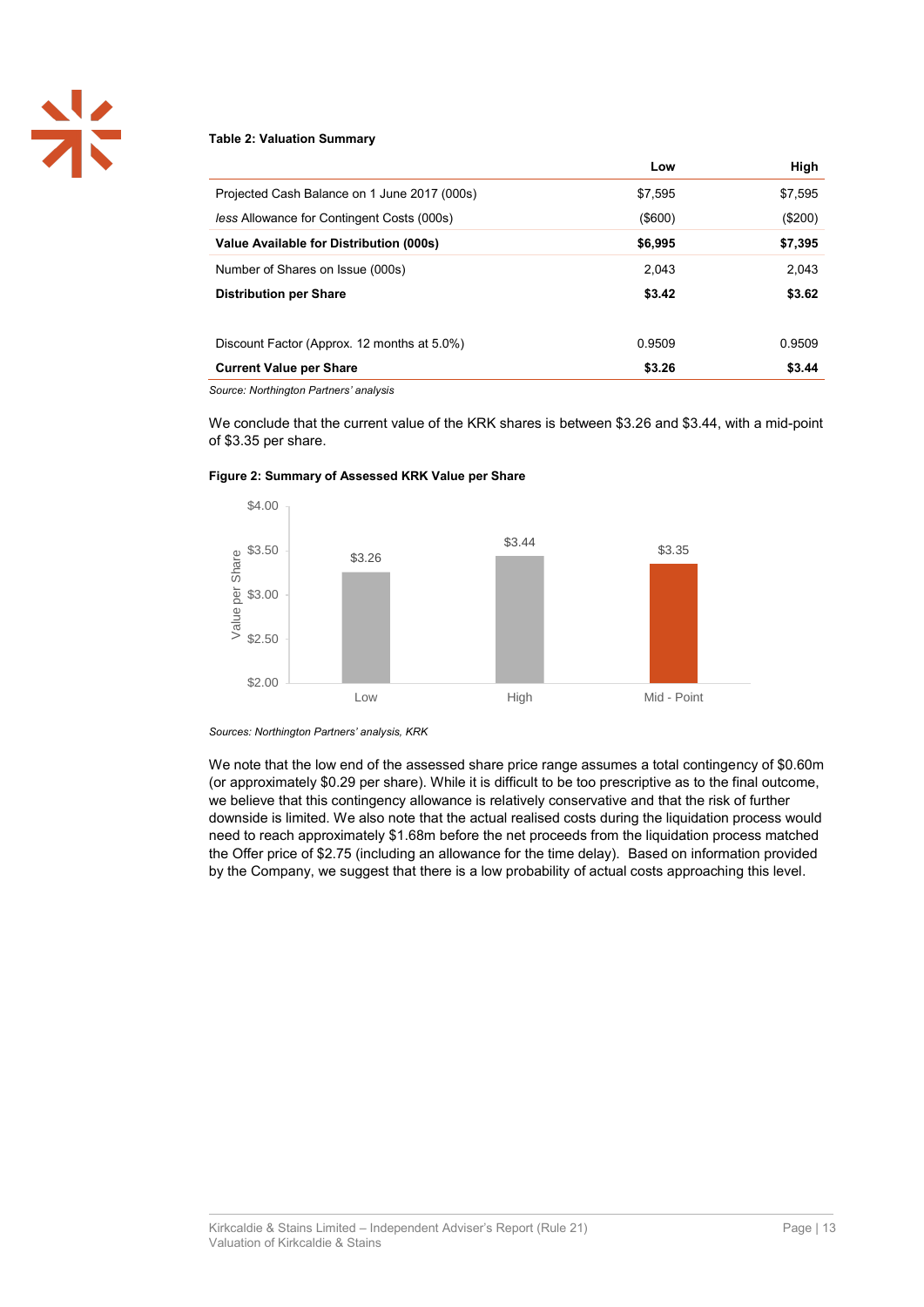# **Appendix 1: Regulatory Requirements and Scope of this Report**

### Role of Takeovers Panel

The Takeovers Code ("**Code**") sets out rules governing the conduct of company takeovers in New Zealand. The provisions of the Code apply to any company that is a "Code Company" (as defined in the Code). KRK is a "Code Company" by virtue of it being listed on the NZX Main Board and by having more than 50 shareholders.

The fundamental rule of the Code is set out in Rule 6 and prevents any entity (together with its associates) from becoming the holder or controller of 20% or more of the voting rights in a "Code Company" other than via one of several courses of action prescribed in Rule 7 of the Code.

Pursuant to Rule 7 of the Code, a person may (among other exceptions) become the holder or controller of 20% or more of a Code Company "by an acquisition under a full offer". A "full offer" requires the offeror to make an offer for all the equity securities in the Code Company that it does not already own.

Mercantile's Offer is a "full offer" for the purposes of the Code. The Offer and the response by KRK to the Offer must comply with the provisions set out in the Code. Rule 21 of the Code requires the directors of KRK to obtain a report from an independent adviser on the merits of the Offer.

KRK's independent directors requested Northington Partners Limited ("**Northington Partners**") to prepare the independent adviser's report required by Rule 21 of the Code. Our appointment was approved by the Takeovers Panel on 3 March 2016.

### Basis of Assessment

The exact meaning of the word "merits" is not prescribed in the Code and there is no well accepted, authoritative New Zealand reference that clearly establishes what should be considered when assessing the merits of a takeover offer. Although the Takeovers Panel has published a guidance note about the role of an Independent Adviser, it has been careful not to limit the scope of the assessment and states that the relevant factors that should be taken into consideration will depend on the features of the proposed transaction as well as the prevailing circumstances of the parties involved. However, the Takeovers Panel suggests that a merits assessment is broader than a valuation assessment and will include other positive and negative aspects of a transaction.

Northington Partners has assessed the merits of the Offer by taking into account the following factors:

- A comparison of the Offer Price to the potential realisable value under the likely counterfactual, which we understand is an orderly liquidation process for KRK. An assessment of the counterfactual will consider:
	- o Cash on hand;
	- o The potential costs of the liquidation process, including settlement of residual lease liabilities and warranty claims from the David Jones transaction;
	- $\circ$  Likely timing for the liquidation process, taking account of the uncertainties around the Residual Liabilities;
	- $\circ$  Any implied value for the listed shell after the cash distribution (which would be lost under a successful Offer from Mercantile); and
	- o The risk that the eventual proceeds from the liquidation will be lower than the Offer Price due to delays and higher than expected contingent costs.
- Potential outcomes under the Mercantile Offer given the 90% minimum acceptance condition, and Mercantile's ability to waive that condition if it receives greater than 50% acceptances.
- Possible consequences for shareholders if Mercantile holds more than 50% but less than 90% of the shares at the conclusion of the Offer process.
- The likelihood of alternative offers being made and the potential for shareholders to receive greater consideration for their shares than may be possible under either the Mercantile Offer or a liquidation process.
- Such other financial and non-financial considerations as may be appropriate in the circumstances.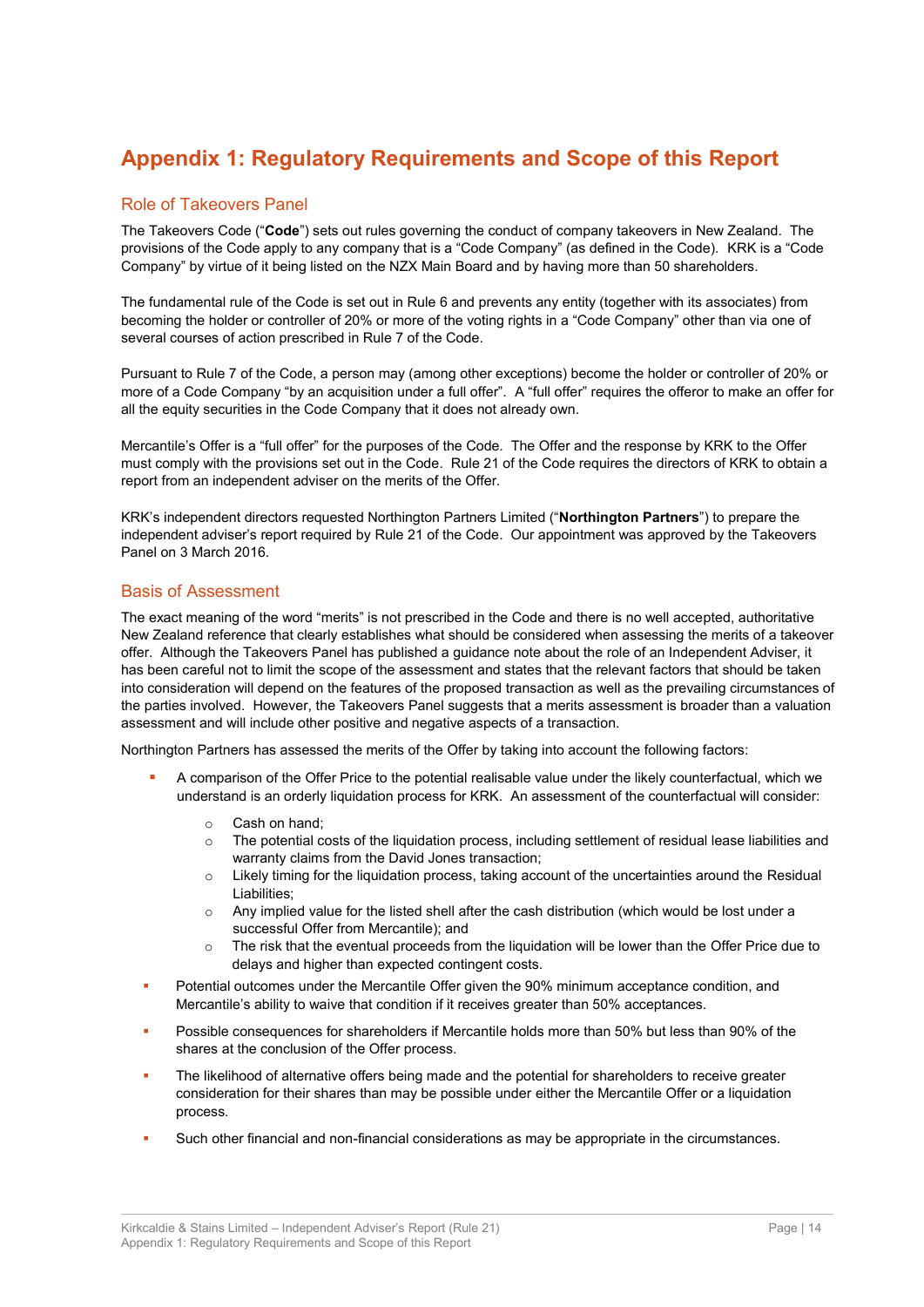# **Appendix 2: Share Price and Liquidity Analysis**

The performance of KRK's shares since June 2015 relative to the NZX50 Index is shown i[n Figure 3](#page-34-0) below.

The impact of the Takeover Notice on the Company's share price can clearly be seen with the sharp spike on 26 February 2016. Further increases in the share price continued into March, potentially implying that the market does not view the Offer Price from Mercantile as representing full value. This view is likely to have been informed by the market announcement made by KRK shortly before the Takeover Notice was received setting out the directors' estimated range of residual net asset values.

<span id="page-34-0"></span>**Figure 3: KRK Share Price Performance Relative to NZX50 Index over the last 9 months**



*Sources: Capital IQ, Northington Partners' analysis.*

Details on the volume weighted average price of KRK's shares during the 1 and 3 month periods preceding receipt of the Takeover Notice and in the nearly 4 week period after the Takeover Notice are set out in [Table 3](#page-34-1) below.

#### <span id="page-34-1"></span>**Table 3: KRK Volume Weighted Average Price of Shares**

|             | 3 months to 25<br><b>February 2016</b> | <b>February 2016</b> | 1 month to 25 From 26 February 2016 to<br><b>22 March 2016</b> |
|-------------|----------------------------------------|----------------------|----------------------------------------------------------------|
| <b>VWAP</b> | \$2.21                                 | \$2.20               | \$2.92                                                         |

*Sources: Capital IQ, Northington Partners' analysis.*

The Company's shares have historically suffered from low liquidity. [Figure 4](#page-35-0) below sets out the daily trading volumes in KRK's shares during the last 9 months, showing numerous days without any trades and typically low volumes on the days when trading did take place.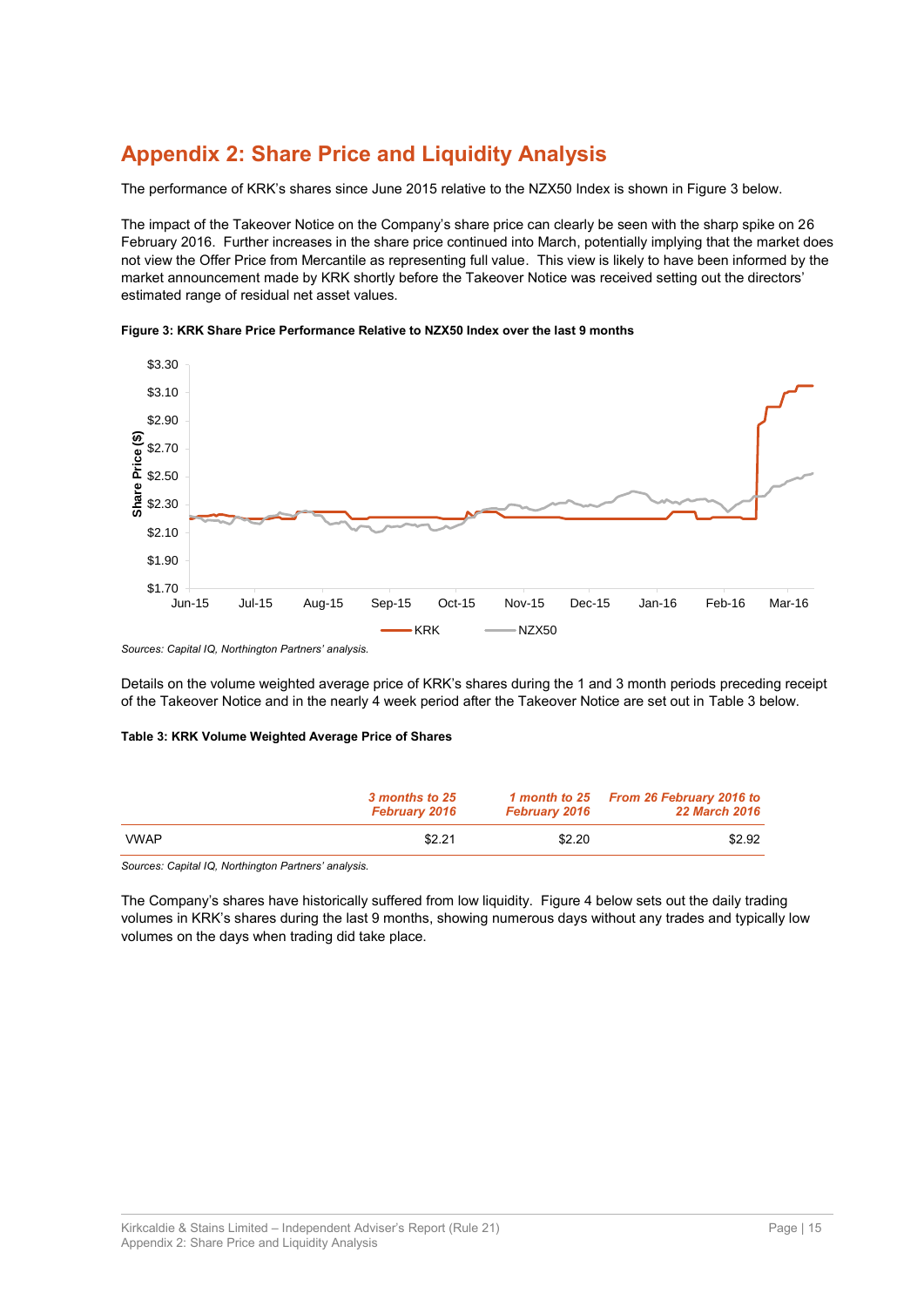<span id="page-35-0"></span>**Figure 4: KRK Share Volume over the last 9 months** 



*Source: Capital IQ.*

Further details on the liquidity of KRK's in the 3 months period prior to the Takeover Notice being received and a period of nearly 4 weeks since the date of the Takeover Notice are set out in [Table 4](#page-35-1) below. Liquidity has materially increased following receipt of the Takeover Notice.

### <span id="page-35-1"></span>**Table 4: KRK Share Liquidity**

|                                     | 3 months to 25 February<br>2016 | <b>From 26 February 2016</b><br>to 22 March 2016 |
|-------------------------------------|---------------------------------|--------------------------------------------------|
| Total Shares on Issue               | 10,250,000                      | 2.042.942                                        |
| Average Daily Trading Volume        | 826                             | 21,652                                           |
| <b>Average Share Turnover Ratio</b> | 0.008%                          | 1.060%                                           |
| <b>Total Shares Traded</b>          | 51.230                          | 389.740                                          |
| <b>Total Share Turnover Ratio</b>   | 0.50%                           | 19.08%                                           |

*Note. Takeover Notice was issued on 26 February 2016. Sources: Capital IQ, Northington Partners' analysis.*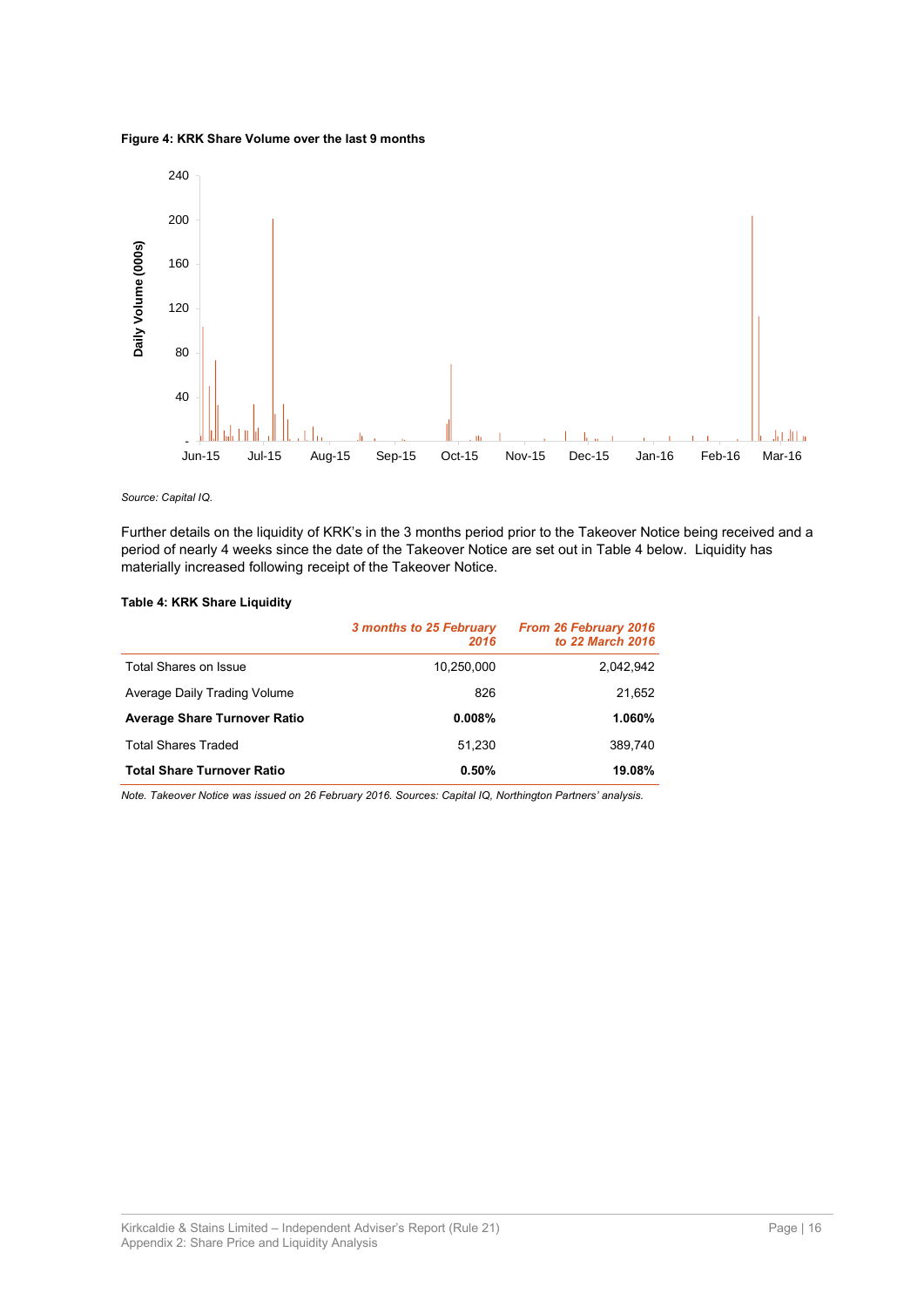# **Appendix 3: Company Shareholder Details**

Details on the top 10 shareholders in KRK are set out i[n Table 5](#page-36-0) below.

#### <span id="page-36-0"></span>**Table 5: Top 10 Company Shareholders**

| <b>Shareholder</b>                         | <b>Number of Shares held</b> | <b>Shareholding percentage</b> |
|--------------------------------------------|------------------------------|--------------------------------|
| H & G Limited                              | 400.673                      | 19.61%                         |
| LQ Investments Limited                     | 398,000                      | 19.48%                         |
| Mercantile Investment Company <sup>1</sup> | 122,717                      | 6.01%                          |
| New Zealand Central Securities             | 96.543                       | 4.73%                          |
| Custodial Services Limited                 | 79,177                       | 3.88%                          |
| Paul Morton Ridley Smith                   | 66,000                       | 3.23%                          |
| Milford Trust Limited                      | 50.000                       | 2.45%                          |
| UBS New Zealand Limited                    | 34.108                       | 1.67%                          |
| Kumototo Nominees Limited                  | 32,185                       | 1.58%                          |
| Frances Elizabeth Dixon                    | 28,000                       | 1.37%                          |
| <b>Top 10 Shareholders</b>                 | 1,307,403                    | 64.00%                         |
| Remaining 1057 shareholders                | 735,539                      | 36.00%                         |
| <b>Total Shares on Issue</b>               | 2,042,942                    | 100.00%                        |

*Source: KRK.*

*1. Including beneficial interests not held directly, Mercantile Investment Company has an interest in a total of 203,137 shares, which constitutes a controlling interest of 9.94%.*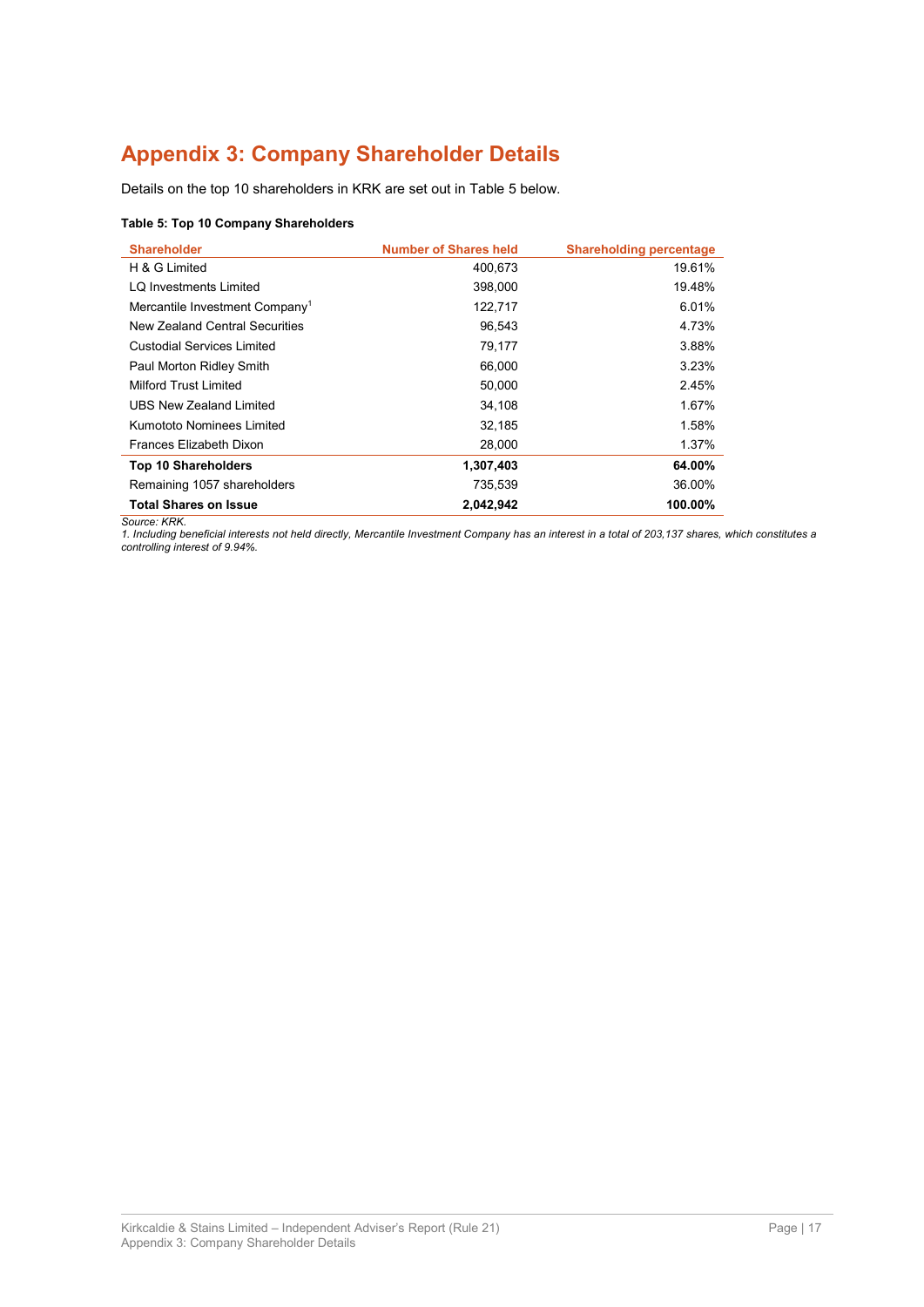# **Appendix 4: Sources of Information Used in this Report**

Other than the information sources referenced directly in the body of the report, this assessment is also reliant on the following sources of information:

- Discussions with senior management personnel of KRK.
- Tax opinions provided to KRK by PwC.
- Analysis provided by management of KRK on the estimated residual net assets of the Company once all Residual Liabilities have been definitively quantified or extinguished.
- **Mercantile's Takeover Notice dated 26 February 2016 and the subsequent Offer document dated** 15 March 2016.
- Mercantile's Notice of Variation dated 29 March 2016, extending the closing date for acceptances of the Offer from 15 April 2016 to 13 May 2016.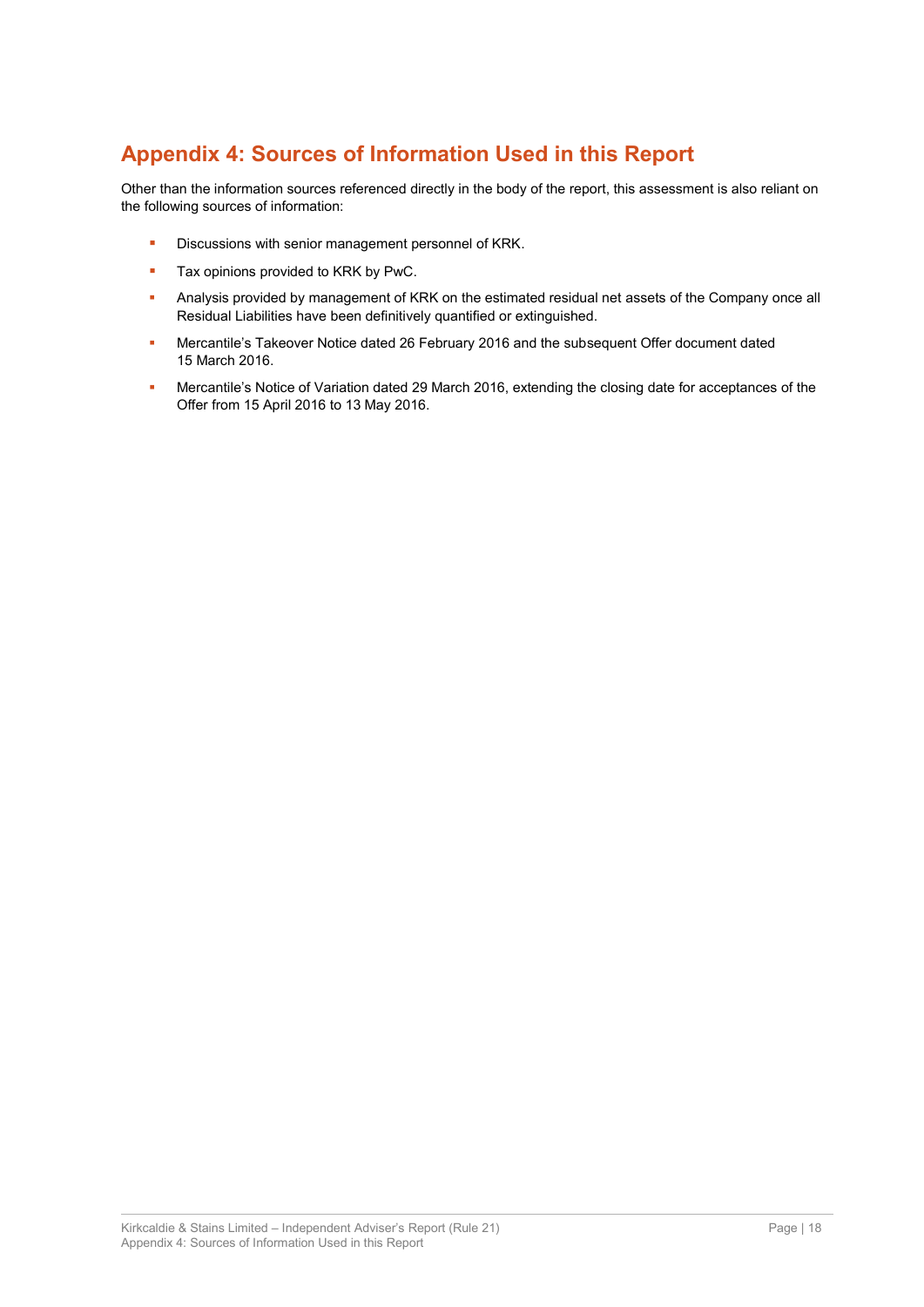# **Appendix 5: Declarations, Qualifications and Consents**

### **Declarations**

This report is dated 30 March 2016 and has been prepared by Northington Partners at the request of the independent directors of KRK to fulfil the reporting requirements of Rule 21 of the Code. This report, or any part of it, should not be reproduced or used for any other purpose. Northington Partners specifically disclaims any obligation or liability to any party whatsoever in the event that this report is supplied or applied for any purpose other than that for which it is intended.

Prior drafts of this report were provided to KRK for review and discussion. Although minor factual changes to the report were made after the release of the first draft, there were no changes to our methodology, analysis, or conclusions.

This report is provided for the benefit of all of the shareholders of KRK (other than any shareholder who is associated with Mercantile) that are being asked to consider the Offer, and Northington Partners consents to the distribution of this report to those people. Our engagement terms did not contain any term which materially restricted the scope of our work.

### Qualifications

Northington Partners provides an independent corporate advisory service to companies operating throughout New Zealand. The company specialises in mergers and acquisitions, capital raising support, expert opinions, financial instrument valuations, and business and share valuations. Northington Partners is retained by a mix of publicly listed companies, substantial privately held companies, and state owned enterprises.

The individuals responsible for preparing this report are Greg Anderson B.Com, M.Com (Hons), Ph.D and Steven Grant B.Com, LLB (Hons). Each individual has a wealth of experience in providing independent advice to clients relating to the value of business assets and equity instruments, as well as the choice of appropriate financial structures and governance issues.

Northington Partners has been responsible for the preparation of numerous independent reports in relation to takeovers, mergers, and a range of other transactions subject to the Takeovers Code and NZX Listing Rules.

### Independence

Northington Partners has not been previously engaged on any matter by KRK or (to the best of our knowledge) by any other party to the proposed Offer that could affect our independence. None of the Directors or employees of Northington Partners have any other relationship with any of the directors or substantial security holders of the parties involved in the Offer.

The preparation of this independent report will be Northington Partners' only involvement in relation to the Offer. Northington Partners will be paid a fixed fee for its services which is in no way contingent on the outcome of our analysis or the content of our report.

Northington Partners does not have any conflict of interest that could affect its ability to provide an unbiased report.

### Disclaimer and Restrictions on the Scope of Our Work

In preparing this report, Northington Partners has relied on information provided by KRK. Northington Partners has not performed anything in the nature of an audit of that information, and does not express any opinion on the reliability, accuracy, or completeness of the information provided to us and upon which we have relied.

Northington Partners has used the provided information on the basis that it is true and accurate in material respects and not misleading by reason of omission or otherwise. Accordingly, neither Northington Partners nor its directors, employees or agents, accept any responsibility or liability for any such information being inaccurate, incomplete, unreliable or not soundly based or for any errors in the analysis, statements and opinions provided in this report resulting directly or indirectly from any such circumstances or from any assumptions upon which this report is based proving unjustified.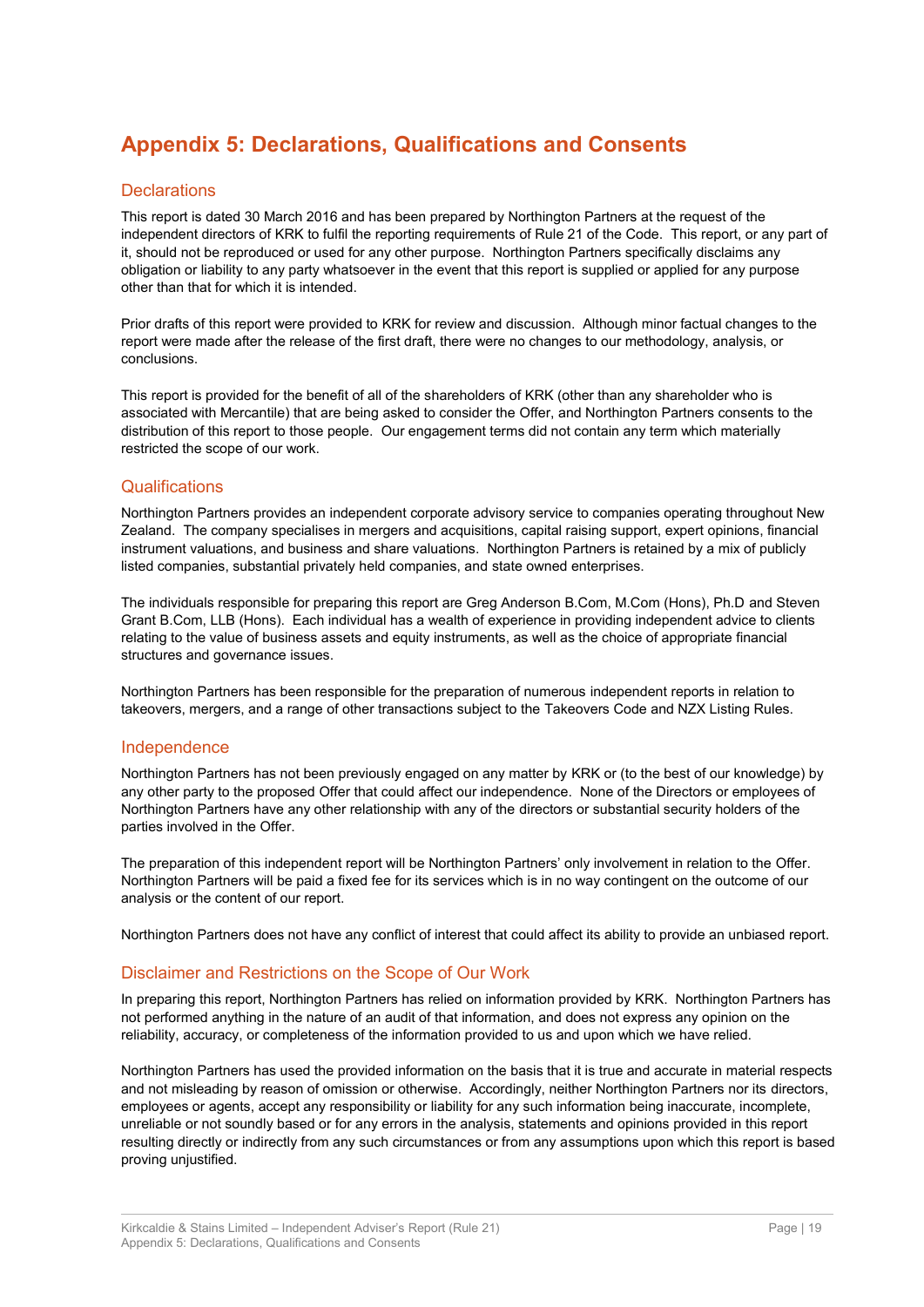We reserve the right, but will be under no obligation, to review or amend our report if any additional information which was in existence on the date of this report was not brought to our attention, or subsequently comes to light.

### Indemnity

KRK has agreed to indemnify Northington Partners (to the maximum extent permitted by law) for all claims, proceedings, damages, losses (including consequential losses), fines, penalties, costs, charges and expenses (including legal fees and disbursements) suffered or incurred by Northington Partners in relation to the preparation of this report, except to the extent resulting from any act or omission of Northington Partners finally determined by a New Zealand Court of competent jurisdiction to constitute negligence or bad faith by Northington Partners.

KRK has also agreed to promptly fund Northington Partners for its reasonable costs and expenses (including legal fees and expenses) in dealing with such claims or proceedings upon presentation by Northington Partners of the relevant invoices.